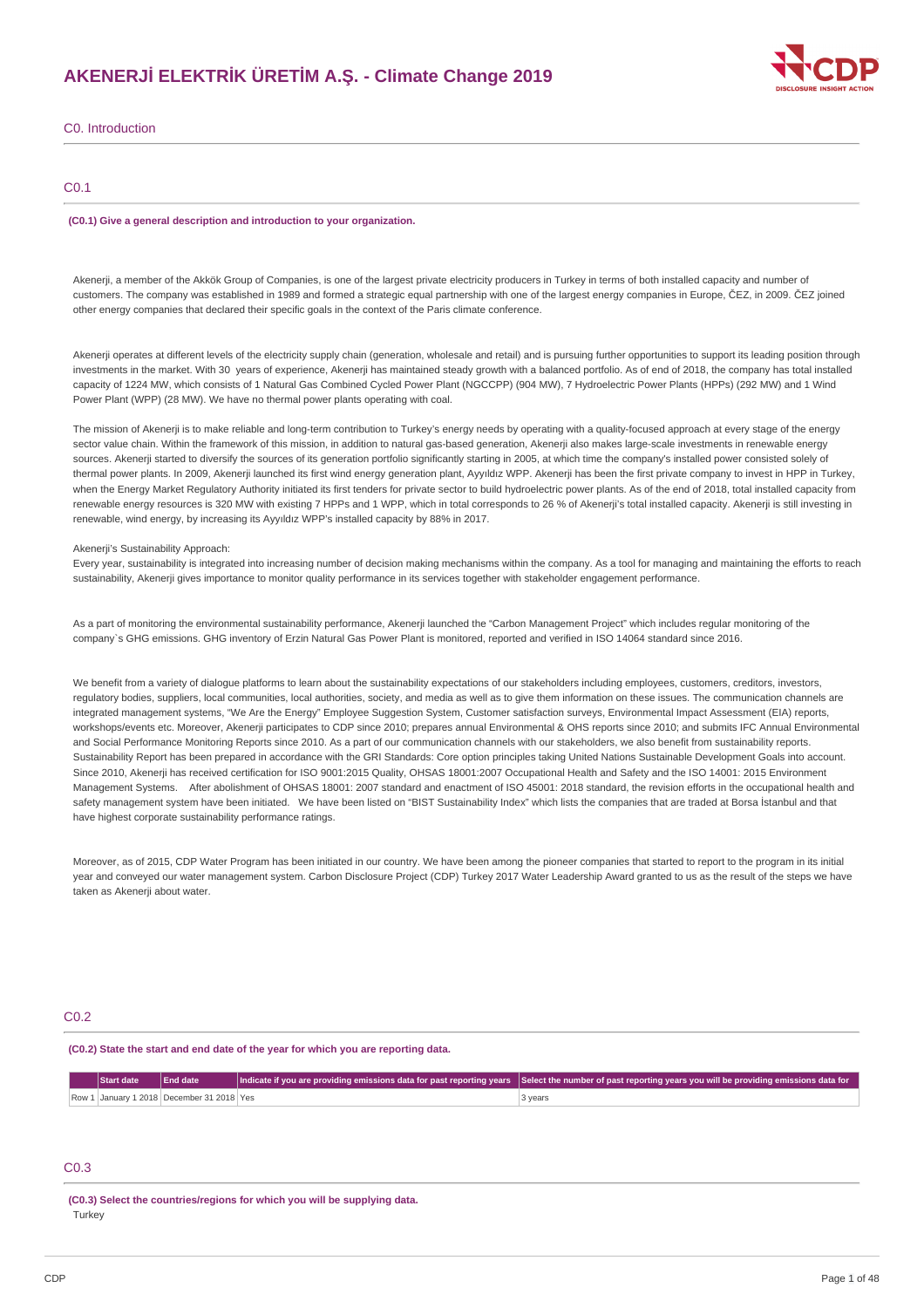### C0.4

**(C0.4) Select the currency used for all financial information disclosed throughout your response.** USD

## C0.5

(C0.5) Select the option that describes the reporting boundary for which climate-related impacts on your business are being reported. Note that this option should **align with your consolidation approach to your Scope 1 and Scope 2 greenhouse gas inventory.** Operational control

### C-EU0.7

(C-EU0.7) Which part of the electric utilities value chain does your organization operate in? Select all that apply.

#### **Row 1**

**Electric utilities value chain** Electricity generation

**Other divisions** Please select

### C1. Governance

### C1.1

**(C1.1) Is there board-level oversight of climate-related issues within your organization?** Yes

### C1.1a

(C1.1a) Identify the position(s) (do not include any names) of the individual(s) on the board with responsibility for climate-related issues.

|               | <b>Position of Please explain</b>                                                                                                                                                                |
|---------------|--------------------------------------------------------------------------------------------------------------------------------------------------------------------------------------------------|
| individual(s) |                                                                                                                                                                                                  |
| Director on   | Board or individual/sub-set of the Board or other committee appointed by the Board Internal and external communication of sustainability performance is carried out through annual environmental |
| board         | and social performance monitoring reports for creditors, and management systems and annual sustainability reports, and they are reported to the Board of Directors via the Executive Board.      |

### C1.1b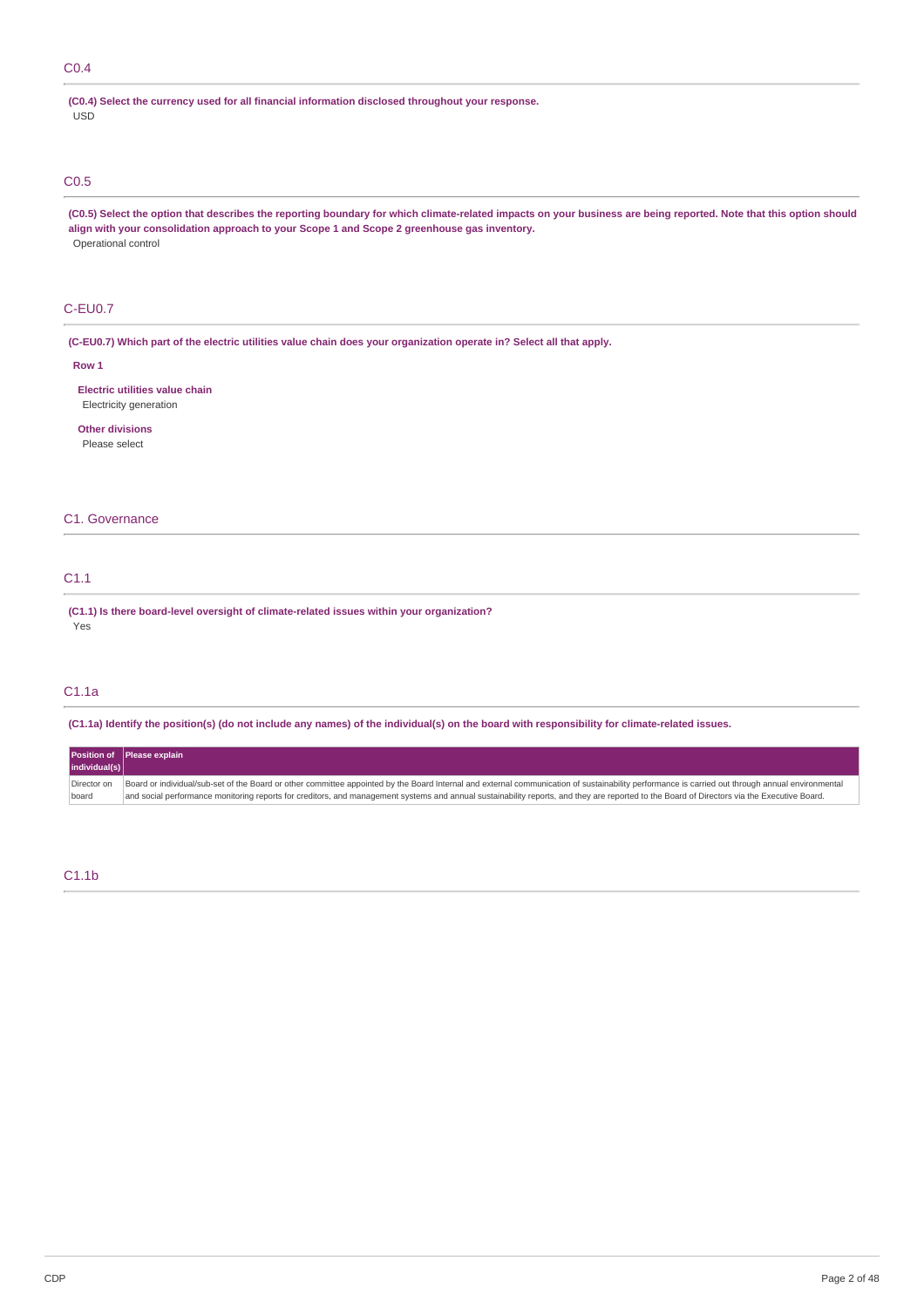### **(C1.1b) Provide further details on the board's oversight of climate-related issues.**

| Frequency<br>Governance<br>with which<br>climate-related which climate-<br>issues are a<br>scheduled<br>integrated<br>agenda item                                                                                                                                                                                                                                                                                                    | mechanisms into<br>related issues are                                                                                                                   | Please explain                                                                                                                                                                                                                                                                                                                                                                                                                                                                                                                                                                                                                                                                                                                                                                                                                             |
|--------------------------------------------------------------------------------------------------------------------------------------------------------------------------------------------------------------------------------------------------------------------------------------------------------------------------------------------------------------------------------------------------------------------------------------|---------------------------------------------------------------------------------------------------------------------------------------------------------|--------------------------------------------------------------------------------------------------------------------------------------------------------------------------------------------------------------------------------------------------------------------------------------------------------------------------------------------------------------------------------------------------------------------------------------------------------------------------------------------------------------------------------------------------------------------------------------------------------------------------------------------------------------------------------------------------------------------------------------------------------------------------------------------------------------------------------------------|
| Scheduled-<br>Reviewing and<br>some meetings<br>guiding strategy<br>Reviewing and<br>of action<br>Reviewing and<br>guiding risk<br>management<br>policies<br>Reviewing and<br>guiding annual<br>budgets<br>Reviewing and<br>guiding business<br>plans<br>objectives<br>Monitoring<br>performance of<br>objectives<br>capital<br>expenditures,<br>acquisitions and<br>divestitures<br>Monitoring and<br>targets for<br>related issues | guiding major plans<br>Setting performance<br>implementation and<br>Overseeing major<br>overseeing progress<br>against goals and<br>addressing climate- | The management of the environmental and social elements in our operating power plants is under the responsibilty of the Directorate of Environment, Quality, Occupational<br>Health and Safety under Production Deputy Directorate General. The units responsible for the project undertake the management of the OSG and environmental<br>performance during the period from the projecting phase to the commissioning of the plants. Key environmental and social performance data on our plants and project sites<br>are reported to the Board of Directors. In addition, annual or periodic environmental and social performance monitoring reports and annual sustainability reports to financial<br>institutions originating from signatories and contracts are also reported to the Board of Directors through the Executive Board. |

### C1.2

**(C1.2) Provide the highest management-level position(s) or committee(s) with responsibility for climate-related issues.**

| Name of the position(s) and/or committee(s)                   | <b>Responsibility</b>                                               | Frequency of reporting to the board on climate-related issues |  |
|---------------------------------------------------------------|---------------------------------------------------------------------|---------------------------------------------------------------|--|
| Risk committee                                                | Both assessing and managing climate-related risks and opportunities | More frequently than quarterly                                |  |
| Sustainability committee                                      | Both assessing and managing climate-related risks and opportunities | Annually                                                      |  |
| Safety, Health, Environment and Quality committee             | Both assessing and managing climate-related risks and opportunities | More frequently than quarterly                                |  |
| Other, please specify (The Early Detection of Risk Committee) | Managing climate-related risks and opportunities                    | More frequently than quarterly                                |  |

# C1.2a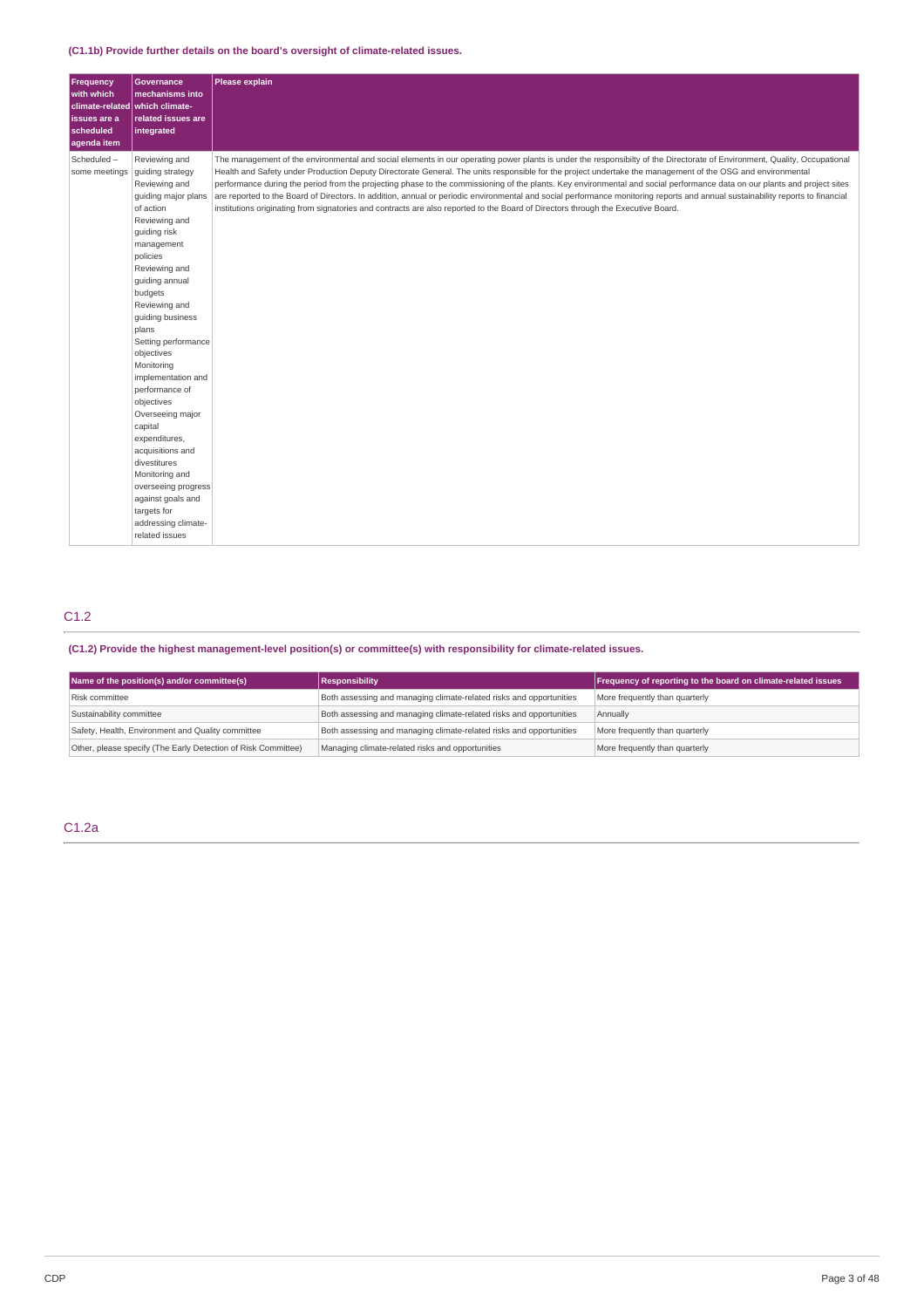(C1.2a) Describe where in the organizational structure this/these position(s) and/or committees lie, what their associated responsibilities are, and how climate**related issues are monitored (do not include the names of individuals).**

Akenerji has a holistic approach to sustainability, which integrates the environmental, economic and social dimensions of sustainability through the support of various departments. The ultimate responsibility is given to the highest level of decision making authority, and it is the board of directors.

In order to manage and report sustainability efforts and achievements in a more holistic manner, a Sustainability Committee was established within Akenerji in 2013. The business units represented at the Sustainability Committee are as follows:

- Health, Safety, Environment and Quality (Leader)
- Accounting and Tax Management
- Corporate Communications
- Energy Services
- Trade
- Natural Gas Supply and Trading
- Human Resources
- Legal Affairs
- Procurement
- Projects
- Strategic Planning and Risk Management

All climate change-related efforts and achievements at Akenerji are reported to the CEO. To manage these efforts, Akenerji has a Quality Project Team under the lead of the Health, Safety, Environment and Quality (HSEQ) department. The Quality Project Team consists of 11 employees including environmental engineers, health & safety specialists, and engineers and operators from the power plants.

The Quality Project Team has regular meetings to check the status of our efforts under ISO 9001 (Quality), ISO 14001 (Environment) and OHSAS 18001 / ISO 45001 (Health and Safety), and ISO 14064-1 Verification to ensure compliance with applicable environmental, health and safety regulations, to make gap analysis, and to plan for continuous improvements.

Our internal auditors were selected to have at least one person from each department, and they have been trained by an external consultancy firm to in order to improve and maintain HSEQ management systems. All departments accept responsibility for climate change and involve the risks and opportunities in their decision making processes, embed them into their sustainability targets. The coordination of efforts for dealing with the risk and opportunities of climate change are coordinated by the Health, Safety, Environment and Quality (HSEQ) department. In addition to internal trainings, to increase the number of our internal auditors and enlarge the internal audit team,

In our operating power plants, the Directorates of Health, Safety, Environment and Quality, that operate under the function of the Power Generation Directorate are responsible for the management of environmental sustainability efforts. Directorate of Health, Safety, Environment and Quality is responsible for the OHS and environmental performance throughout the process starting with project phase until the full operation of plants.

Internal and external communication of sustainability performance is carried out through annual environmental and social performance monitoring reports for creditors, and management systems and annual sustainability reports, and they are reported to the Board of Directors via the Executive Board.

In addition to the Sustainability Committee; the risks and opportunities are also evaluated and managed by The Early Detection of Risk Committee: The Committee was established under the supervision of the Akenerji Board of Directors. Members are appointed by the Board of Directors in accordance with the related legislation provisions. The Committee ensures that appropriate risk management processes and capabilities are in place in order to timely identify the risks which may danger the Company's existence, development and continuity, and does studies for to apply necessary preventive actions and to manage risks. The Early Detection of Risk Committee convenes bimonthly and reports to the Board of Directors. Members are appointed by the Board of Directors in accordance with the related legislation provisions.

Risk Management Committee, while the risks are managed within the Framework of ERM, the Risk Management Committee was established to take quicker decisions and take immediate actions due to the changing conditions. The Committee members are composed of the General Manager, Deputy General Manager, Directors and Strategic Planning and Risk Manager. The Committee convenes on a monthly basis, and it is ensured that the necessary actions are taken by discussing the risks that the Company incurs/may incur.

### C1.3

(C1.3) Do you provide incentives for the management of climate-related issues, including the attainment of targets? Yes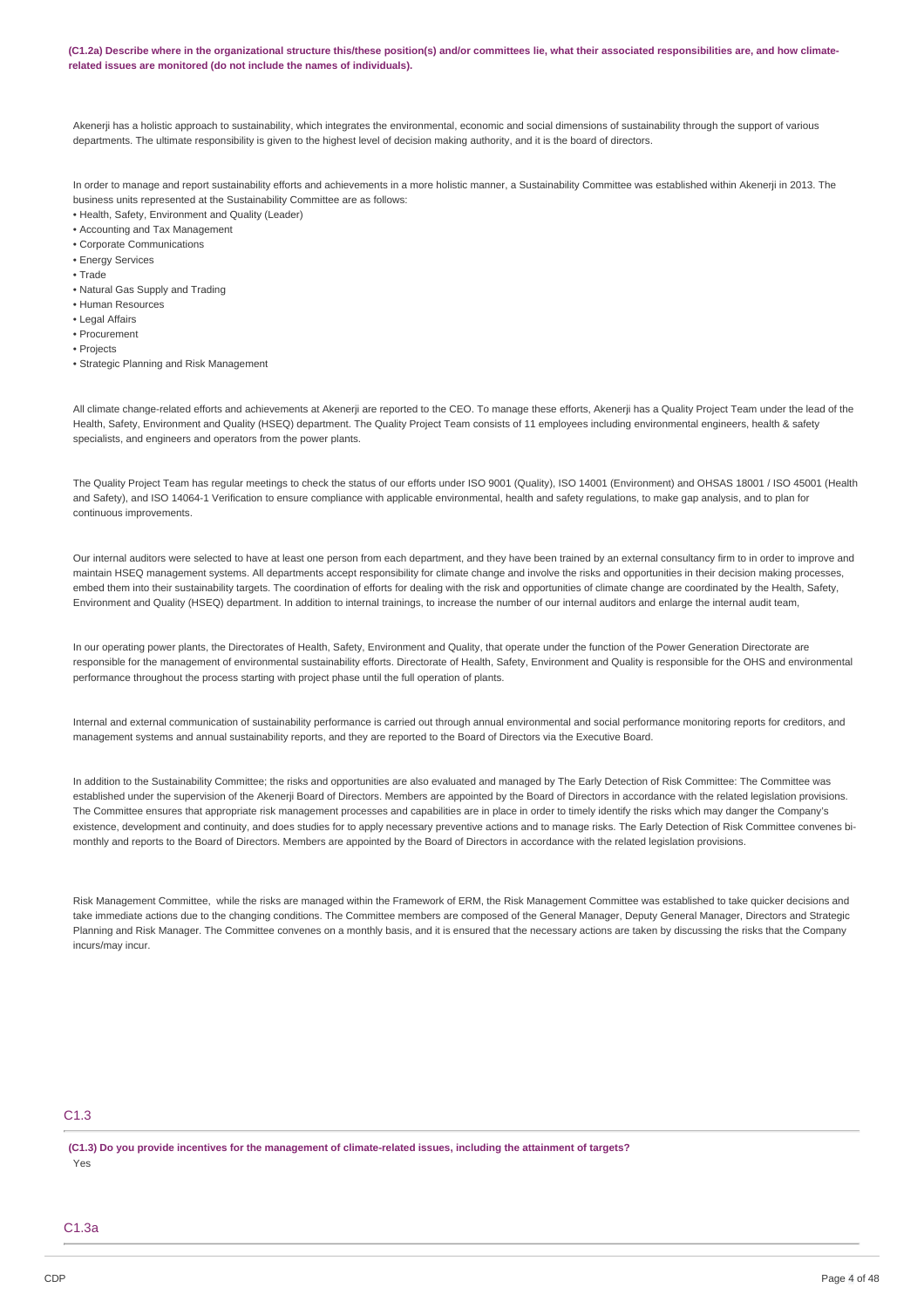#### (C1.3a) Provide further details on the incentives provided for the management of climate-related issues (do not include the names of individuals).

#### **Who is entitled to benefit from these incentives?** Board/Executive board

**Types of incentives**

Recognition (non-monetary)

#### **Activity incentivized**

Behavior change related indicator

#### **Comment**

Board of Directors has the ultimate responsibility about the overall sustainability performance of Akenerji. The pioneer role of Akenerji in Turkish energy sector could be realized with the vision of the Board.

#### **Who is entitled to benefit from these incentives?**

Environment/Sustainability manager

#### **Types of incentives**

Monetary reward

### **Activity incentivized**

Other, please specify (Successful impl. of carbon management)

#### **Comment**

A performance based compensation is available for HSEQ Department staff based on the pre-determined targets. In terms of carbon management performance, (Emissions reduction project, Emissions reduction target, Energy reduction target, Efficiency target, Behavior change related indicator) Carbon Management Project is one of the key considerations for bonus determination for the Health, Safety, Environment and Quality (HSEQ) Manager and environmental engineer in the HSEQ Department.

### **Who is entitled to benefit from these incentives?**

All employees

#### **Types of incentives**

Monetary reward

#### **Activity incentivized**

Other, please specify (Projects)

#### **Comment**

All employees have personal performance indicators as well and are rewarded when they reached the target. All employees can suggest improvements to reduce the environmental footprint of the company through filling out questionnaires to be submitted to their supervisors and to HSEQ directly. There is an opportunity for the employees especially for the ones working at the power plants to receive monetary reward, in case their suggestions are considered to have a significant improvement in the company's environmental performance, and are implemented following the evaluation. Projects are about Emissions reduction, Energy reduction, Efficiency .

### **Who is entitled to benefit from these incentives?**

Board/Executive board

### **Types of incentives**

Monetary reward

#### **Activity incentivized**

Other, please specify (Energy reduction and Efficiency target)

#### **Comment**

Board of Directors has the ultimate responsibility about the overall performance of Akenerji and bonus is delivered inline with the achievements of the targets at the year end. Particularly, achievement of energy reduction target and increase of efficiency are of important targets for the Board.

**Who is entitled to benefit from these incentives?** Environment/Sustainability manager

### **Types of incentives**

Recognition (non-monetary)

#### **Activity incentivized**

Other, please specify (Behaviour change related indicator)

#### **Comment**

HSEQ Manager leads the Sustainability Team of Akenerji and encourages all employees for reduction of emissions, energy used and improvement of efficiency. Beyond achievement of KPIs and monetary rewards; recognition among Akenerji, Akkök Group, ČEZ Group, Turkish energy sector, and energy sector, and worldwide via energy, emission, sustainability dimensions have great importance especially for Environment & Sustainability Managers.

C2. Risks and opportunities

C2.1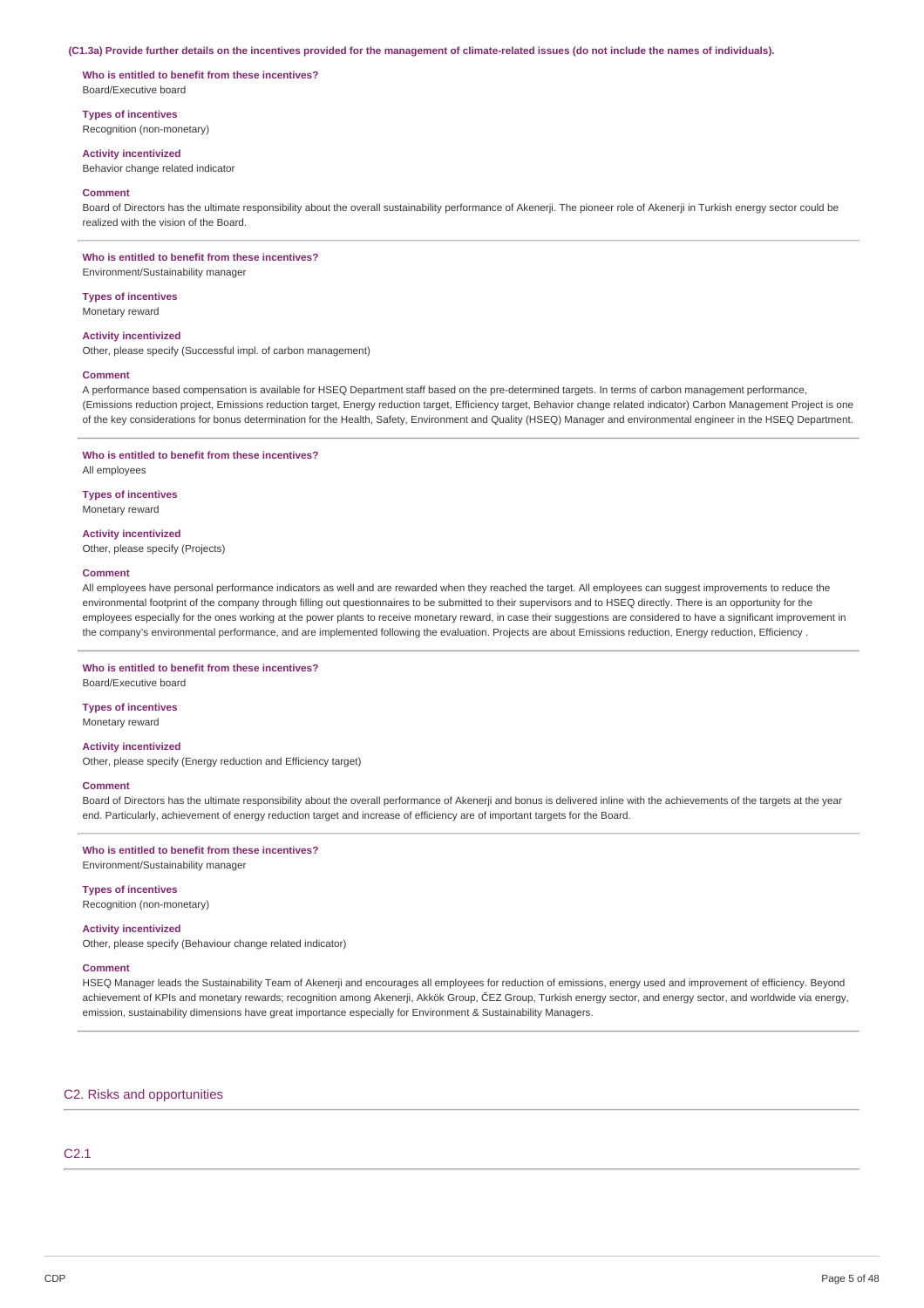**(C2.1) Describe what your organization considers to be short-, medium- and long-term horizons.**

|             | From (years) | To (years) | <b>Comment</b>           |
|-------------|--------------|------------|--------------------------|
| Short-term  |              |            | Short term is 0-2 years  |
| Medium-term |              |            | Medium-term is 2-5 years |
| Long-term   |              | 20         | Long-term is 5-20 years  |

C<sub>2.2</sub>

(C2.2) Select the option that best describes how your organization's processes for identifying, assessing, and managing climate-related issues are integrated into **your overall risk management.**

Integrated into multi-disciplinary company-wide risk identification, assessment, and management processes

### C2.2a

(C2.2a) Select the options that best describe your organization's frequency and time horizon for identifying and assessing climate-related risks.

| l of<br>  monitoring   are risks                  | <b>Frequency   How far into   Comment</b><br>the future<br>considered? |                                                                                                                                                                                                                                                                                                                                                                                                                                                                                                                                                                                                                                                                                                                                                                                                                                                                |
|---------------------------------------------------|------------------------------------------------------------------------|----------------------------------------------------------------------------------------------------------------------------------------------------------------------------------------------------------------------------------------------------------------------------------------------------------------------------------------------------------------------------------------------------------------------------------------------------------------------------------------------------------------------------------------------------------------------------------------------------------------------------------------------------------------------------------------------------------------------------------------------------------------------------------------------------------------------------------------------------------------|
| Row Six-monthly >6 years<br>or more<br>frequently |                                                                        | Akenerji Enterprise Risk Management process provides a systematic method for effective decision-making and timely response to risks (including climate related risks) while<br>establishing the context for identification, evaluation, response, reporting and monitoring of risks and opportunities. All Akenerji risks are reviewed and revised (if necessary) by<br>related business unit risk responsibles and shared with the Strategic Planning and Risk (SPR) Dept. The SPR Dept. reviews, consolidates and reports bi-monthly to the Risk<br>Management Committee (RMC). Those which have net risk score 15 and more (Key Risks) are reported to the Early Detection of Risk Committee and Akenerji Board of Directors.<br>The risks that are a priority (such as climate change related) for Akenerji are monitored closely on monthly RMC meetings. |

### C2.2b

#### **(C2.2b) Provide further details on your organization's process(es) for identifying and assessing climate-related risks.**

Akenerji has an established Enterprise Risk Management (ERM) system to identify, assess and effectively manage the risks, including the climate related risks. Akenerji ERM Procedure outlines the process and related roles and responsibilities in detail for identifying threats (risks) to Akenerji's success (downside) of reaching its targets, analysing and managing risks by considering the possible opportunities for benefit (upside), both at a company level and asset level.

Risk Management at Akenerji is not the responsibility of a single business unit or an employee, but it is an integral part of the organizational structure. Parties who will take roles and responsibilities in Akenerji ERM process are; Board of Directors, Early Detection of Risk Committee, Risk Management Committee, Strategic Planning and Risk Department, Risk Owner, Business Unit Risk Responsible, etc.

Risk identification is the critical first step of the risk management process. Relevant and up-to-date information is important in identifying risks. Risk Responsible assigned for each Business Unit is responsible for identifying specific risks that would prevent their business units from achieving their stated objectives and describing them as clear and transparent as possible, and document them on functional based risk registers.

Followings are taken into consideration while identifying circumstances that may negatively impact company activities, including climate change related circumstances (drought, flood, etc.); Company's main business operations, strategic goals, physical environment, corporate culture, employees, 3rd parties, past experiences (losses or failures), external factors (environmental, economic, government policies and regulations for both Global and Turkey), technological developments, market developments, future forecasts, findings of audits, etc.

Risks and opportunities are typically assessed in terms of impact and likelihood. Risks are evaluated based on certain assumptions and criteria to define the risk level. In Akenerji, both gross (inherent) risk assessment and net (residual) risk assessment are realized.

Risk Level is a number that is the product of impact and likelihood values. Impact is a consequences if the risk occurred/was realised. In Akenerii, risk impact is assessed for 5 categories, Reputation, Compliance, Strategic, Operational and Financial. Likelihood is a probability of the risk occurring. Both impact and likelihood are scaled from 1 to 5, where 1 is the lowest.

The amount of expense or fall in revenue arising out of a climate change related events, disasters, change in market conditions, failure of a product, operational failure in power plants or other events, matters in defining the substantive financial impact to our business.

Risks at both the company level and asset level are prioritized according to net risk score and risk response options, accept-mitigate-avoid-transfer, are examined by taking into account Akenerji's risk appetite. Risks with net risk score 15 and more are called as Key Risks.

### C2.2c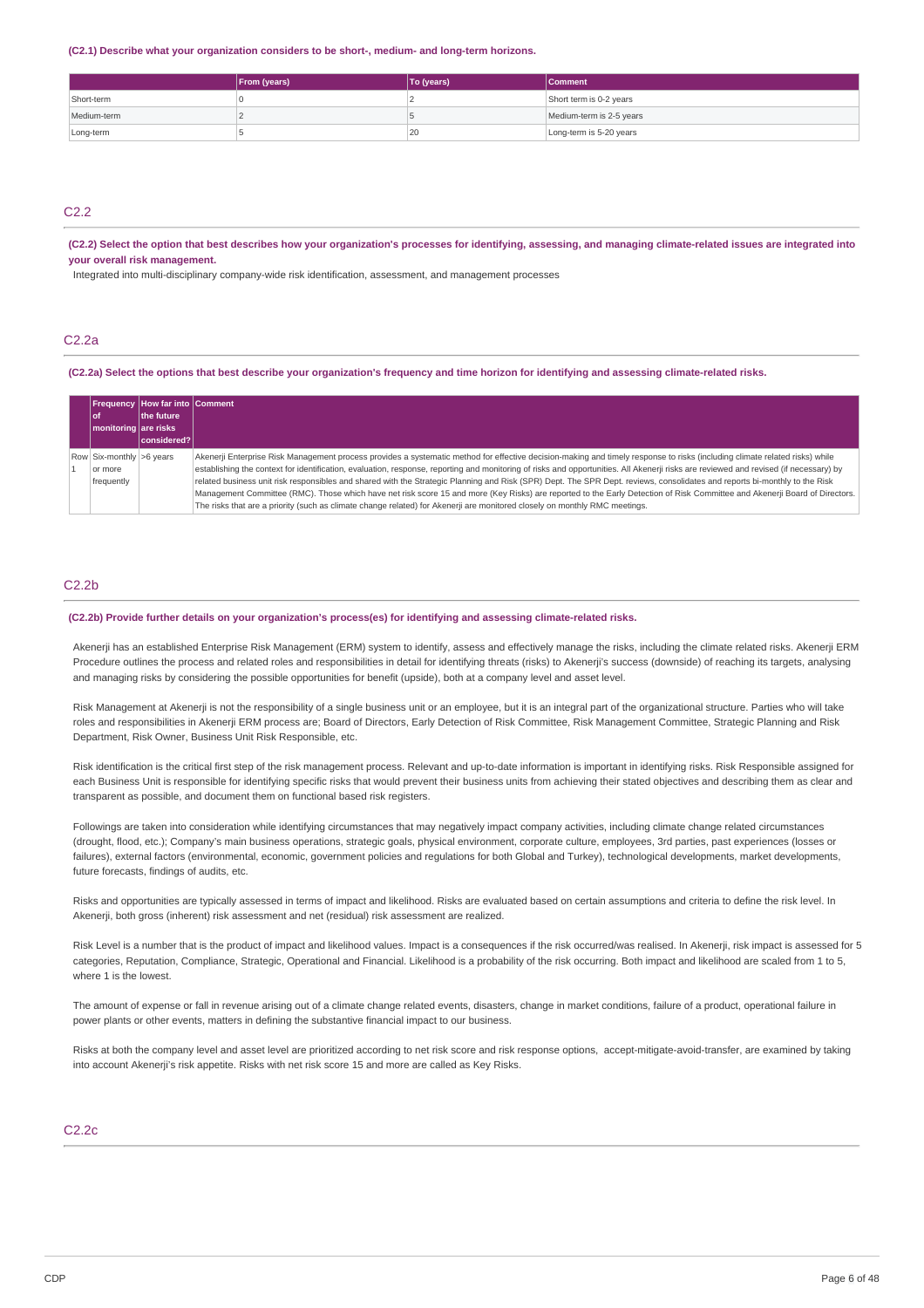## **(C2.2c) Which of the following risk types are considered in your organization's climate-related risk assessments?**

|                        | &<br>inclusion                  | Relevance Please explain                                                                                                                                                                                                                                                                                                                                                                                                                                                                                                                                                                                                                                                                                                                                                                                                                                                                                                                                                                                                                                                                                                                                                                                                                                                                                                                                                                                                                                                                                                                                                                                                                                                                                                                                                                                                                                                                                                                                                                                                                                                                                                                                                                                                                                                                                                                                    |
|------------------------|---------------------------------|-------------------------------------------------------------------------------------------------------------------------------------------------------------------------------------------------------------------------------------------------------------------------------------------------------------------------------------------------------------------------------------------------------------------------------------------------------------------------------------------------------------------------------------------------------------------------------------------------------------------------------------------------------------------------------------------------------------------------------------------------------------------------------------------------------------------------------------------------------------------------------------------------------------------------------------------------------------------------------------------------------------------------------------------------------------------------------------------------------------------------------------------------------------------------------------------------------------------------------------------------------------------------------------------------------------------------------------------------------------------------------------------------------------------------------------------------------------------------------------------------------------------------------------------------------------------------------------------------------------------------------------------------------------------------------------------------------------------------------------------------------------------------------------------------------------------------------------------------------------------------------------------------------------------------------------------------------------------------------------------------------------------------------------------------------------------------------------------------------------------------------------------------------------------------------------------------------------------------------------------------------------------------------------------------------------------------------------------------------------|
| Current<br>regulation  | Relevant,<br>always<br>included | Climate-related requlatory risks are included in Akenerii's ERM system. For example carbon emissions, which are the leading cause of global climate change. The Requlation Concerning<br>Monitoring of Greenhouse Gas Emissions was issued by the Turkish Ministry of Environment and Urbanism (MoEU) and published in the Official Gazette on 25 April 2012. It is generally<br>based on the United Nations Framework Convention on Climate Change and the Kyoto Protocol. The purpose of the Regulation is to set forth the principles and procedures for<br>monitoring and reporting of greenhouse gases (GHG) arising from the facilities performing the activities listed in Annex 1 of the Regulation. Akenerii's natural gas CCGT power plant<br>"Erzin" with 904 MW of installed capacity is subject to the Regulation as per Annex 1. Pursuant to Article 6 of the Regulation, operators of the Facilities shall monitor the GHG arising from<br>their Facilities according to the principles set forth in the Regulation, and shall prepare a GHG monitoring plan for this purpose. The operators of the Facilities shall submit their monitoring<br>plan to the Ministry of Environment for approval and registration. Furthermore, as per Article 7 of the Regulation, the operators of such Facilities shall submit an annual GHG report<br>prepared in accordance with the monitoring plan to the MoEU for the GHG emissions observed in the previous calendar year. Both the GHG monitoring plans and the annual GHG reports<br>shall be verified by accredited verification institutions before their submission to the MoEU. The "Greenhouse Gas Monitoring Plan" for the Erzin natural gas CCGT that was prepared<br>within the scope of the Regulations was submitted to and approved by the MoEU. Greenhouse gas emission of Erzin power plant has been monitored and reported (verified by<br>accreditors) monthly in conformity with the Greenhouse Gas Monitoring Plan approved by the Ministry. In Akenerji, the Department of Environment, Quality and OHS is responsible for<br>managing the related processes, therefore the related risk. The related risk has been defined, assessed, continuously being monitored and reported within the framework of Akenerji ERM<br>process through risk registers and other risk reports. |
| Emerging<br>regulation | Relevant,<br>always<br>included | Since the Paris Agreement having entered into force, the global attention is on the implementation. The issue of carbon pricing has gained increased interest as a result of the global<br>agreement. Which is also a subject for Turkey, since Turkey submitted its intended national determined contribution (INDC) in the run-up to the Paris conference pledging intended<br>greenhouse gas (GHG) emissions reductions of up to 21% in 2030 as compared to a business as usual scenario. To support the formulation of Turkey's low carbon development policies,<br>Turkey received a grant from the World Bank Partnership for Market Readiness (PMR). The projects are implemented by the Ministry of Environment and Urbanization (MoEU) through<br>the Climate Change Department (CCD). 1st Phase of the Project completed, and now the project is at the 2nd Phase. Turkey is considering the use of market based instruments such as<br>carbon pricing to reach its climate change mitigation targets as said in the Project's report "Roadmap for the Consideration of Establishment and Operation of a Greenhouse Gas<br>Emissions Trading System in Turkey". Akenerji is closely monitoring the GHG emissions trading system, carbon pricing and other climate-change related regulatory developments through<br>consultation with policy makers, attending related events and workshops, etc. Carbon pricing and such regulatory changes and their impacts on our business are considered in a separate<br>CO2 scenario analysis. The related risk has been defined, assessed, continuously being monitored and reported within the framework of Akenerji ERM process through risk registers and<br>other risk reports.                                                                                                                                                                                                                                                                                                                                                                                                                                                                                                                                                                                                                       |
| Technology             | Relevant,<br>always<br>included | Akenerji considers technology in assessing especially strategic and operational risks within the Akenerji ERM process. The electric utility industry is a key player in climate change<br>mitigation. Akenerji evaluates the existing technology of its power plants and closely monitor the technological developments in the market when analyzing options to mitigate GHG<br>emissions by increased efficiency, fuel switching, GHG capture, etc. and considers adaptation strategies to changing climate conditions which could affect the power generation capacities<br>of its power plants.                                                                                                                                                                                                                                                                                                                                                                                                                                                                                                                                                                                                                                                                                                                                                                                                                                                                                                                                                                                                                                                                                                                                                                                                                                                                                                                                                                                                                                                                                                                                                                                                                                                                                                                                                          |
| Legal                  | Relevant,<br>always<br>included | Electric utilities sector in Turkey is regulated by the rules created by government/local authorities which the utility companies must adhere to by law. Akenerji ERM system covers<br>compliance assessment to legal risks arising from Akenerji's activities. There are number of regulative arrangements with regards to climate change related legal and regulatory<br>framework, some are already in force (Requlation on the Monitoring of GHG Emissions, The Energy Efficiency Law No. 5627, etc.) and some in the pipeline/ at design stage. Akenerji<br>strictly compliance with laws and regulations, committed to sustaining a strong management and control systems and strategies, closely follows the developments in regulatory<br>environment and adapts its strategies accordingly.                                                                                                                                                                                                                                                                                                                                                                                                                                                                                                                                                                                                                                                                                                                                                                                                                                                                                                                                                                                                                                                                                                                                                                                                                                                                                                                                                                                                                                                                                                                                                        |
| Market                 | Relevant,<br>always<br>included | Climate change and therefore the low-carbon policies together with the developments in technology highly effecting the electricity market, the electricity prices, the electricity demand,<br>customer and competitor behaviors. Akenerji considers climate change related market risks in its strategy and business plan. As an example, long-term electricity price forecasting study<br>and strategic plan study is made every year. Scenario analysis made for commodity price, demand and supply forecasting. Climate change related government policies, customer<br>behaviors, technological developments (ex: higher efficiency power plants, etc.) and other risks and/or opportunities are taken into consideration during scenario analysis.                                                                                                                                                                                                                                                                                                                                                                                                                                                                                                                                                                                                                                                                                                                                                                                                                                                                                                                                                                                                                                                                                                                                                                                                                                                                                                                                                                                                                                                                                                                                                                                                     |
| Reputation             | Relevant,<br>always<br>included | Climate change results in negative impacts to society in different ways. Reputation risk to Akenerji brand is assessed for any event including climate change related events (physical: flood<br>drought, etc. and transitional). As an example to mitigate flood risk impact to the society, we prioritize the safety and security of the local populations residing within the impact zones of<br>our operations through awareness raising and preservation. This is an example to the actions we take with intentions to prevent and mitigate the environmental and social risks. Our<br>company is committed to fulfill its responsibilities towards its customers, employees, suppliers and business partners, rivals, and the environment and the society.                                                                                                                                                                                                                                                                                                                                                                                                                                                                                                                                                                                                                                                                                                                                                                                                                                                                                                                                                                                                                                                                                                                                                                                                                                                                                                                                                                                                                                                                                                                                                                                            |
| Acute<br>physical      | Relevant,<br>always<br>included | The climate change is deriving severe weather events such as floods, droughts, temperatures well above the seasonal mean temperatures (heat-waves) etc. These events have a direct<br>impact on Akenerji operations and may result in asset damages, operation cuts, reduced efficiency, etc. Akenerji considers acute physical events in risk assessment. Akenerji manages<br>these risks by; -using tools for weather forecasting to predict hydrology to limit the economic and social damage caused by an increasing frequency and intensity of heavy rains, droughts,<br>etc. --monitoring slope stability at some power plants to be able to mitigate erosion and possible damages to the power plant and/or surrounding environment as a result of heavy rains -<br>managing via diversified energy portfolio (hydro, natural gas, wind PPs in different locations) etc.                                                                                                                                                                                                                                                                                                                                                                                                                                                                                                                                                                                                                                                                                                                                                                                                                                                                                                                                                                                                                                                                                                                                                                                                                                                                                                                                                                                                                                                                             |
| Chronic<br>physical    | Relevant,<br>always<br>included | Akenerji considers also chronic physical events in risk assessment. For example water scarcity, reduced inflow due to reduced precipitation has negative effects on hydropower<br>generation. Akenerji manages these risks by; -using tools for weather forecasting to predict hydrology to limit the economic loss -use of historical water inflow data, etc. for modelling<br>(forecasting) -managing via diversified energy portfolio (hydro, natural gas, wind PPs in different locations) etc.                                                                                                                                                                                                                                                                                                                                                                                                                                                                                                                                                                                                                                                                                                                                                                                                                                                                                                                                                                                                                                                                                                                                                                                                                                                                                                                                                                                                                                                                                                                                                                                                                                                                                                                                                                                                                                                         |
| Upstream               | Relevant,<br>always<br>included | Upstream risks arising from Akenerji's suppliers are considered in Akenerji ERM system not only for supply of equipment, etc. also the supply of energy (electricity, gas, etc.).                                                                                                                                                                                                                                                                                                                                                                                                                                                                                                                                                                                                                                                                                                                                                                                                                                                                                                                                                                                                                                                                                                                                                                                                                                                                                                                                                                                                                                                                                                                                                                                                                                                                                                                                                                                                                                                                                                                                                                                                                                                                                                                                                                           |
| Downstream Relevant,   | always<br>included              | Downstream risks arising from electricity consumers are considered in Akenerji ERM system. For example; increased air temperature reduces carrying capacity of energy<br>transfer/distribution lines which affects the delivery of energy transmission and also increases peak demand and total energy demand for cooling needs by end-users.                                                                                                                                                                                                                                                                                                                                                                                                                                                                                                                                                                                                                                                                                                                                                                                                                                                                                                                                                                                                                                                                                                                                                                                                                                                                                                                                                                                                                                                                                                                                                                                                                                                                                                                                                                                                                                                                                                                                                                                                               |

### C2.2d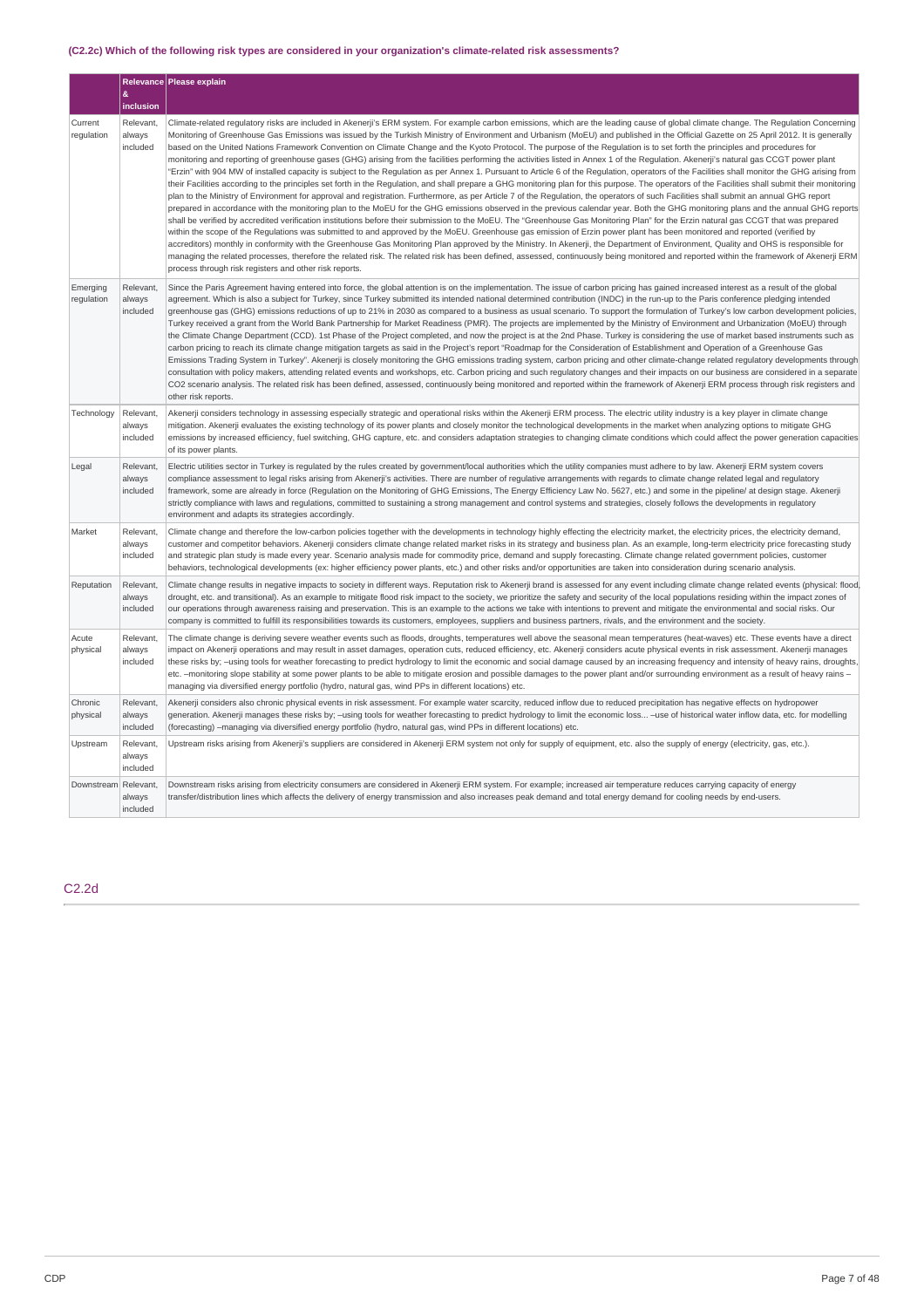#### **(C2.2d) Describe your process(es) for managing climate-related risks and opportunities.**

As previously said in C2.2 b, Akenerji ERM Procedure outlines the process and related roles and responsibilities in detail for identifying threats (risks) to Akenerji's success (downside) of reaching its targets, analysing and managing risks by considering the possible opportunities for benefit (upside), both at a company level and asset level.

Akenerji Enterprise Risk Management process provides a systematic method for effective decision-making and timely response to risks (including climate related risks).

The risks are documented on functional based risk registers are reviewed and updated bi-monthly for new, revised and obsolete risks/opportunities under the supervision of Business Unit as a part of the identification and management stage and shared with Strategic Planning & Risk Management Department. Importance is placed on covering the risks related to the key assumptions for core business activities and the strategy.

Risks at both the company level and asset level are prioritized regarding net risk score. Risks with net risk score higher than 15 are reported bimonthly (6 times a year) to Early Determination of Risk Committee and Board of Directors. Early Determination of Risk Committee meets at least 4 times a year where independent Board members are of its members.

In addition to this approach, those risks with a high impact value can be monitored more frequently even though the net risk score is lower than the determined threshold for reporting. Akenerji has a Risk Management Committee formed by CEO, Directors and SPR Manager. The Risk Management Committee meets on monthly basis to manage, monitor and coordinate the ERM process based on the risk appetite and ERM Procedure that are approved by the BoD. The risks that are a priority (such as climate change related) monitored closely on monthly RMC meetings and the strategy for dealing with those risks are discussed and identified during the meeting. The Committee approves and monitors the effectiveness and performance of all business units' methods of approaching, planning and processing risks and opportunities.

Case study-transitional risks: With regards to technological improvements which support for increasing the efficiency of the power plant and therefore support on lower-carbon strategy, Akenerji as being the 1st in Turkey, has signed an agreement with GE for Egemer's operations optimization. By this multi-year agreement, we deploy GE's Predix based Operations Optimization (OO) solutions for Egemer to improve thermal efficiency and performance. The software, calculates an optimum setting of plant-level cycle effectors in accordance with its current performance to minimize overall heat rate at the desired plant power output (partial load efficiency improvement up to 1%), and optimizes asset performance by applying machine learning analytics and controls at the edge, in the cloud, or anywhere in between.

Case study-physical risks: Akenerji has 7 hydroelectric power plants in operation. Climate change is a key driver for hydropower. It will cause increased variability of precipitation events which will result in more severe and frequent floods and droughts, seasonal offsets, changes in seasonality, etc. As an example to mitigate flood risk, Akenerji implemented a project for its four hydroelectric power plants located in Adana Region. We built masonry walls to provide slope stabilization where needed and removed sediment from river bed of tail water side of the dam. This action improved flood mitigation and also increased generation capacity of the power plants.

### C2.3

(C2.3) Have you identified any inherent climate-related risks with the potential to have a substantive financial or strategic impact on your business? Yes

#### C2.3a

(C2.3a) Provide details of risks identified with the potential to have a substantive financial or strategic impact on your business.

**Identifier** Risk 1

**Where in the value chain does the risk driver occur?** Direct operations

**Risk type** Transition risk

#### **Primary climate-related risk driver**

Policy and legal: Increased pricing of GHG emissions

#### **Type of financial impact**

Increased operating costs (e.g., higher compliance costs, increased insurance premiums)

#### **Company- specific description**

Within the framework of approximation to UNFCCC; Turkey submitted its intended national determined contribution (INDC) in the run-up to the Paris conference pledging intended greenhouse gas (GHG) emissions reductions of up to 21% in 2030 as compared to a business as usual scenario. Two policies can be applied that deliver an explicit price on GHG emissions: a tax on GHG emissions and emissions trading. Turkey develops national emission reduction plan within the framework of EU-ETS Acquis approximation. If Turkey commits to make mitigation, carbon taxes may be introduced to energy intensive sector at the first attempt and this could adversely affect the operational costs of our thermal power plant. Turkey is also considering the use of market based instruments such as carbon pricing to reach its climate change mitigation targets. An emissions trading system (ETS), sets a limit (or cap) on greenhouse gas (GHG) emissions from installations covered by the system. Installations covered under the ETS need to surrender emissions allowance to cover the total volume of GHG emitted.

**Time horizon**

Long-term

**Likelihood** Very likely

**Magnitude of impact** High

**Are you able to provide a potential financial impact figure?** Yes, an estimated range

**Potential financial impact figure (currency)**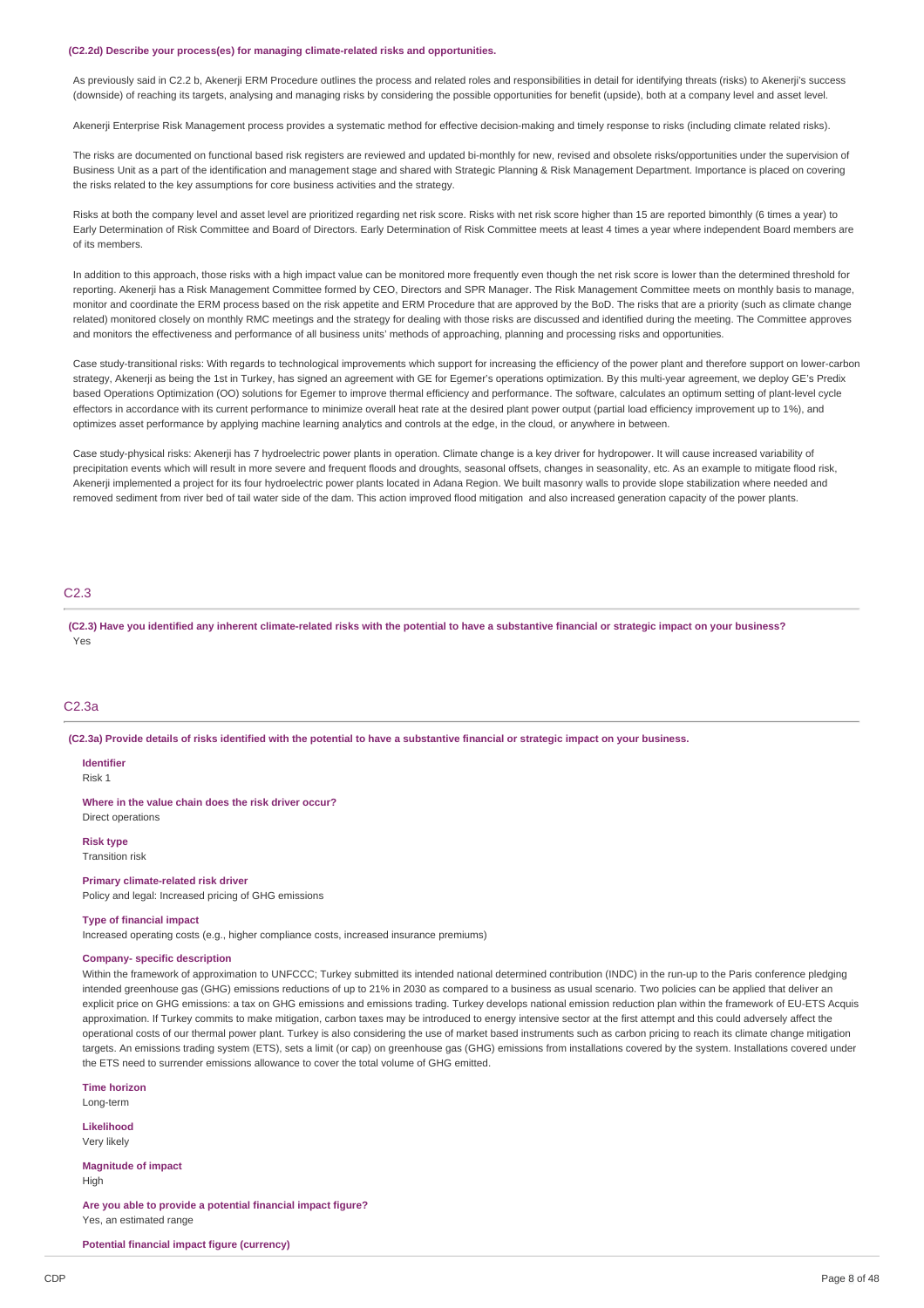#### <Not Applicable>

### **Potential financial impact figure – minimum (currency)**

1281093

#### **Potential financial impact figure – maximum (currency)**

17914677

#### **Explanation of financial impact figure**

Carbon emission of Erzin natural gas power plant of Akenerji was 1,628,607 tonne CO2e in 2017, and 1,281,093 in 2018, which depends on the annual generation. If it is assumed that a carbon tax of 1 to 11 US\$/tCO2e is introduced to the Turkish market, total tax associated with overall emissions of Akenerji would be around from 1,281,093 to 17,914,677 US\$ for 2017. Therefore, the estimated negative financial impact could be around these values per annum, depending on the price for carbon tax and the annual produced carbon emission.

#### **Management method**

Akenerji closely monitors regulatory changes and seeks ways for adaption before any new regulations get into force. Akenerji is evaluating emission reduction possibilities for long term plans. The strategy may involve in (1) implementing higher efficiency gas turbines, (2) phasing out low efficiency/old natural gas power plant, (3) carbon sequestration and storage and/or (4) investing in renewable energy. (5) carbon offsets by Akenerji's renewable power generation

#### **Cost of management**

 $\Omega$ 

#### **Comment**

Until to the end of 2017, Akenerji has invested around a total of US\$ 700 mio. in renewable energy production. Akenerji's only thermal power plant of Erzin, which had a total investment cost of US\$ 900 mio., is equiped with high efficiency gas turbines (58%, F type) that is already satsfying European standards. Akenerji shut-down its lowefficiency old natural gas power plants. Currently, Akenerji doesn't have any specific cost for the management of this risk. Akenerji is evaluating the possible emission reduction actions to be taken within the long-term.

### **Identifier**

Risk 2

#### **Where in the value chain does the risk driver occur?**

Direct operations

**Risk type** Transition risk

#### **Primary climate-related risk driver**

Policy and legal: Enhanced emissions-reporting obligations

#### **Type of financial impact**

Increased costs and/or reduced demand for products and services resulting from fines and judgments

#### **Company- specific description**

Inline with the studies on National regulation regarding GHG emissions; a law put into force about Mandatory Carbon reporting in Turkey. (Turkish Regulation for Monitoring, Reporting and Verification of Greenhouse Gas Emissions – official journal 28.12.2014 dated and 29219 numbered.) The purpose of the Regulation is to set forth the principles and procedures for monitoring and reporting of greenhouse gases arising from the facilities performing the activities listed in Annex 1 of the Regulation, which are using energy intensively (Erzin natural gas power plant of Akenerji is covered under Annex 1). Pursuant to Article 6 of the Regulation, operators of the Facilities shall monitor the GHG arising from their Facilities according to the principles set forth in the Regulation, and shall prepare a GHG monitoring plan for this purpose. Furthermore, as per Article 7 of the Regulation, the operators of such Facilities shall submit an annual GHG report prepared in accordance with the monitoring plan to the Ministry of Environment by the end of each April for the GHG emissions observed in the previous calendar year. 1st reports submitted in April 2016. Any failure on reporting obligations results in penalty.

**Time horizon**

Short-term

### **Likelihood**

Exceptionally unlikely

### **Magnitude of impact**

Low

**Are you able to provide a potential financial impact figure?** Yes, a single figure estimate

**Potential financial impact figure (currency)** 28000

### **Potential financial impact figure – minimum (currency)**

<Not Applicable>

#### **Potential financial impact figure – maximum (currency)** <Not Applicable>

# **Explanation of financial impact figure**

As a negative financial impact; failure to meet obligations under the Regulation for Monitoring, Reporting and Verification of Greenhouse Gas Emissions could result in a penalty of up to US\$ 28,000 annually per applicable facility according to the regulation and at current rates.

#### **Management method**

Akenerji submitted its monitoring plan to the related Ministry. Since the Law for Carbon emissions reporting became mandatory in 2015, Akenerji submits an annual GHG report that is prepared in accordance with the monitoring plan to the Ministry of Environment for the GHG emissions observed in the previous calendar year. Both the GHG monitoring plans and the annual GHG reports are verified by accredited verification institutions before their submission to the Ministry of Environment.

#### **Cost of management**

814150

### **Comment**

Akenerji has installed an emission monitoring system to its power plant of Erzin, which is producing electricity from natural gas, to meet with its GHG emissions reporting obligations. The cost of the system was US\$ 814,150. In addition, Akenerji has to procure services from an accredited verification institution each year to get its monitoring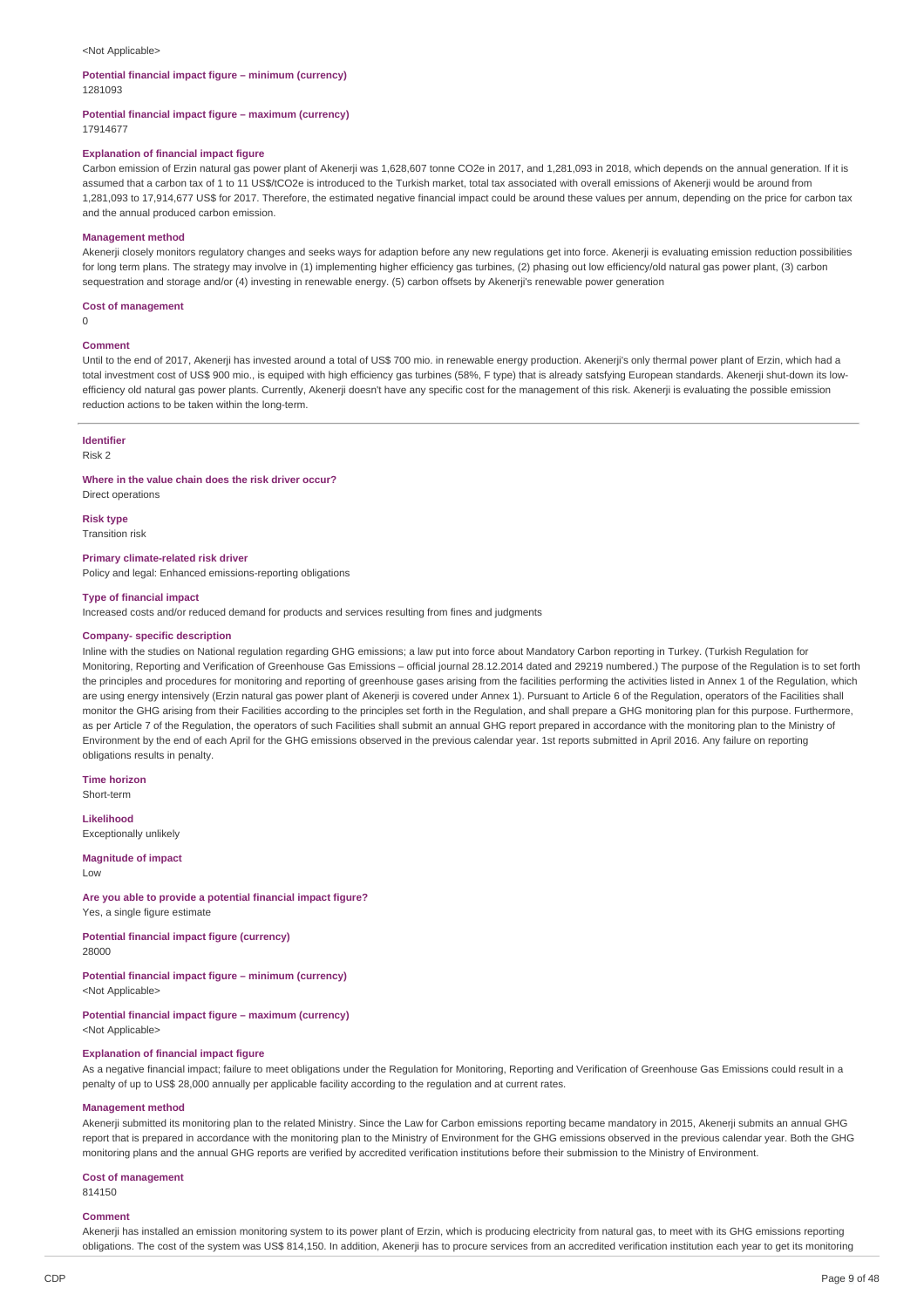# **Identifier**

Risk 3

#### **Where in the value chain does the risk driver occur?**

Direct operations

**Risk type** Physical risk

#### **Primary climate-related risk driver**

Chronic: Changes in precipitation patterns and extreme variability in weather patterns

#### **Type of financial impact**

Reduced revenue from decreased production capacity (e.g., transport difficulties, supply chain interruptions)

#### **Company- specific description**

Climate change is a key driver for hydropower. It will cause increased variability of precipitation events which will result in more severe and frequent floods and droughts, seasonal offsets, changes in seasonality, etc. In this risk, as a result of increase in average precipitation (increase in drought seasons) may cause reduced access to water for electricity generation for Akenerji's hydroelectric power plants.

**Time horizon** Medium-term

**Likelihood** More likely than not

#### **Magnitude of impact**

High

#### **Are you able to provide a potential financial impact figure?** Yes, a single figure estimate

**Potential financial impact figure (currency)**

38000000

#### **Potential financial impact figure – minimum (currency)**

<Not Applicable>

**Potential financial impact figure – maximum (currency)** <Not Applicable>

#### **Explanation of financial impact figure**

Negative financial implications may change according to the magnitude of the drought, so the effect can not be clearly calculated. However, the revenue loss due to drought for the first 3 months of 2014 was roughly US\$ 38,000,000 when it was compared to the same period of the previous year. (Calculation is based on the differences in hydro generation values for the first three months of 2013 and 2014. The average market price for the first three months is used in the calculation.)

#### **Management method**

Energy is a vital source for the development of our country and to maintain the modern life style of human beings. Our prior goal is to provide continuous power supply on that purpose. For that reason, we diversify the electricity generation sources by investing in a state of art natural gas combined cycle power plant, which are considered as base load plants for security of supply. Besides, it provides electricity in high emission efficiency according to most of the natural gas power plants.

#### **Cost of management**  $\overline{0}$

#### **Comment**

The management of this risk is currently a part of our daily business as we did avaluated within the short-term time horizon. Therefore, apart from the supporting tools for weather forecasting, which roughly has a cost of US\$ 15,000 pa, there is no other additional cost on top of the current OPEX. However, considering that the patterns are likely to change more in the future, Akenerji is studying the long-term affects of this risk on Akenerji's current assets, and looking for additional tools.

#### **Identifier** Risk 4

**Where in the value chain does the risk driver occur?**

Direct operations

**Risk type** Physical risk

#### **Primary climate-related risk driver** Chronic: Rising mean temperatures

#### **Type of financial impact**

Reduced revenue from decreased production capacity (e.g., transport difficulties, supply chain interruptions)

### **Company- specific description**

If summer heat is higher than expected, this would likely increase electricity demand, which would have an increasing effect on the electricity market prices. In such a case Akenerji may need to buy additional electricity from the market to cover its short position if any shortfall in renewables generation.

**Time horizon** Short-term

**Likelihood**

Likely

#### **Magnitude of impact** High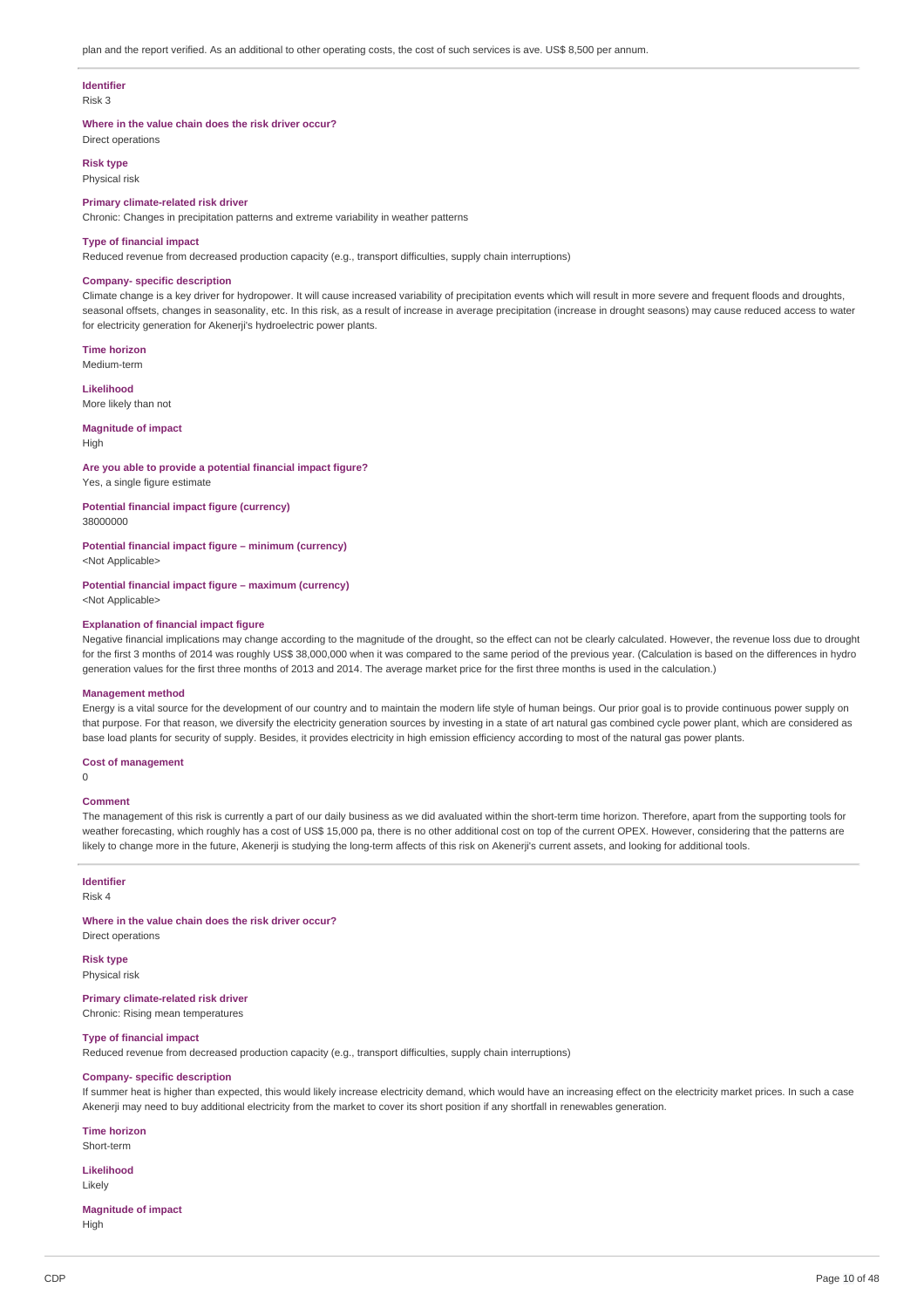### **Are you able to provide a potential financial impact figure?**

Yes, a single figure estimate

#### **Potential financial impact figure (currency)** 8640000

#### **Potential financial impact figure – minimum (currency)**

<Not Applicable>

#### **Potential financial impact figure – maximum (currency)**

<Not Applicable>

#### **Explanation of financial impact figure**

If the difference between the market price and the contract of the customer is US\$ 10 per MWh, and Akenerji has a short position of 100 MW for a specific month (30-day), then costs would rise by US\$ 720,000/month., which makes US\$ 8,640,000/year. This figure could be used for estimated negative financial impact.

### **Management method**

This can be overcome by planning the generation based on the weather forecasts and by diversifying the portfolio by investing in gas, hydro and wind in order to decrease the fuel price risk.

#### **Cost of management**

0

#### **Comment**

The management of this risk is currently a part of our daily business as we did avaluated within the short-term time horizon. Therefore, apart from the supporting tools for weather forecasting, which roughly has a cost of US\$ 15,000 pa, there is no other additional cost on top of the current OPEX. However, considering that the patterns are likely to change more in the future, Akenerji is studying the long-term affects of this risk on Akenerji's current assets.

### **Identifier**

Risk 5

#### **Where in the value chain does the risk driver occur?**

Direct operations

#### **Risk type** Physical risk

### **Primary climate-related risk driver**

Acute: Increased severity of extreme weather events such as cyclones and floods

#### **Type of financial impact**

Increased capital costs (e.g., damage to facilities)

#### **Company- specific description**

Storm, strong wind and strong rain due to climate change may have impacts on all power plants. As it is explained by the scientists, it is likely that in a warmer climate heavy rainfall will increase and be produced by fewer more intense events. This could lead to longer dry spells and a higher risk of floods. It can damage power generation units and distribution lines of Hydroelectric Power Plants (HEPPs). Coastal areas are highly dynamic: storms batter, sea levels rise, and land shifts. This already poses problems for the safety (flooding, loss of power, loss of communications, blockage of evacuation routes and equipment malfunction, etc.) of Erzin natural gas power plant, which located near by the sea.

#### **Time horizon**

Long-term

#### **Likelihood**

About as likely as not

### **Magnitude of impact**

High

#### **Are you able to provide a potential financial impact figure?** Yes, a single figure estimate

**Potential financial impact figure (currency)** 10000000

**Potential financial impact figure – minimum (currency)** <Not Applicable>

#### **Potential financial impact figure – maximum (currency)** <Not Applicable>

#### **Explanation of financial impact figure**

Financial implications have a broad scale of possibilities depending on the impact. Therefore, both the impact and its financial negative implication can differ according to the magnitude of the damage. In case of such event, heavy damage on power plants, power distribution lines, loss of power generation due to stopped operation, loss from the electricity sales from assets due to market prices, etc. shall be considered for the financial impact calculations. Although such a case study with exact figures doesn't exist, any cost of such event higher than US\$ 10 mio. can be considered as with high impact.

#### **Management method**

Since we can not have a direct control over the such events, Akenerji improves its emergency response capacities, include severe weather events in the insurance of our power plants, etc. Apart form that all our power plants are designed and built in accordance with the long-term historical data of such extreme weather events which is especially important for the dam design, etc. for hydroelectrci power plantsfor flooding. We have a diversified production mix., which are located in different regions of Turkey, which we believe it would diversify the risk.

#### **Cost of management**

 $\Omega$ 

### **Comment**

Apart from the insurances, there are no other costs. The insurance cost for the extreme weather events cannot be separetly given than the full cost of the insurance. Therefore, the cost is taken as zero. We take precautions by evaluating weather forecasts and maximum flow expectations. Besides; continuous maintenance and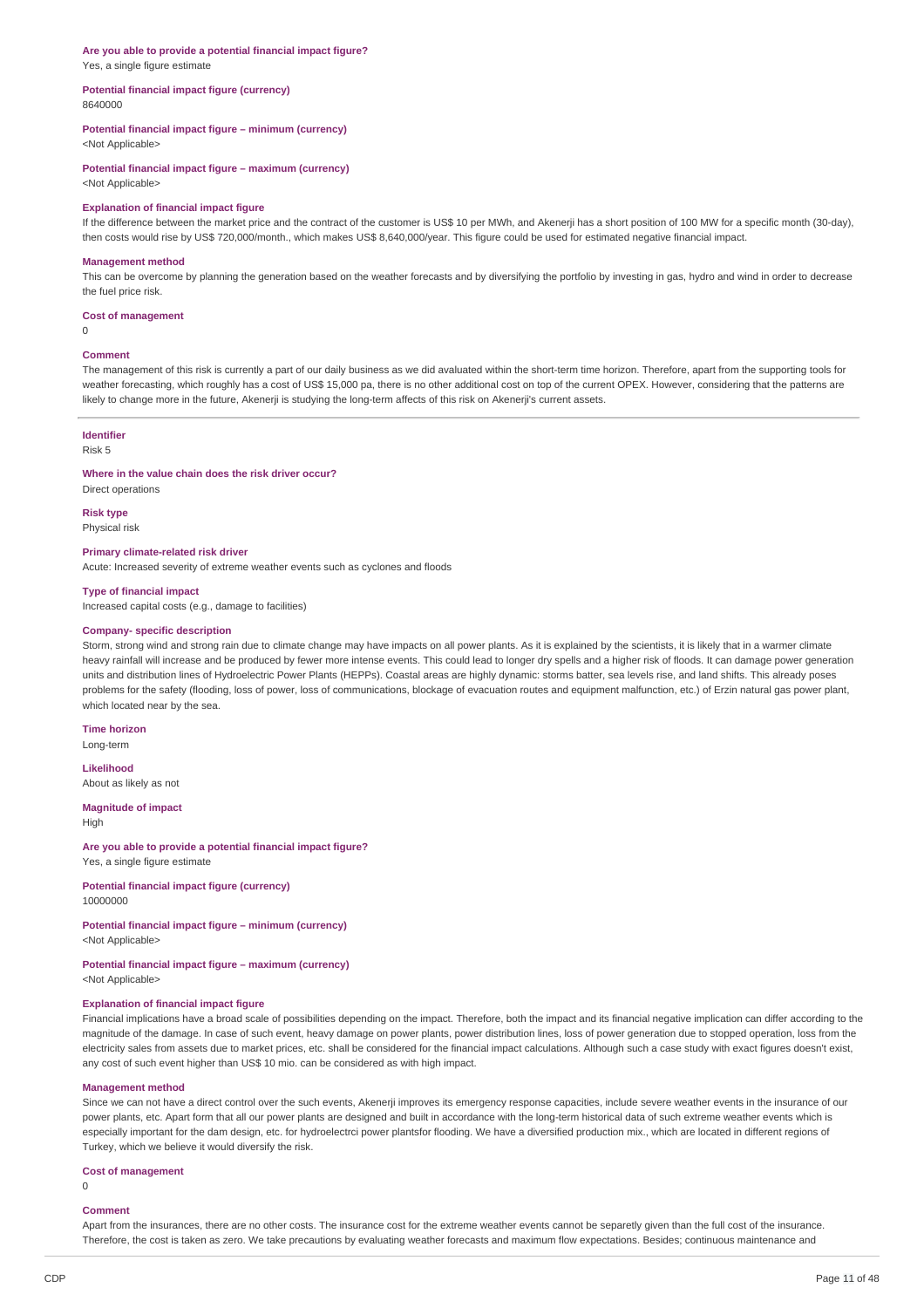### C2.4

(C2.4) Have you identified any climate-related opportunities with the potential to have a substantive financial or strategic impact on your business? Yes

### C2.4a

(C2.4a) Provide details of opportunities identified with the potential to have a substantive financial or strategic impact on your business.

#### **Identifier**

Opp1

**Where in the value chain does the opportunity occur?**

# Direct operations **Opportunity type**

Products and services

#### **Primary climate-related opportunity driver**

Development and/or expansion of low emission goods and services

### **Type of financial impact**

Increased revenue through demand for lower emissions products and services

#### **Company-specific description**

Turkey develops national emission reduction plan within the framework of EU-ETS Acquis approximation. If Turkey commits to make mitigation, sectoral emission reduction targets may be enforced with a cap system and carbon taxation will be applied. Akenerji's power plants producing renewable energy are in the Carbon registry. Currently, Turkey is in the global voluntary carbon market. The voluntary carbon market relates to transactions in carbon credits that fall outside the compliance schemes created under the Kyoto Protocol. Demand for carbon credits in this market is driven largely by companies that pursue voluntary greenhouse gas emissions targets and intend to demonstrate climate leadership within the industry. Since the market is voluntary, the demand for carbon offsetting, therefore the sale price of the carbon credits are very low. Cap system and/or carbon taxation will have an increasing effect on the demand and the prices. In this case, Akenerii's income from carbon offsetting activities will increase substantially.

**Time horizon**

Long-term

**Likelihood** Likely

#### **Magnitude of impact**

Medium-low

#### **Are you able to provide a potential financial impact figure?** Yes, a single figure estimate

**Potential financial impact figure (currency)** 250000

# **Potential financial impact figure – minimum (currency)**

<Not Applicable>

#### **Potential financial impact figure – maximum (currency)** <Not Applicable>

#### **Explanation of financial impact figure**

If we consider that the current market prices of carbon credits double and Akenerji sells all its carbon credits produced for each year in the following year, we can expect more than US\$ 250,000 additional income on sale of renewables carbon certificates (assuming that Akenerji plants produces average per year 380,000 tCO2e VCS and 43,000 tCO2e Gold Standard).

#### **Strategy to realize opportunity**

We have been the first company to register to the National Carbon Registry (2011) that was launched by the Ministry of Environment and Urbanization to establish yoluntary carbon markets and register ongoing projects. They are registered by Verified Carbon Standard (VCS and Gold Standard (GS). The carbon assets are sold to customers for offsetting their emissions.

### **Cost to realize opportunity**

110000

#### **Comment**

Management cost mostly includes the verification and the issuance costs for the certificates. In such scenario as explained above, the cost of verification of 8 projects' generation and issuance cost of 380,000 tCO2e VCS and 43,000 tCO2e Gold Standard for each year, average US\$ 110,000 amounts to a total cost.

#### **Identifier**

Opp2

#### **Where in the value chain does the opportunity occur?**

Direct operations

#### **Opportunity type**

Energy source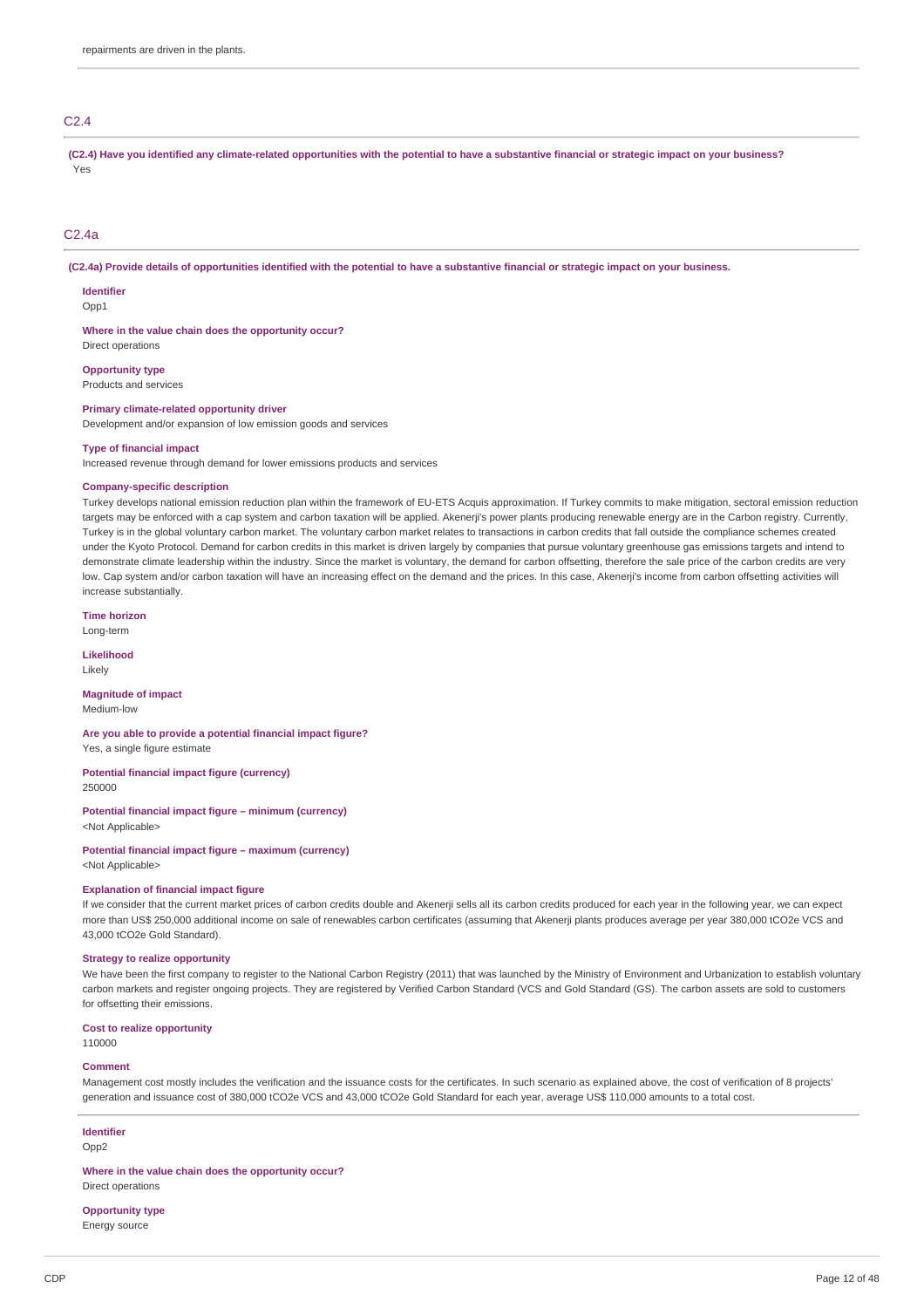#### **Primary climate-related opportunity driver**

Participation in carbon market

#### **Type of financial impact**

Reduced exposure to GHG emissions and therefore less sensitivity to changes in cost of carbon

#### **Company-specific description**

Within the framework of approximation to EU Aquis, Turkey considers integrating to EU ETS system. If so, Akenerji is already in the Carbon registry and it will have carbon allowances considering power generation from renewable sources. Akenerji can offset Erzin's emissions, which would reduce the additional cost that Akenerji is exposed to.

### **Time horizon**

Long-term

**Likelihood** Very likely

#### **Magnitude of impact** Medium-high

**Are you able to provide a potential financial impact figure?** Yes, a single figure estimate

**Potential financial impact figure (currency)**

4653000

**Potential financial impact figure – minimum (currency)** <Not Applicable>

**Potential financial impact figure – maximum (currency)**

<Not Applicable>

#### **Explanation of financial impact figure**

It is not easy to calculate the potential upside financial impact. The amount could be clearer when the carbon taxation becomes more clear. However, if we consider that full year production of renewables will offset Erzin natural gas power plant's emissions, we can easily say that savings from US\$ 423,000 to US\$ 4,653,000 can be possible per annum, considering the total annual carbon certificates issued by Akenerji's renewables (carbon price from US\$ 1 to US\$ 11).

#### **Strategy to realize opportunity**

We have been the first company to register to the National Carbon Registry (2011) that was launched by the Ministry of Environment and Urbanization to establish voluntary carbon markets and register ongoing projects. They are registered by Verified Carbon Standard (VCS and Gold Standard (GS). The carbon assets are sold to customers for offsetting their emissions.

#### **Cost to realize opportunity** 110000

**Comment**

Management cost mostly includes the verification and the issuance costs for the certificates. In such scenario as explained above, the cost of verification of 8 projects' generation and issuance cost of 380,000 tCO2e VCS and 43,000 tCO2e Gold Standard for each year, average US\$ 110,000 amounts to a total cost.

### **Identifier**

Opp3

**Where in the value chain does the opportunity occur?** Customer

**Opportunity type** Products and services

**Primary climate-related opportunity driver**

Ability to diversify business activities

### **Type of financial impact**

Better competitive position to reflect shifting consumer preferences, resulting in increased revenues

### **Company-specific description**

Akenerji is providing energy services to its customers to reduce their electricity consumption which helps them to achieve their energy and environmental goals. Services includes such as energy analysis and audits, energy management, maintenance and operation, monitoring and evaluation of savings, etc. Turkey develops national emission reduction plan within the framework of EU-ETS Acquis approximation. If Turkey introduces carbon taxation and/or an emissions trading system (ETS), which sets a limit (or cap) on greenhouse gas (GHG) emissions from installations covered by the system of the companies, the importance of energy efficiency will rise considerably, which will have a positive impact on Akenerji's energy services business

**Time horizon** Long-term

**Likelihood Likely** 

**Magnitude of impact** Medium-low

**Are you able to provide a potential financial impact figure?** No, we do not have this figure

**Potential financial impact figure (currency)** <Not Applicable>

**Potential financial impact figure – minimum (currency)** <Not Applicable>

**Potential financial impact figure – maximum (currency)**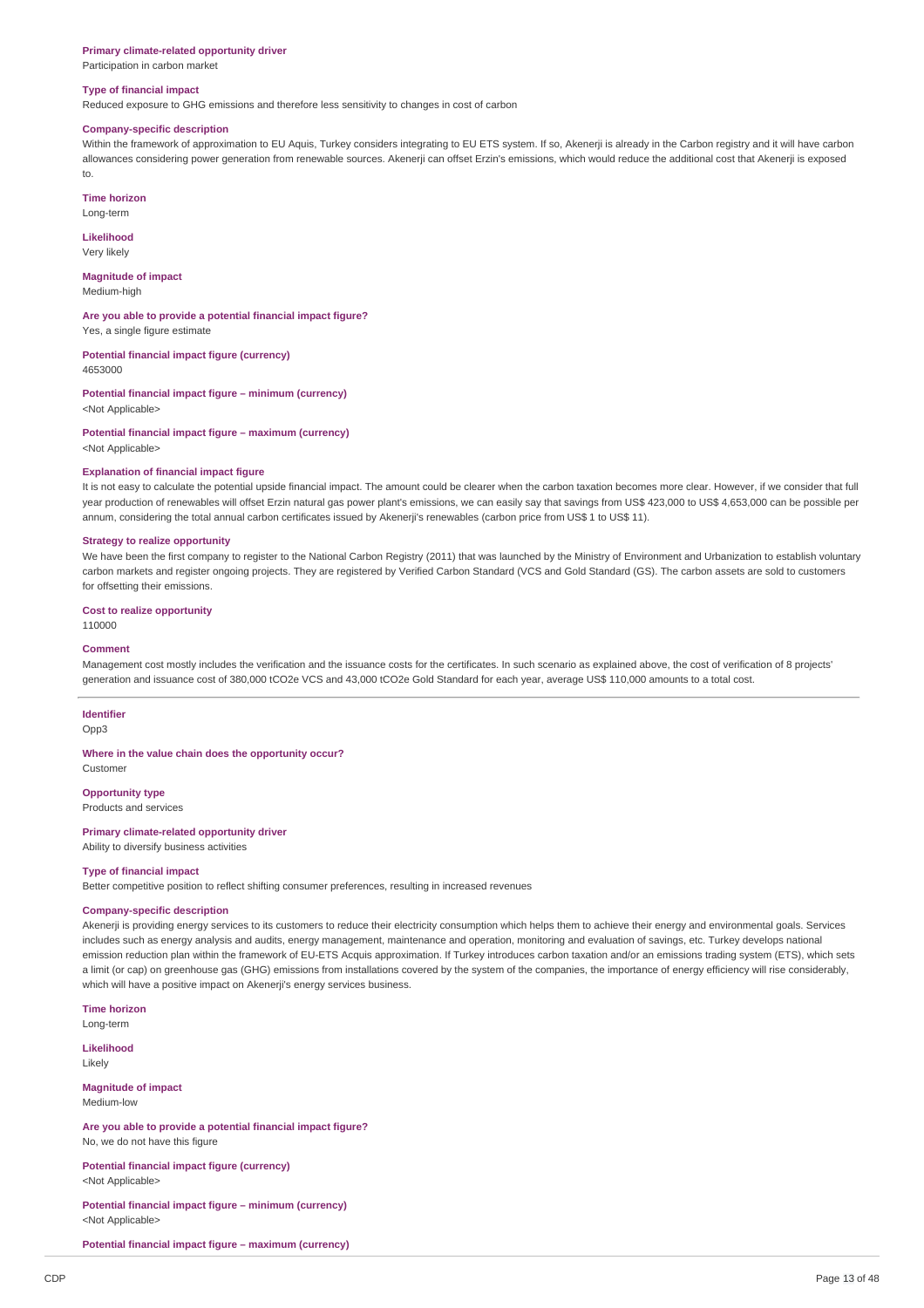### <Not Applicable>

### **Explanation of financial impact figure**

Financial impact of the emission reduction precautions cannot be easily determined. We can only say that development of the energy management services sector will gain momentum in Turkey, which will in parallel support Akenerji to develop its Energy Management Services.

#### **Strategy to realize opportunity**

Akenerji is currently focused on developing its energy services and expanding the business by increasing the number of contracts awarded.

#### **Cost to realize opportunity** 0

### **Comment**

Rather than OPEX cost of the related Business Unit, Akenerji doesn't have any addditional costs arisen by these services.

### C2.5

#### **(C2.5) Describe where and how the identified risks and opportunities have impacted your business.**

|                                                          | Impact                                                                          | <b>Description</b>                                                                                                                                                                                                                                                                                                                                                                                                                                                                                                                                                                                            |
|----------------------------------------------------------|---------------------------------------------------------------------------------|---------------------------------------------------------------------------------------------------------------------------------------------------------------------------------------------------------------------------------------------------------------------------------------------------------------------------------------------------------------------------------------------------------------------------------------------------------------------------------------------------------------------------------------------------------------------------------------------------------------|
| Products<br>and<br>services                              | Impacted for<br>some suppliers.<br>facilities, or<br>product lines              | Rising mean temperature and reduced precipitation, therefore the reduced rainfall have a decreasing effect on the water inflow to Akenerji's hydroelectric power plants, which results in<br>reduced electrcity generation, and the electricity production is decreased in hydroelectric power plants.                                                                                                                                                                                                                                                                                                        |
| Supply<br>chain<br>and/or<br>value<br>chain              | Not yet<br>impacted                                                             | Akenerji's energy services focused on reducing electricity consumption of its customers. As an opportunity, if Turkey introduces carbon taxation and/or an emissions trading system<br>(ETS), which sets a limit (or cap) on greenhouse gas (GHG) emissions from installations covered by the system of the companies, the importance of energy efficiency will rise<br>considerably, which will have a positive impact on Akenerji's energy services business. Energy efficiency will gain importance, this would positively affect potential customers to decide<br>on applying energy efficiency projects. |
| Adaptation   Impacted<br>and<br>mitigation<br>activities |                                                                                 | Akenerji has installed an emission monitoring system to its power plant of Erzin, which is producing electricity from natural gas, to meet with its GHG emissions reporting obligations.<br>The cost of the system was US\$ 814,150. In addition, Akenerji has to procure services from an accredited verification institution each year to get its monitoring plan and the report<br>verified. As an additional to other operating costs, the cost of such services is ave. US\$ 8,500 per annum.                                                                                                            |
| in R&D                                                   | Investment We have not<br>identified any<br>risks or<br>opportunities           | We do not have any investment in R&D activities.                                                                                                                                                                                                                                                                                                                                                                                                                                                                                                                                                              |
|                                                          | Operations   Impacted for<br>some suppliers,<br>facilities, or<br>product lines | Akenerji has installed an emission monitoring system to its power plant of Erzin, which is producing electricity from natural gas, to meet with its GHG emissions reporting obligations.<br>The cost of the system was US\$ 814,150. In addition, Akenerji has to procure services from an accredited verification institution each year to get its monitoring plan and the report<br>verified. As an additional to other operating costs, the cost of such services is ave. US\$ 8,500 per annum.                                                                                                            |
| Other,<br>please<br>specify                              | We have not<br>identified any<br>risks or<br>opportunities                      |                                                                                                                                                                                                                                                                                                                                                                                                                                                                                                                                                                                                               |

### C2.6

(C2.6) Describe where and how the identified risks and opportunities have been factored into your financial planning process.

|                                                               | Relevance                                                                   | <b>Description</b>                                                                                                                                                                                                                                                                                                                                                                                 |
|---------------------------------------------------------------|-----------------------------------------------------------------------------|----------------------------------------------------------------------------------------------------------------------------------------------------------------------------------------------------------------------------------------------------------------------------------------------------------------------------------------------------------------------------------------------------|
| Revenues                                                      | Impacted for some<br>suppliers, facilities, or<br>product lines             | Decrease in average precipitation: Revenue loss due to drought for the first 3 months of 2014 was roughly US\$ 38,000,000 when it was compared to the same period of<br>the previous years.                                                                                                                                                                                                        |
| Operating costs                                               | Not yet impacted                                                            | Increased pricing of GHG emissions: If Turkey commits to make mitigation, carbon taxes may be introduced to energy intensive sector at the first attempt and this could<br>adversely affect the operational costs of our thermal power plant, which is expected to increase operating costs in long-term.                                                                                          |
| Capital<br>expenditures /<br>capital allocation product lines | Impacted for some<br>suppliers, facilities, or                              | Akenerji closed the low efficiency plants and invested in high efficiency CCGT plant (F class with 58% efficiency). Enhanced emissions-reporting obligations: Akenerji has<br>installed an emission monitoring system to its power plant Erzin, which is producing electricity from natural gas, to meet with its GHG emissions reporting obligations. The<br>cost of the system was US\$ 814,150. |
| Acquisitions and<br>divestments                               | Impacted for some<br>suppliers, facilities, or<br>product lines             | Akenerji closed the power plants with low energy and emission efficiency and invested in establishing a natural gas thermal power plant equipped with state of the art<br>technology. For example; advanced technology control systems are used; its gas and steam turbines are able to run at the highest efficiency in their class.                                                              |
|                                                               | Access to capital   We have not identified<br>any risks or<br>opportunities | We have not identified any risks or opportunities which have factored into the financial planning process of Akenerji.                                                                                                                                                                                                                                                                             |
| Assets                                                        | Impacted for some<br>suppliers, facilities, or<br>product lines             | Akenerji closed the power plants with low energy and emission efficiency and invested in establishing a natural gas thermal power plant equipped with state of the art<br>technology. For example; advanced technology control systems are used; its gas and steam turbines are able to run at the highest efficiency in their class.                                                              |
| Liabilities                                                   | Not yet impacted                                                            | If carbon taxation is introduced financial impact to be considered as a new item under OPEX.                                                                                                                                                                                                                                                                                                       |
| Other                                                         | We have not identified<br>any risks or<br>opportunities                     |                                                                                                                                                                                                                                                                                                                                                                                                    |

### C3. Business Strategy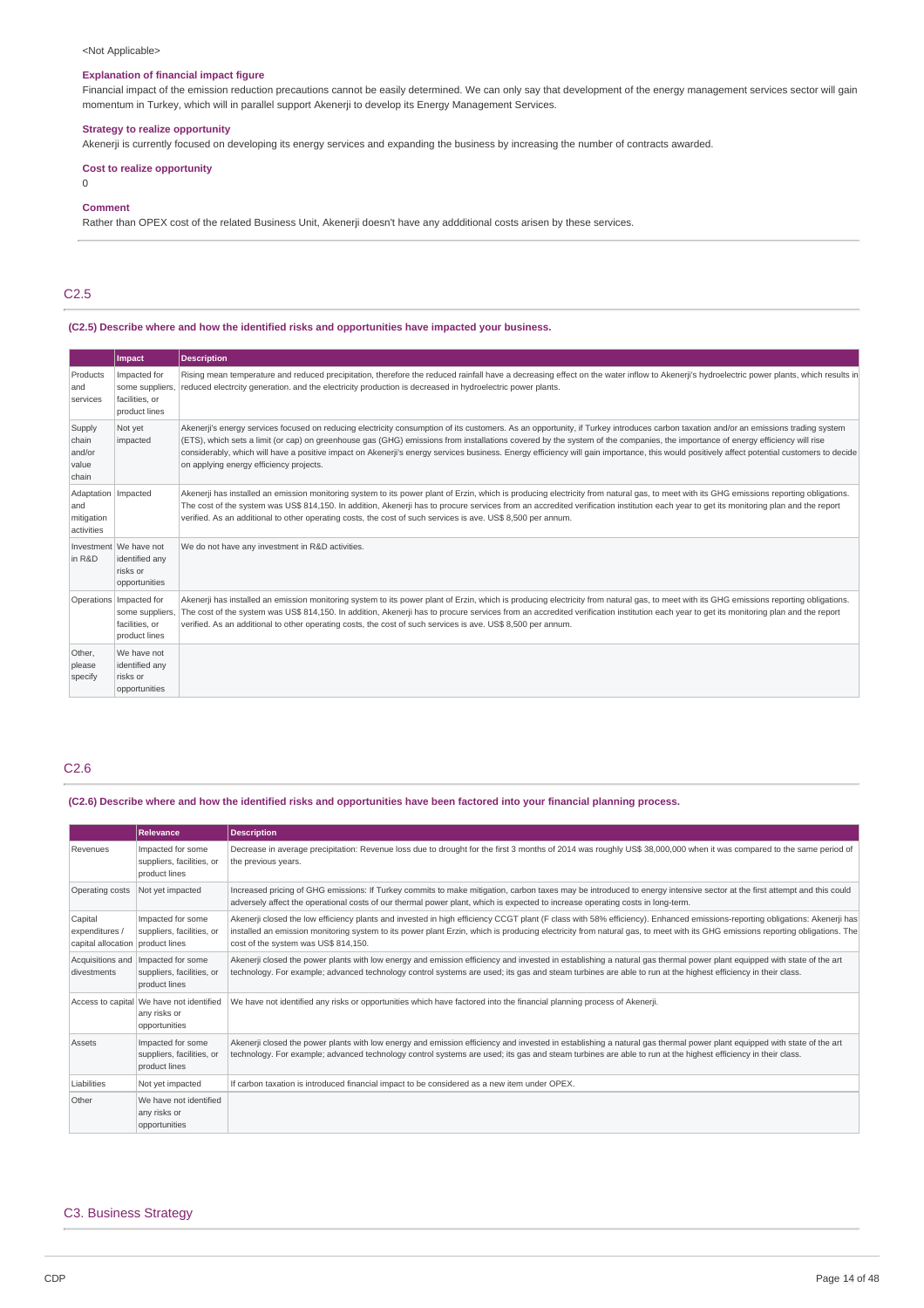**(C3.1) Are climate-related issues integrated into your business strategy?** Yes

### C3.1a

**(C3.1a) Does your organization use climate-related scenario analysis to inform your business strategy?** Yes, qualitative

C-AC3.1b/C-CE3.1b/C-CH3.1b/C-CO3.1b/C-EU3.1b/C-FB3.1b/C-MM3.1b/C-OG3.1b/C-PF3.1b/C-ST3.1b/C-TO3.1b/C-TS3.1b

**(C-AC3.1b/C-CE3.1b/C-CH3.1b/C-CO3.1b/C-EU3.1b/C-FB3.1b/C-MM3.1b/C-OG3.1b/C-PF3.1b/C-ST3.1b/C-TO3.1b/C-TS3.1b) Indicate whether your organization has developed a low-carbon transition plan to support the long-term business strategy.** Yes

C3.1c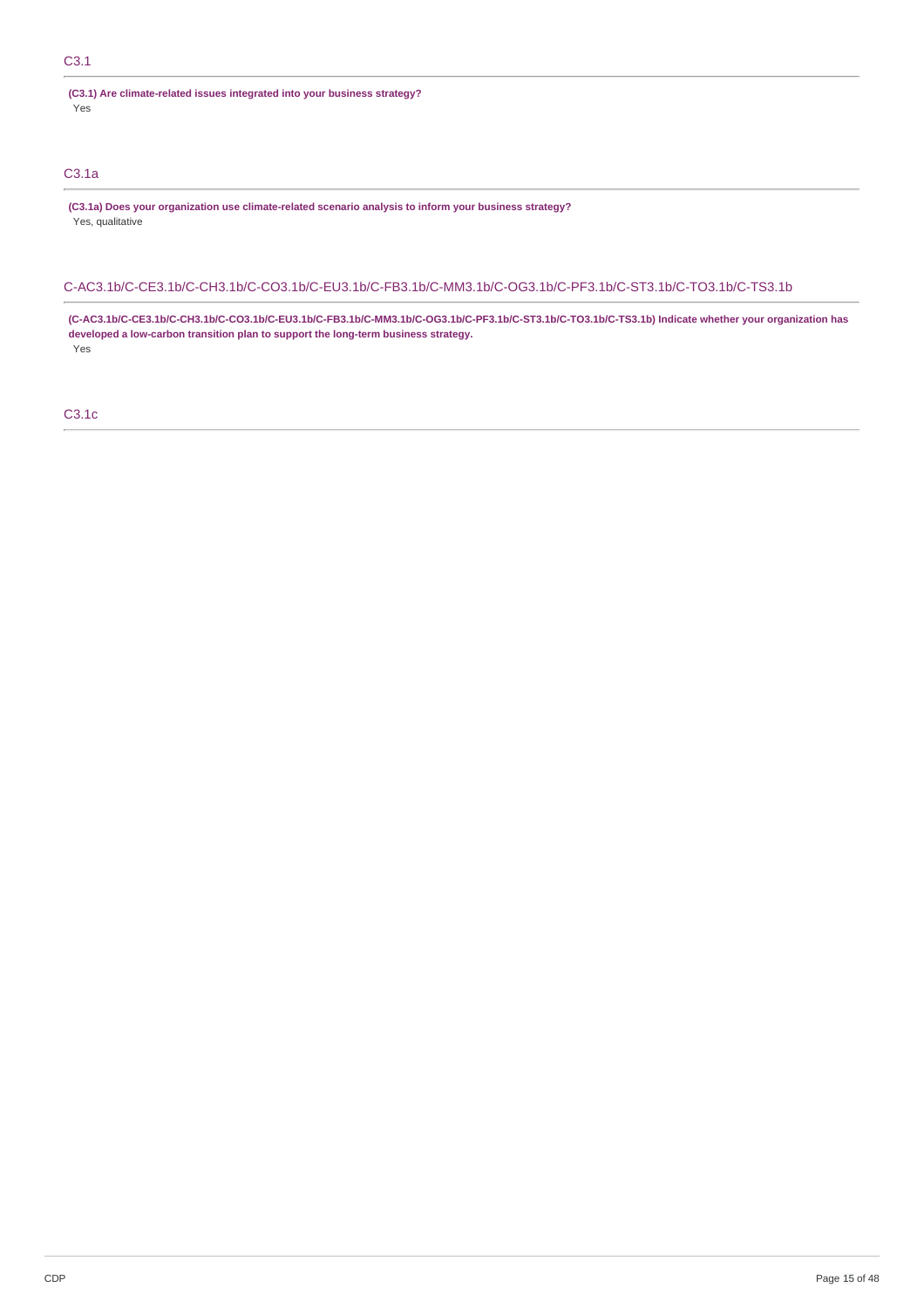#### **(C3.1c) Explain how climate-related issues are integrated into your business objectives and strategy.**

As an energy generating firm climate change is deeply integrated into our business strategy to mitigate the negative both direct and indirect effects of climate change. Our strategies and outcomes of these processes are as follows:

Akenerji has a holistic approach for sustainability, where climate change has its share as a source of risk and opportunity. Within the framework of Akenerji's mission; risks and opportunities sourced from climate change, are integrated in the business strategy in several ways. Akenerji has a long term (10 years) strategy which is supported by short and middle term (5 years) targets and strategies. We invest in renewable energy, monitor our operational performance continuously and improve the points where efficiency is the least satisfactory.

Quality Project Team under HSEQ leads the efforts of ensuring that the business strategy is influenced by climate change within Akenerji. The team implements projects to monitor GHG emissions both on corporate level and installation level, leads CDP participation and prepares external and internal reports to senior management and relevant departments.

The Strategic Planning and Risk Department considers environmental and climate change concerns in determining the company's energy portfolio. For short-term, Akenerji is focused on energy-efficient production and maintaining a position of sustainability leadership in the sector.

For the long-term, Akenerji seeks to stay ahead of expected regulations, which may include a possible cap and trade system or carbon tax for Turkey. This primarily involves further developing renewable capacity and gaining greater sophistication for management under regulations.

Please find the key strategic priorities of our business influenced by climate change adaptation and mitigation activities:

a. Decreasing emissions and increasing operational efficiency: We do not have any coal thermal power plant. We have 1 Natural Gas Combined Cycled Power Plant, 7 Hydro and 1 Wind Power Plant. Akenerii seeks continuous improvement at all power plants to reduce costs and emissions. We closed the power plants with low energy and emission efficiency and invested in establishing a natural gas thermal power plant equipped with state of the art technology. For example; advanced technology control systems are used; its gas and steam turbines are able to run at the highest efficiency in their class. Besides: a team of experts continuously monitor the plant's chimney gas for carbon emissions data and keep it below thresholds mandated by EU environmental legislation. Therefore, the plant complies with the relevant EU Environmental Aquis beyond the Turkish Environmental legislation. We also took actions to increase the efficiency at HEPPs such as decreasing the friction and heat in the turbines. Turkey's National Contribution (INDC) plan is to reduce its emissions by 21% from 2030 BAU level by supporting the shift towards low carbon economy. As Akenerji, we closely follow the recent updates on climate change mitigation efforts made both nationally and globally. We support the Paris Agreement and its aim to limit global warming below 2°C and potentially keep it below 1.5°C.

b. Tapping the growing market for green energy: Influenced by current and expected future actions to climate change of both consumers and regulators, Akenerji diversified its generation portfolio significantly starting from 2005. In 2005, the company's installed capacity consisted of only thermal power plants. With the aim of portfolio diversification, currently 26% of total installed power comes from renewable sources, both hydro and wind. Another Hydropower Plant is under construction in Kemah-Erzincan, which will have 198 MW of installed capacity. At the beginning of 2017, Ayyıldız capacity extension project completed, and the installed capacity of the power plant increased from 15 to 28 MW. We also evaluate new investment opportunities in the renewable energy market.

c. Capturing financial incentives associated with green energy: Influenced by the emergence of the voluntary market for emissions reduction, Akenerji is a pioneer in Turkey regarding certification of emission reductions and emissions trading. Akenerji has been the first company to take part in the National Carbon Registry when it was first established in 2011 in Turkey. Ayyıldız has been registered in the Greenhouse Gas Reduction Project Register as the first project in the Register. Akenerji conducts carbon certification process for all its renewable energy projects. The company has been trading GS (Gold Standard) and VCS (Voluntary Carbon Standard) credits for several years, making it also possible for its customers to offset their own carbon emissions. Please see the attachment as an example for the use of Akenerji carbon credits on offsetting.

d. Stakeholder engagement, capacity building and increasing public and employee awareness: To pioneer the sustainability in Turkey. Every year, all employees of Akenerji have trainings on environmental sustainability, sustainable energy and climate change. Also, over the recent years, Akenerji has been trying to increase awareness among its customers about energy efficiency and sustainable energy consumption through informative booklets and brochures.

Through sustainability reports, and events such as "Stakeholder Analysis and Prioritization" workshop, we interact with our stakeholders and receive feedbacks from them in order to put Akenerji into sustainability track.

e. Energy efficiency consulting services: Smart Electricity Solutions provided to our customers are of examples of indirect outcomes of our strategies. Akenerji ensures efficiency in customers' unit energy consumptions and supports sustainability and cost cutting works through its Energy Efficiency Consultancy services, which are involved in technical facility management and maintanance and repair services.

Another solution for our customers is the installation of remote monitoring systems that allow them to monitor and manage their reactive energy consumption. Customers using this system avoid reactive energy consumption hence related monetary penalties and increase the efficiency of the use of electricity.

f. Environmental sustainability projects: These projects aim at decreasing the environmental footprint of Akenerji. They include decreasing the impact of our hydroelectric projects with reservoirs on forests, recycling and reusing waste oil from power plants, phasing out some company cars that are used for commuting, and replacing them with service buses in order to decrease the company's Carbon footprint. And through the on-going Carbon Management Project, the company monitors, reports and discloses its CO2 emissions. Akenerji has received ISO 14064certification.

g) In 2018 Akenerji decided to start the process to obtain ISO 50001 Energy Management Systems Certification for all our power plants until the April 2020.

### C3.1d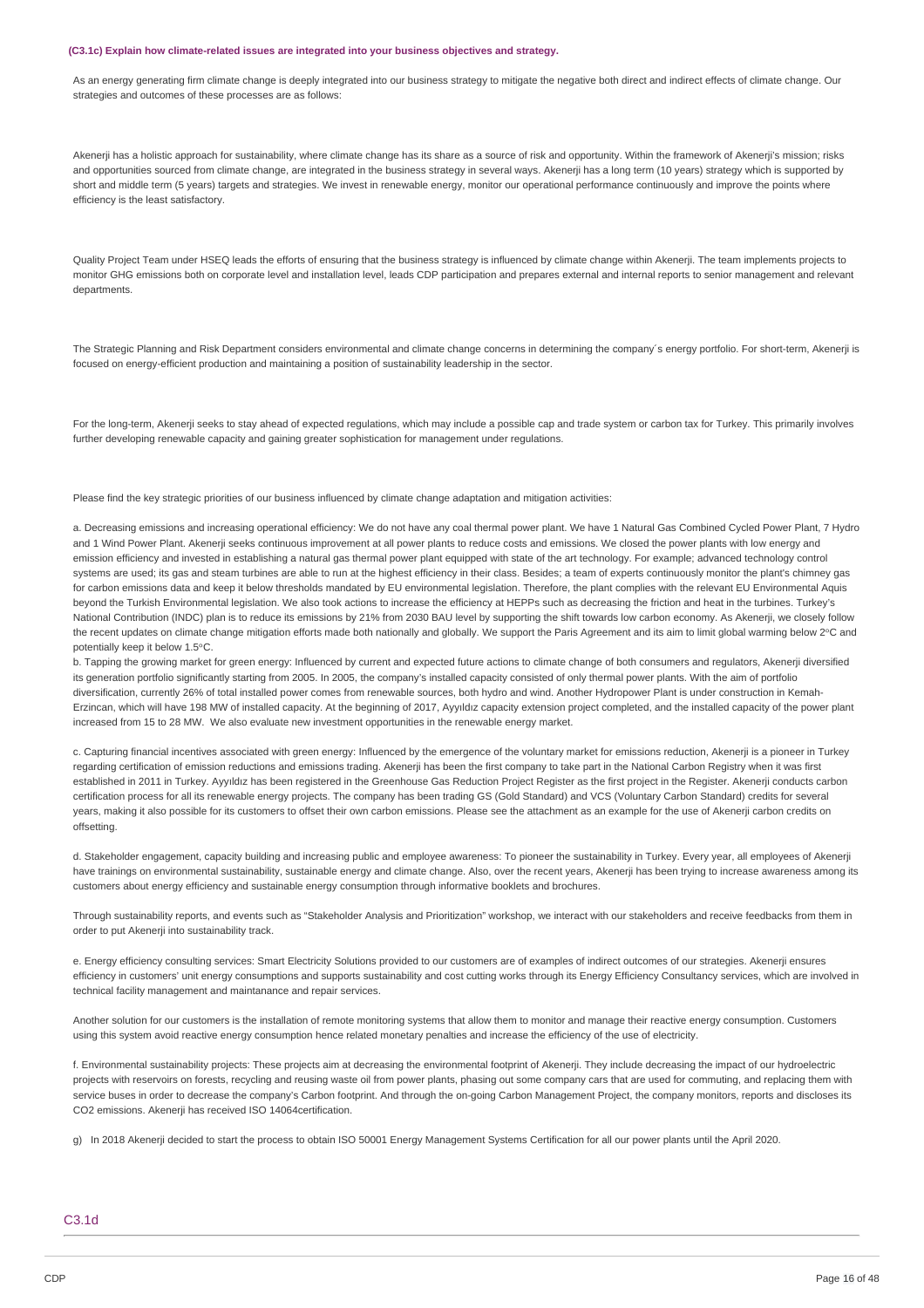#### **(C3.1d) Provide details of your organization's use of climate-related scenario analysis.**

| Climate-<br>related<br>scenarios                        | <b>Details</b>                                                                                                                                                                                                                                                                                                                                                                                                                                                                                                                                                                                                                                                                                                                                                                                                                                                                                                                                                                                                                                                                                                                                                                                                                                                                                                                                                                                                                                                                                                                                                                                                                                                                                                                                                                                                                                                                                                                                                                                                                                                                                                                                                                                                                                                                                                                                                                                                                                                                                                                                                                                                                                                                                                                                                                                                                                                                                                                                                                                                                                                                                                                                                                                                                                                                                                                                                                                                                            |
|---------------------------------------------------------|-------------------------------------------------------------------------------------------------------------------------------------------------------------------------------------------------------------------------------------------------------------------------------------------------------------------------------------------------------------------------------------------------------------------------------------------------------------------------------------------------------------------------------------------------------------------------------------------------------------------------------------------------------------------------------------------------------------------------------------------------------------------------------------------------------------------------------------------------------------------------------------------------------------------------------------------------------------------------------------------------------------------------------------------------------------------------------------------------------------------------------------------------------------------------------------------------------------------------------------------------------------------------------------------------------------------------------------------------------------------------------------------------------------------------------------------------------------------------------------------------------------------------------------------------------------------------------------------------------------------------------------------------------------------------------------------------------------------------------------------------------------------------------------------------------------------------------------------------------------------------------------------------------------------------------------------------------------------------------------------------------------------------------------------------------------------------------------------------------------------------------------------------------------------------------------------------------------------------------------------------------------------------------------------------------------------------------------------------------------------------------------------------------------------------------------------------------------------------------------------------------------------------------------------------------------------------------------------------------------------------------------------------------------------------------------------------------------------------------------------------------------------------------------------------------------------------------------------------------------------------------------------------------------------------------------------------------------------------------------------------------------------------------------------------------------------------------------------------------------------------------------------------------------------------------------------------------------------------------------------------------------------------------------------------------------------------------------------------------------------------------------------------------------------------------------------|
| Other,<br>please<br>specify (A2<br>scenario of<br>IPCC) | The fifth assessment report of IPCC states that this change is extremely likely due to human activities. Based on different scenarios, climate scientists estimate increases between 1.5 and 4.5 oC by<br>the end of the present century. Akenerji has 9 power plant located in Turkey (Adana, Adıyaman, Bursa, Balıkesir, Hatay). And Turkey is one of the countries that could be profoundly affected by the<br>climate change. Akenerji considers climate change impacts to sustain its activities and use climate scenario analysis to assess the impacts. Akenerji use A2 scenario of IPCC. Assessment of climate<br>change impact studies for Turkey are generally based on the A2 scenario of IPCC and that is why we select this scenario. In addition the future climate analysis of Turkey based on CMIP3 simulation<br>that was used in the fourth Assessment Report of IPCC. The projection involves the simulation of the ECHAM5 General Circulation Model. For the wind projections, the northwestern parts of Turkey<br>have the highest wind potentials. It could be said that the wind potential in these areas will increase in the future. The wind speeds in the Marmara region and northwestern parts of Aegean region are<br>projected to increase up to 15% by the mid-century (2041-2070) and up to 20% and more by the end of the century (2071-2099). On the other hand, the wind speeds are simulated to decrease in the<br>eastern parts of Turkey. According to these projections our Ayyıldız power plant is located in Balıkesir and As Akenerii, we continued to be one of the most prominent players in one of the most<br>dynamic sectors of Turkey, the energy sector, again in 2018 with our 30-year experience and knowledge on sources, and we increased our total installed capacity to 1,224 MW and increased the<br>share of renewable energy to 26% with the capacity increase in Ayyıldız Wind Power Plant. In 2016, the investment to increase the installed capacity of Ayyıldız WPP by 88% to reach 28.2 MW was<br>finally completed. This capacity increase of 13.2 MW corresponds to the electricity requirement of 15,000 households and our Ayyıldız WPP has "Gold Standard" certificate within the scope of<br>Greenhouse Emission Reduction. Turkey has a total of 35,000 MW hydraulic potential. The present installed power is about 20,000 MW, so it has 15,000 MW more potential to utilize. However, it<br>becomes increasingly difficult to utilize this potential as the constructions of power plants meet with resistance from the public as they carry progressively more threats to the environment. The future<br>climate change projections indicate reductions in water potentials of the major basins of Turkey, such as Euphrates and Tigris, which will adversely affect the power generation from hydraulic<br>resources in the future. Although the fact that Akenerji also has a target for 2023 to invest on 198 MW renewable power plant.Kemah Dam and Hydroelectric Power Plant Kemah HEPP project has<br>particular importance for our company because of the fact that it is the largest hydroelectric power plant in our portfolio with its installed capacity of 198 MW. The investment studies for the plant, with<br>an anticipated electricity generation figure of 560 GWh per year, are still in progress and is foreseen to be commissioned in 2023. |
| Nationally<br>determined<br>contributions<br>(NDCs)     | Turkey's National Contribution (INDC) plan is to reduce its emissions by 21% from 2030 BAU level by supporting the shift towards low carbon economy. To achieved this goal Turkey decided to obtain<br>ISO 50001 energy management system certificate As Akenerji, we closely follow the recent updates on climate change mitigation efforts made both nationally and globally. In 2018, Akenerji decided<br>to start the process to obtain ISO 50001 Energy Management Systems Certification for all our power plants until the end of April 2020. The National Energy Efficiency Action Plan to be implemented<br>in the years 2017-2023 targeted 14% reduction of Turkey's primary energy consumption in 2023. To this end, the plan encompases a total of 55 actions in categories namely buildings and services,<br>energy, transport, industry and technology and agriculture. It is envisaged that a cumulative 23.9 MTEP will be saved by 2023 with an investment of USD 10.9 billion. In this context, Akenerji Energy<br>Services maintains its leading and innovative position in the sector with its services and business models, with productivity enhancing projects within the scope of Turkey's Energy Efficiency Action<br>Plan. In place already are plans to move the Company's private sector projects that demonstrated high success in 2018 to the public sector as well in 2019, a result of the negotiations carried out with<br>the Ministry of Energy. As Akenerji Energy Services, we continued to be the firm that secured highest rate of energy efficiency in the sector again in 2018 by achieving mean efficiency values of 35%<br>in electrical energy and 55% in the natural gas through the projects we have executed since 2015. Also, we offer certified emission reduction certificates from international institutions that we obtain<br>through our renewable energy investments to our customers who wish to have carbon neutral electricity. Hereby, we make contributions to the sustainability targets of our customers who are highly<br>sensitive to the environment, and who intend to diminish or even "eliminate" their carbon footprint due to energy consumption etc.                                                                                                                                                                                                                                                                                                                                                                                                                                                                                                                                                                                                                                                                                                                                                                                                                                                                                                                                                                                                                                                                                                                                                                                                                 |

### C-AC3.1e/C-CE3.1e/C-CH3.1e/C-CO3.1e/C-EU3.1e/C-FB3.1e/C-MM3.1e/C-OG3.1e/C-PF3.1e/C-ST3.1e/C-TO3.1e/C-TS3.1e

#### **(C-AC3.1e/C-CE3.1e/C-CH3.1e/C-CO3.1e/C-EU3.1e/C-FB3.1e/C-MM3.1e/C-OG3.1e/C-PF3.1e/C-ST3.1e/C-TO3.1e/C-TS3.1e) Disclose details of your organization's low-carbon transition plan.**

The fifth assessment report of IPCC states that this change is extremely likely due to human activities. Based on different scenarios, climate scientists estimate increases between 1.5 and 4.5 oC by the end of the present century. Akenerji has 9 power plant located in Turkey (Adana, Adıyaman, Bursa, Balıkesir, Hatay). And Turkey is one of the countries that could be profoundly affected by the climate change. Akenerji considers climate change impacts to sustain its activities and use climate scenario analysis to assess the impacts. Akenerji use A2 scenario of IPCC. Assessment of climate change impact studies for Turkey are generally based on the A2 scenario of IPCC and that is why we select this scenario. In addition the future climate analysis of Turkey based on CMIP3 simulation that was used in the fourth Assessment Report of IPCC. The projection involves the simulation of the ECHAM5 General Circulation Model. For the wind projections, the northwestern parts of Turkey have the highest wind potentials. It could be said that the wind potential in these areas will increase in the future.The wind speeds in the Marmara region and northwestern parts of Aegean region are projected to increase up to 15% by the mid-century (2041-2070) and up to 20% and more by the end of the century (2071-2099). On the other hand, the wind speeds are simulated to decrease in the eastern parts of Turkey. According to these projections our Ayyıldız power plant is located in Balıkesir and As Akenerji, we continued to be one of the most prominent players in one of the most dynamic sectors of Turkey, the energy sector, again in 2018 with our 30-year experience and knowledge on sources, and we increased our total installed capacity to 1,224 MW and increased the share of renewable energy to 26% with the capacity increase in Ayyıldız Wind Power Plant. İn 2016, the investment to increase the installed capacity of Ayyıldız WPP by 88% to reach 28.2 MW was finally completed. This capacity increase of 13.2 MW corresponds to the electricity requirement of 15,000 households and our Ayyıldız WPP has "Gold Standard" certificate within the scope of Greenhouse Emission Reduction.

Turkey has a total of 35,000 MW hydraulic potential. The present installed power is about 20,000 MW, so it has 15,000 MW more potential to utilize. However, it becomes increasingly difficult to utilize this potential as the constructions of power plants meet with resistance from the public as they carry progressively more threats to the environment. The future climate change projections indicate reductions in water potentials of the major basins of Turkey, such as Euphrates and Tigris, which will adversely affect the power generation from hydraulic resources in the future. Although the fact that Akenerji also has a target for 2023 to invest on 198 MW renewable power plant.Kemah Dam and Hydroelectric Power Plant Kemah HEPP project has particular importance for our company because of the fact that it is the largest hydroelectric power plant in our portfolio with its installed capacity of 198 MW. The investment studies for the plant, with an anticipated electricity generation figure of 560 GWh per year, are still in progress and is foreseen to be commissioned in 2023.

Turkey's National Contribution (INDC) plan is to reduce its emissions by 21% from 2030 BAU level by supporting the shift towards low carbon economy. To achieved this goal Turkey decided to obtain ISO 50001 energy management system certificate As Akenerji, we closely follow the recent updates on climate change mitigation efforts made both nationally and globally. In 2018, Akenerij decided to start the process to obtain ISO 50001 Energy Management Systems Certification for all our power plants until the end of April 2020.

The National Energy Efficiency Action Plan to be implemented in the years 2017-2023 targeted 14% reduction of Turkey's primary energy consumption in 2023. To this end, the plan encompases a total of 55 actions in categories namely buildings and services, energy, transport, industry and technology and agriculture. It is envisaged that a cumulative 23.9 MTEP will be saved by 2023 with an investment of USD 10.9 billion. In this context, Akenerji Energy Services maintains its leading and innovative position in the sector with its services and business models, with productivity enhancing projects within the scope of Turkey's Energy Efficiency Action Plan. In place already are plans to move the Company's private sector projects that demonstrated high success in 2018 to the public sector as well in 2019, a result of the negotiations carried out with the Ministry of Energy.

As Akenerji Energy Services, we continued to be the firm that secured highest rate of energy efficiency in the sector again in 2018 by achieving mean efficiency values of 35% in electrical energy and 55% in the natural gas through the projects we have executed since 2015.

#### C4. Targets and performance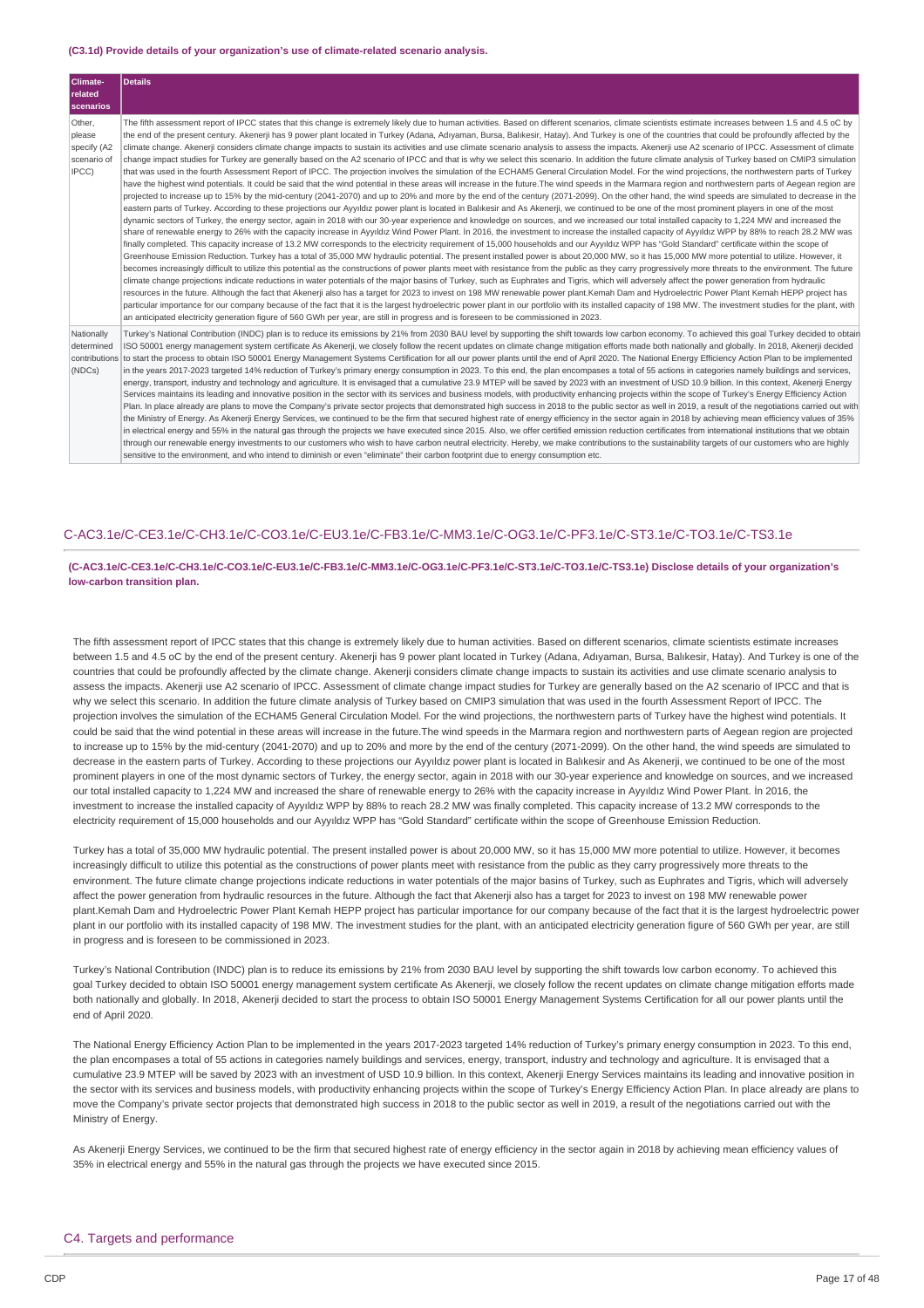### C4.1

**(C4.1) Did you have an emissions target that was active in the reporting year?** Intensity target

### C4.1b

**(C4.1b) Provide details of your emissions intensity target(s) and progress made against those target(s).**

**Target reference number**

Int 2

**Scope**

Scope 1

**% emissions in Scope** 99

**Targeted % reduction from base year**  $\overline{2}$ 

#### **Metric**

Metric tons CO2e per megawatt hour (MWh)\*

**Base year**

2017

**Start year** 2018

**Normalized base year emissions covered by target (metric tons CO2e)** 1628616

**Target year** 2018

**Is this a science-based target?**

No, but we anticipate setting one in the next 2 years

**% of target achieved** 100

**Target status**

Expired

### **Please explain**

Our target was to make this intensity target 0.3156 tCO2e/MWh or less in 2018 which means 2% decrease of emissions. Our emissions were 1,628,616 metric tons CO2e for Scope 1 in 2017 and 1,281, 093 metric tons CO2e for Scope 1 in 2018. So we reduced our emissions 347.523 metric tons CO2e for Scope 1 in the comparision with the previous year. However, if we calculate our intensity which is 0,327 tCO2e/MWh which means 1.8% increase of emissions.

**% change anticipated in absolute Scope 1+2 emissions**

1.7

**% change anticipated in absolute Scope 3 emissions** 0

**Target reference number** Int 1

**Scope** Scope 1+2 (location-based)

**% emissions in Scope** 99.98

**Targeted % reduction from base year** 50

**Metric**

Metric tons CO2e per megawatt hour (MWh)\*

**Base year** 2017

**Start year** 2018

**Normalized base year emissions covered by target (metric tons CO2e)** 1635860

**Target year** 2035

**Is this a science-based target?** No, but we anticipate setting one in the next 2 years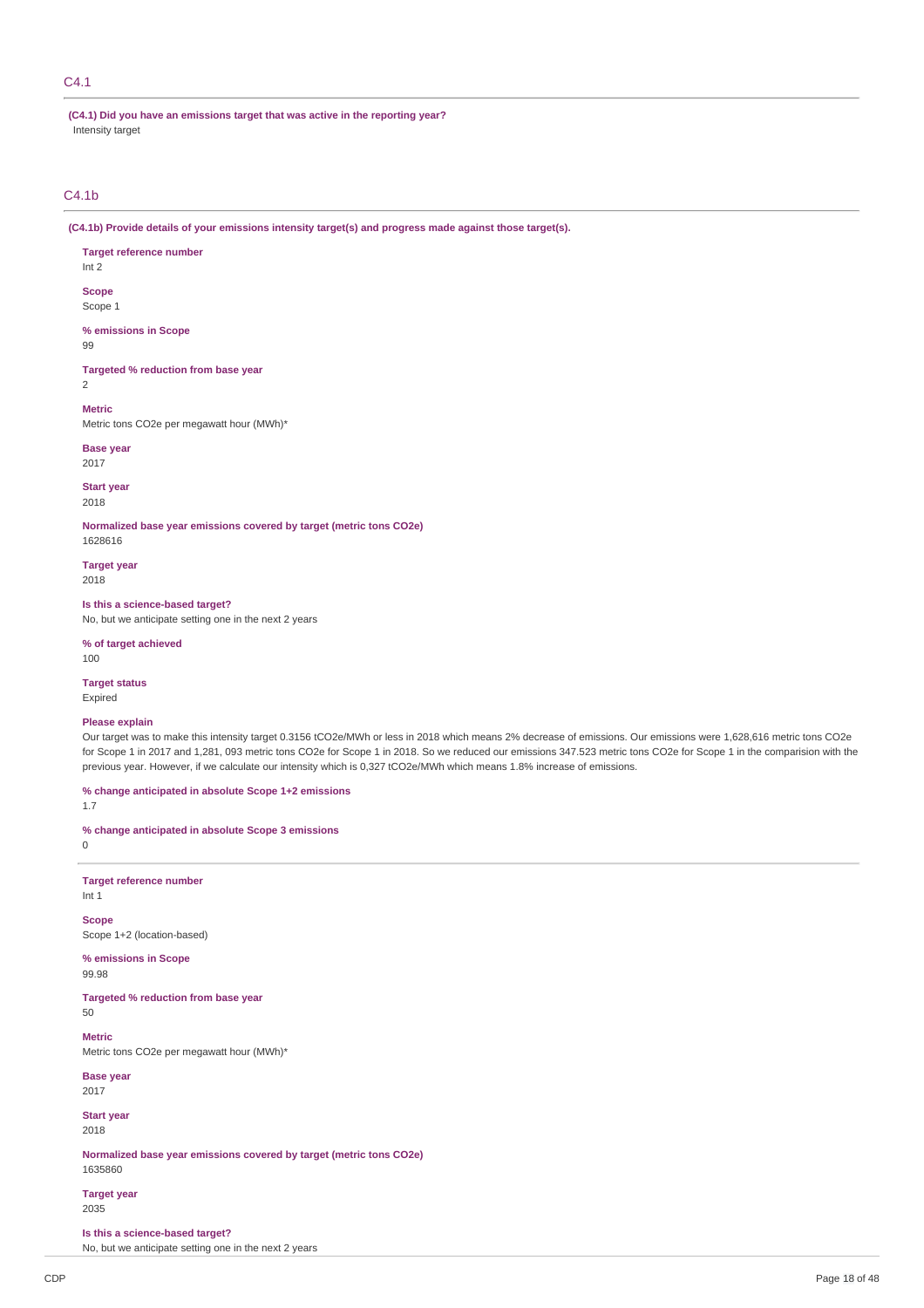### **% of target achieved**

21

### **Target status** New

# **Please explain**

In 2017, Scope 1+2 accounted for 1,635,860 tCO2e and in 2018, Scope 1+2 accounted for 1,290,948 tCO2e, it means we have achieved a 21 % reduction against the 2017 baseline.

**% change anticipated in absolute Scope 1+2 emissions**

21

## **% change anticipated in absolute Scope 3 emissions**

0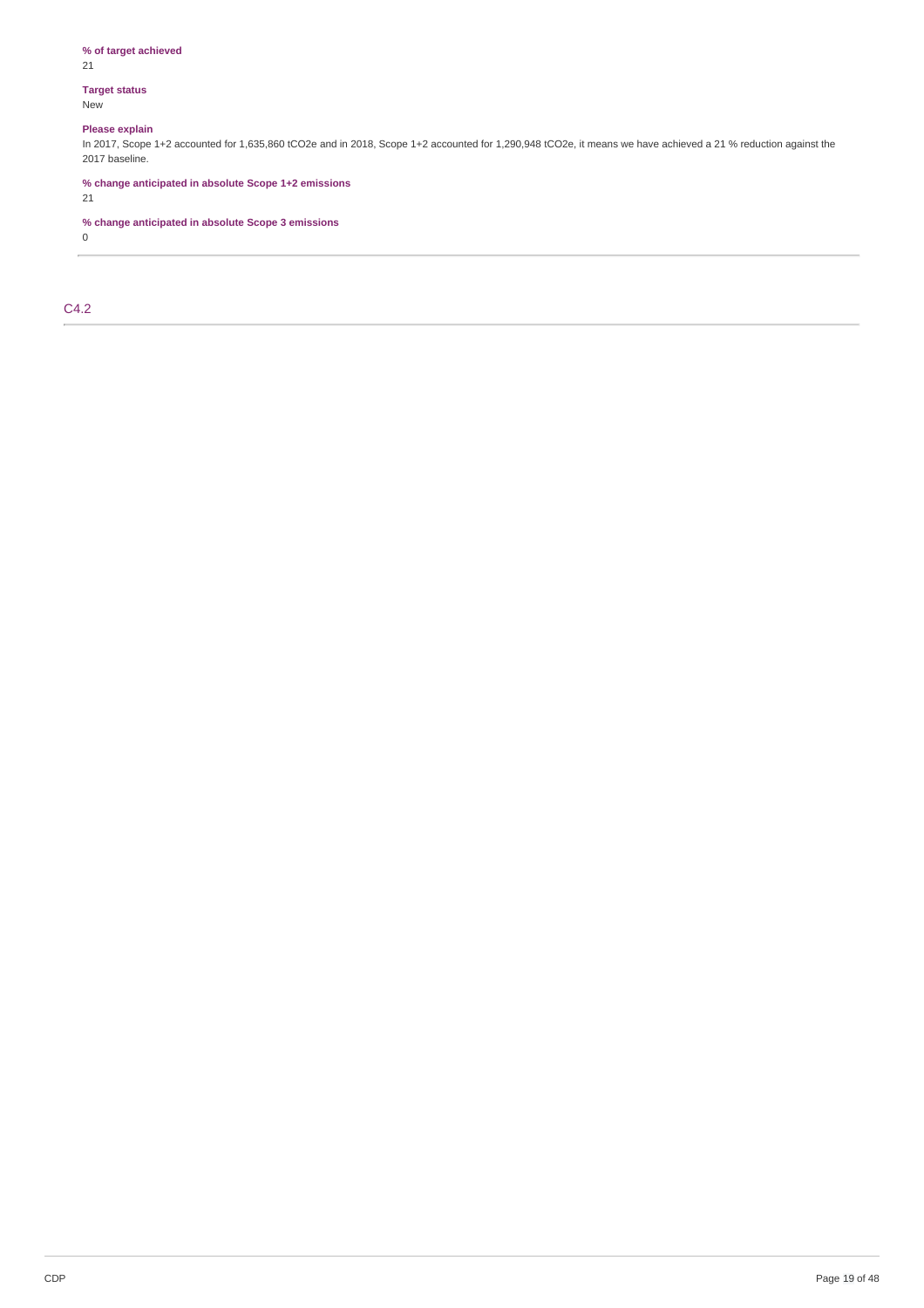#### **(C4.2) Provide details of other key climate-related targets not already reported in question C4.1/a/b.**

#### **Target**

Energy productivity

### **KPI – Metric numerator**

obtaining ISO 50001 certificate for 9 of 9 power plants

#### **KPI – Metric denominator (intensity targets only)** per power plant of Akenerji

**Base year**

2017

### **Start year**

2019

#### **Target year** 2020

#### **KPI in baseline year**  $\Omega$

#### **KPI in target year**  $\overline{9}$

#### **% achieved in reporting year**  $\Omega$

**Target Status**

#### New

# **Please explain**

We started to work on it and in 2020 we will obtain certificates for 9 power plants

### **Part of emissions target**

NA

### **Is this target part of an overarching initiative?**

No, it's not part of an overarching initiative

#### **Target**

Renewable electricity production

#### **KPI – Metric numerator**

Renewable energy production capacity MW

### **KPI – Metric denominator (intensity targets only)**

Total energy production capacity MW

**Base year** 2015

### **Start year**

2015

**Target year** 2020

#### **KPI in baseline year** 30

**KPI in target year**

36

#### **% achieved in reporting year**  $\overline{0}$

**Target Status** Underway

### **Please explain**

We want to increase our renewable energy production capacity from %30 to %36. In 2015 our renewable energy production capacity was 388, and our Akocak HEPP is sold which has 81 MW capacity. For that reason; renewable electricity generation ratio is not increased at the first year and our capacity had become 307 MW. We increased Ayyıldız WPP capacity from 15 MW to 28 MW in 2017 and our renewable energy production capacity is 320 MW. Another Hydropower Plant is under construction in Kemah-Erzincan, which will have 198 MW of installed capacity.

**Part of emissions target**

#### NA

### **Is this target part of an overarching initiative?**

No, it's not part of an overarching initiative

# C4.3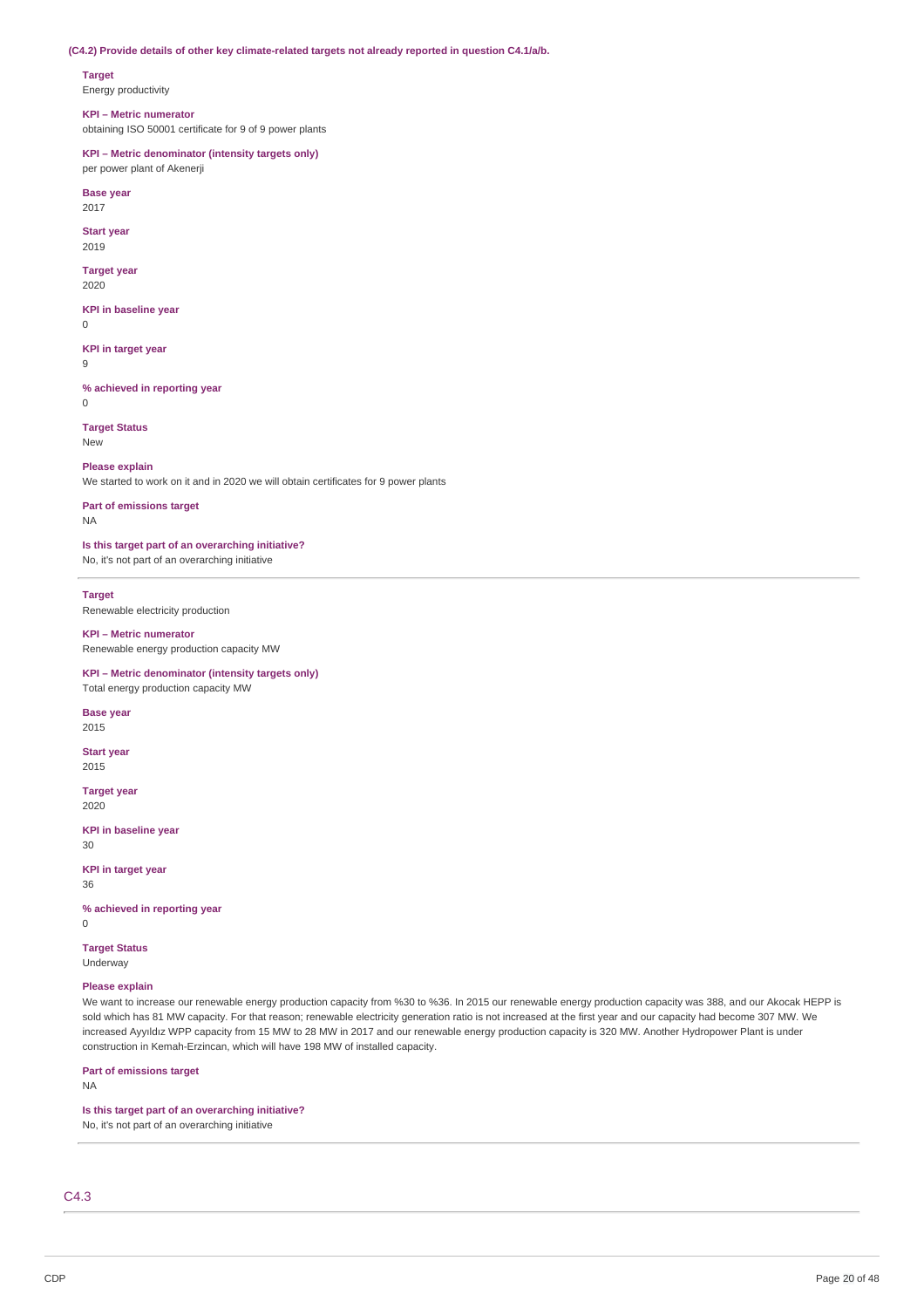#### (C4.3) Did you have emissions reduction initiatives that were active within the reporting year? Note that this can include those in the planning and/or **implementation phases.**

Yes

### C4.3a

### (C4.3a) Identify the total number of initiatives at each stage of development, and for those in the implementation stages, the estimated CO2e savings.

|                           | Number of initiatives | Total estimated annual CO2e savings in metric tonnes CO2e (only for rows marked $*)$ |
|---------------------------|-----------------------|--------------------------------------------------------------------------------------|
| Under investigation       |                       | 223658                                                                               |
| To be implemented*        |                       |                                                                                      |
| Implementation commenced* |                       |                                                                                      |
| Implemented*              |                       |                                                                                      |
| Not to be implemented     |                       |                                                                                      |

#### C4.3b

**(C4.3b) Provide details on the initiatives implemented in the reporting year in the table below.**

### **Initiative type**

Low-carbon energy installation

**Description of initiative**

### Hydro

**Estimated annual CO2e savings (metric tonnes CO2e)**

223658

**Scope** Scope 1

### **Voluntary/Mandatory**

Voluntary

**Annual monetary savings (unit currency – as specified in C0.4)**

0

**Investment required (unit currency – as specified in C0.4)**

# **Payback period**

Please select

### **Estimated lifetime of the initiative**

Please select

#### **Comment**

320 MW of our installed capacity is from renewable energy generation and we are investing on hydro. We aim to increase our renewable energy generation installed capacity to 518 MW. 198 MW of increase will come from Kemah HEPP.

#### C4.3c

#### **(C4.3c) What methods do you use to drive investment in emissions reduction activities?**

| <b>Method</b>                                  | <b>Comment</b>                                                                                                                                                                                                                                                                                                                                                                                                                                                                  |
|------------------------------------------------|---------------------------------------------------------------------------------------------------------------------------------------------------------------------------------------------------------------------------------------------------------------------------------------------------------------------------------------------------------------------------------------------------------------------------------------------------------------------------------|
| Financial optimization<br>calculations         | Many emissions reduction activities, especially those related to energy efficiency, (for example, our automatic lighting controls) can have a strong ROI.                                                                                                                                                                                                                                                                                                                       |
| Compliance with<br>regulatory                  | There are increasing numbers of regulations that Akenerji needs to comply with. We have to comply with current MRV Regulation in Turkey (enforced in 2014), which involves monitoring<br>and reporting GHG emissions from our thermal power plant. Also, we are required by Turkish law to recycle waste oil from our power plants. Reporting and verification of the greenhouse<br>requirements/standards gas emissions for years 2017 and 2018 under ISO 14064 was completed. |
|                                                | Employee engagement Akenerji runs capacity building and awareness raising activities among the employees regarding environmental sustainability, climate change, energy efficiency and energy efficient office<br>practices among all employees every year.                                                                                                                                                                                                                     |
| Internal<br>incentives/recognition<br>programs | Monetary based performance evaluations are available for relevant employees in charge of project development, project implementation and corporate environmental sustainability. Also,<br>environmental improvement suggestion system is implemented among the employees, which allow them to have monetary awards for suggestions for increasing environmental<br>performance of the company.                                                                                  |
| Dedicated budget for<br>energy efficiency      | Main source of both our overall and Scope 1 emissions are our Erzin NGCCPP. As Akenerji, we put great importance on energy and emission reduction activities. Therefore, we invested in<br>establishing a state of art high efficient natural gas combined cycle power plant named as Erzin NGCCPP. Even though it has a state of art technology, we are continuously working to<br>improve the efficiency.                                                                     |

### C4.5

(C4.5) Do you classify any of your existing goods and/or services as low-carbon products or do they enable a third party to avoid GHG emissions? Yes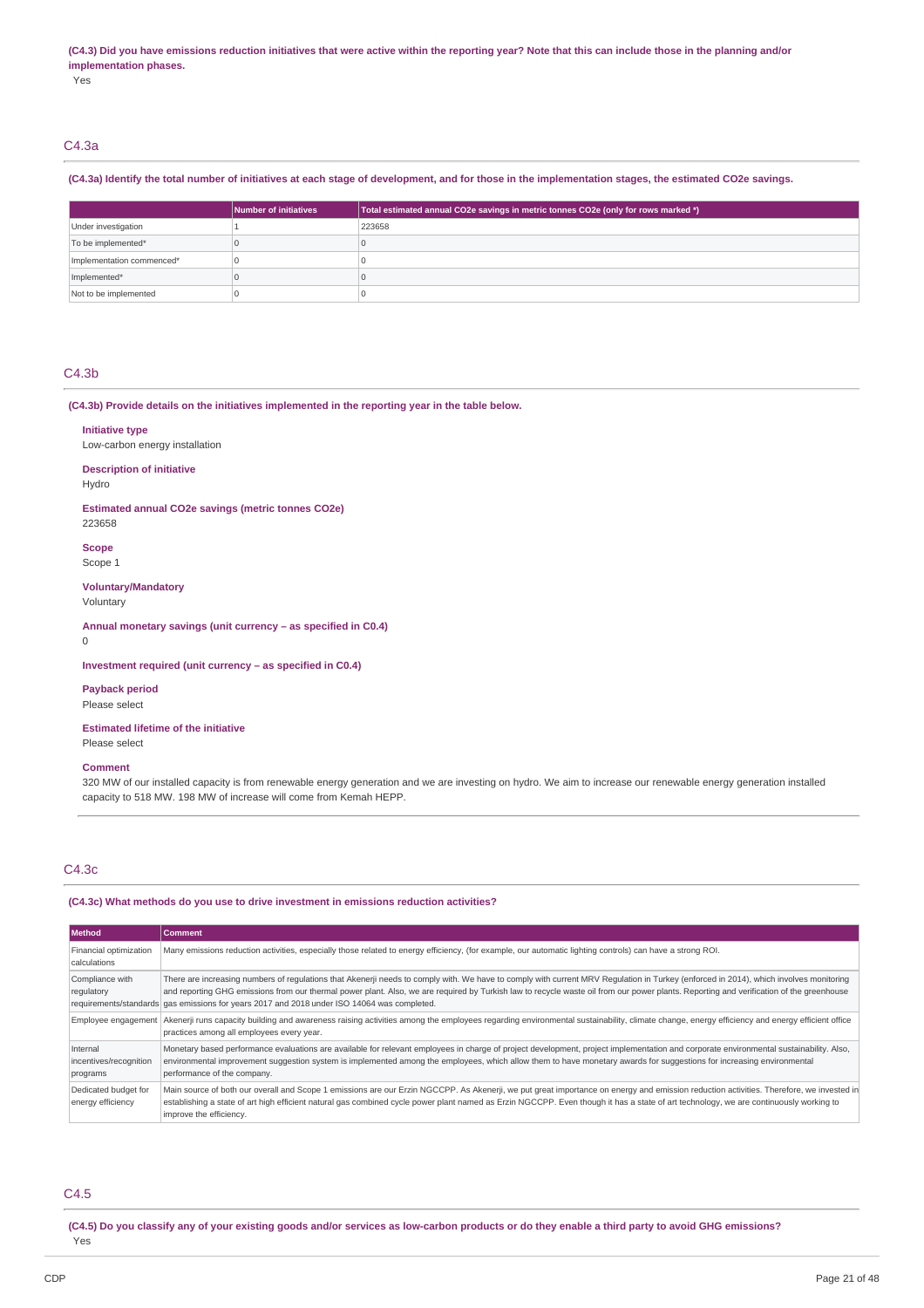### C4.5a

#### (C4.5a) Provide details of your products and/or services that you classify as low-carbon products or that enable a third party to avoid GHG emissions.

#### **Level of aggregation**

Product

#### **Description of product/Group of products**

Carbon-neutral Certifications: We offer internationally-approved emission reduction certifications to customers through our renewable energy investments. These certifications enable companies to become carbon-neutral in terms of the electricity they consume. This solution helps environmentally responsive companies that would like to mitigate or diminish to "zero" carbon footprints resulting from electricity consumption and other processes.

**Are these low-carbon product(s) or do they enable avoided emissions?**

Low-carbon product

**Taxonomy, project or methodology used to classify product(s) as low-carbon or to calculate avoided emissions**

Other, please specify (Verified Carbon Standard (VCS and Gold))

**% revenue from low carbon product(s) in the reporting year** 0.01

#### **Comment**

We register certificates from the energy we generate from renewable sources. They are our low carbon products. We have been the first company to register to the National Carbon Registry (2011) that was launched by the Ministry of Environment and Urbanization to establish voluntary carbon markets and register ongoing projects. They are registered by Verified Carbon Standard (VCS and Gold Standard (GS).

### C-EU4.6

**(C-EU4.6) Describe your organization's efforts to reduce methane emissions from your activities.**

Our methane emission sources are;

-LPG cylinder at kitchen to cook

-Gas detector enstrument

-Chromotograph calibration enstrument

As we look purhasing invoices to find the amount of the CH4 we used, we do not buy any CH4 sources so we do not use it in our power plants in 2018.

For example, we do not cook ourselves because we have a contract with the contractor food company. We have LPG in kitchen for emergency situations as the contractor firm could not manage to get meal.

### C5. Emissions methodology

C5.1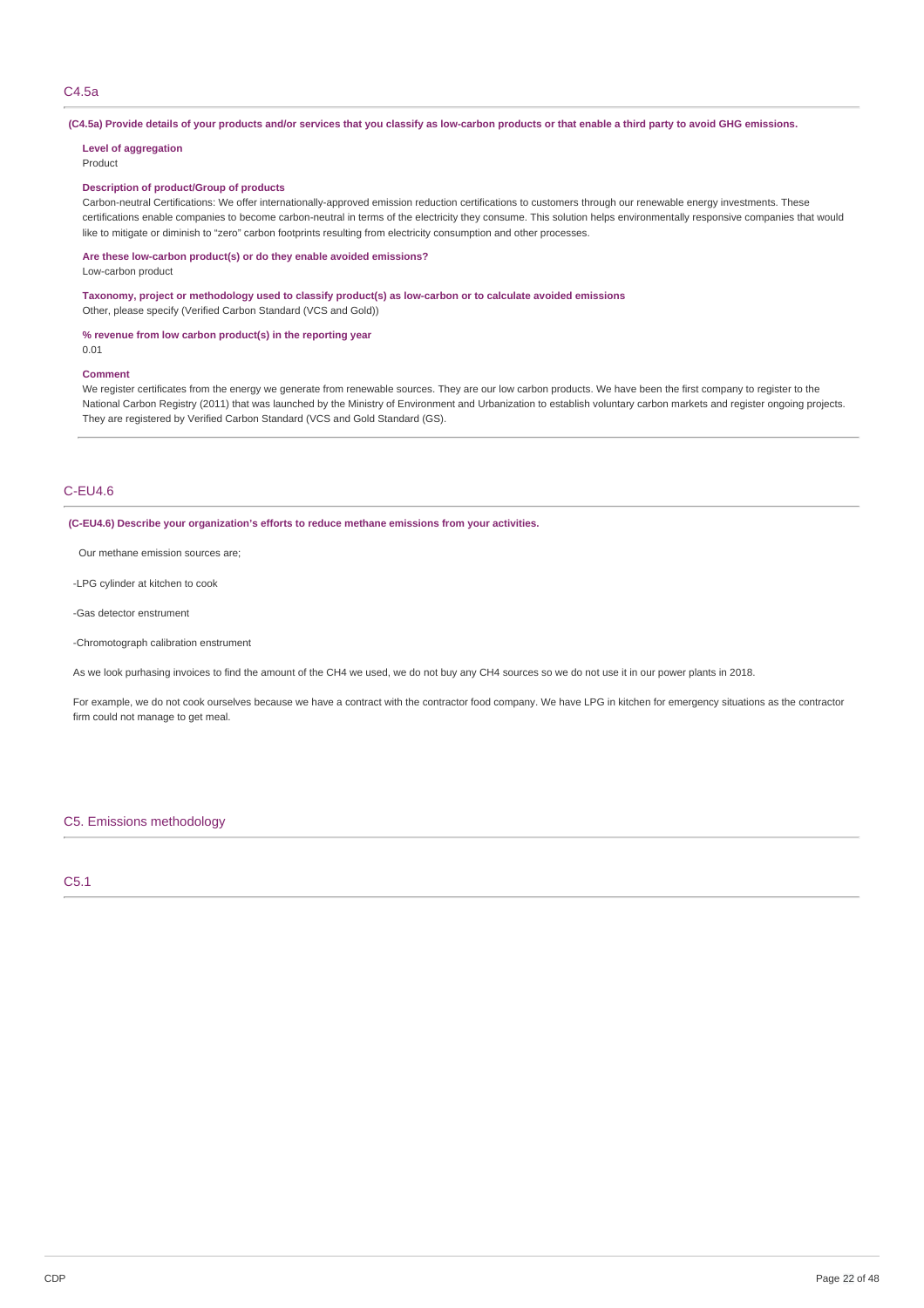### **(C5.1) Provide your base year and base year emissions (Scopes 1 and 2).**

#### **Scope 1**

**Base year start**

January 1 2018

**Base year end** December 31 2018

**Base year emissions (metric tons CO2e)** 1290948

#### **Comment**

We are an electricity generation company which operates both thermal and renewable power plants. Our 99% of our overall emissions are sourced from Scope 1 emissions from thermal power plants.

### **Scope 2 (location-based)**

**Base year start** January 1 2018

**Base year end** December 31 2018

### **Base year emissions (metric tons CO2e)**

9662

#### **Comment**

We use electricity from the grid, other than the electricity we generate.

#### **Scope 2 (market-based)**

**Base year start**

January 1 2018

**Base year end** December 31 2018

**Base year emissions (metric tons CO2e)**  $\Omega$ 

### **Comment**

We have no operations where we are able to access electricity supplier emissions factors or residual emissions factors and are unable to report a Scope 2, market-based figure

### C5.2

(C5.2) Select the name of the standard, protocol, or methodology you have used to collect activity data and calculate Scope 1 and Scope 2 emissions. IPCC Guidelines for National Greenhouse Gas Inventories, 2006

ISO 14064-1

The Greenhouse Gas Protocol: A Corporate Accounting and Reporting Standard (Revised Edition)

### C6. Emissions data

### C6.1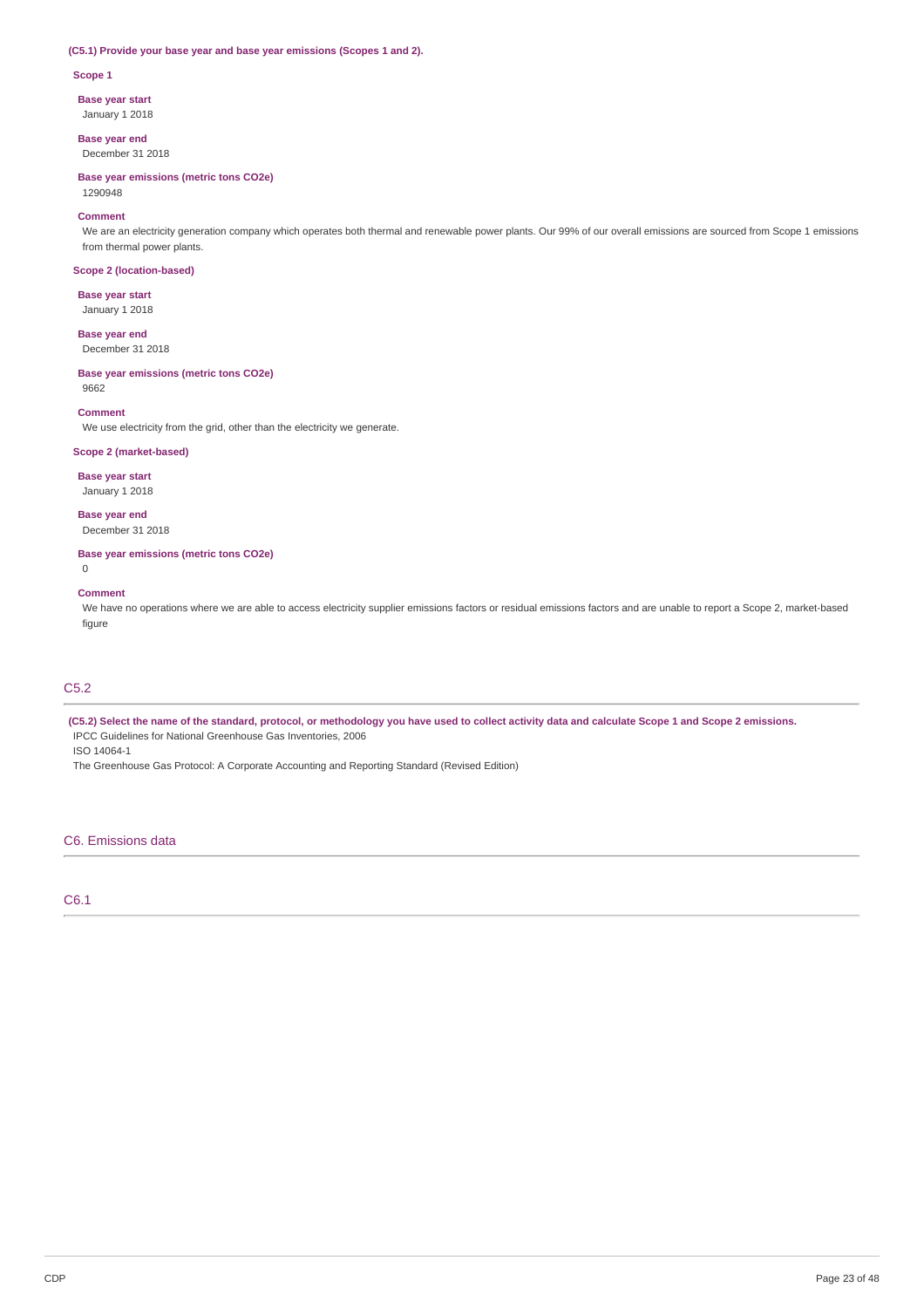#### **(C6.1) What were your organization's gross global Scope 1 emissions in metric tons CO2e?**

#### **Reporting year**

**Gross global Scope 1 emissions (metric tons CO2e)** 1281286

**Start date**

January 1 2018

**End date**

December 31 2018

#### **Comment**

Greenhouse gas emissions generated from operations are presented in ton CO2 equivalent. Almost all of the Scope 1 greenhouse gas emissions are from natural gas burned in the natural gas power plant. In addition, diesel and gasoline fuels consumed by company rental-cars, and natural gas and fuel oil used for heating in the premises are causing Scope 1 emissions even in small quantities. The emission performance from Erzin NGCCPP, which is the only natural gas power plant operating in 2018 and which constitutes almost all of the Scope 1 emissions, is satisfactory. Our emissions were 1,628,616 metric tons CO2e for Scope 1 in 2017 and 1,281,093 metric tons CO2e for Scope 1 in 2018, because of decreasing the electricity generation by 15.7% in comparison to the last year. So we reduced our emissions 347.523 metric tons CO2e for Scope 1 in the comparision with the previous year. However, if we calculate our intensity which is 0,327 tCO2e/MWh which means 1.8% increase of emissions.

#### **Past year 1**

**Gross global Scope 1 emissions (metric tons CO2e)** 1628865

**Start date**

January 1 2017

**End date**

December 31 2017

#### **Comment**

Greenhouse gas emissions generated from operations are presented in ton CO2 equivalent. Almost all of the Scope 1 greenhouse gas emissions are from natural gas burned in the natural gas power plant. In addition, diesel and gasoline fuels consumed by company rental-cars, and natural gas and fuel oil used for heating in the premises are causing Scope 1 emissions even in small quantities. The emission performance from Erzin NGCCPP, which is the only natural gas power plant operating in 2017 and which constitutes almost all of the Scope 1 emissions, is satisfactory. Despite the increase in the amount of emission compared to 2016 due to more hours of operation and gross electricity generation in 2017 than in 2016, there is a decrease in the amount of emission per unit electricity generation in 2017 compared to 2016. In 2016 0,34 tCO2 e/MWh and in 2017 0,32 tCO2 e/MWh.

#### **Past year 2**

**Gross global Scope 1 emissions (metric tons CO2e)**

934839

**Start date**

January 1 2016

**End date**

December 31 2016

#### **Comment**

Our emission performance at Erzin NGCCPP, which was active in 2016 and constituted almost all of our Scope 1 emission, is satisfactory. When unit gross electricity generated per unit emission is considered, it can be concluded that our efficiency has improved. While in 2014, gross 2,325 kWh electricity was generated for 1 kg of CO2e emission, in 2016 this became 3,02 kWh. This concludes that we managed to have 30 % improvement of Scope 1 emissions efficiency at Erzin NGCCPP.

### **Past year 3**

**Gross global Scope 1 emissions (metric tons CO2e)**

1316374

#### **Start date**

January 1 2015

#### **End date**

December 31 2015

#### **Comment**

By September 2014, as Erzin NGCCPP became operational, non-renewable energy (natural gas) consumption increased, and this was reflected on Scope 1 values.

### C6.2

#### **(C6.2) Describe your organization's approach to reporting Scope 2 emissions.**

#### **Row 1**

**Scope 2, location-based**

We are reporting a Scope 2, location-based figure

#### **Scope 2, market-based**

We have no operations where we are able to access electricity supplier emission factors or residual emissions factors and are unable to report a Scope 2, market-based figure

#### **Comment**

We use electricity from the grid, other than the electricity we generate. Scope 2 emissions are derived from the electricity used in the Head Quarters in Istanbul and from the electricity purchased from the outside, which is consumed in the plants.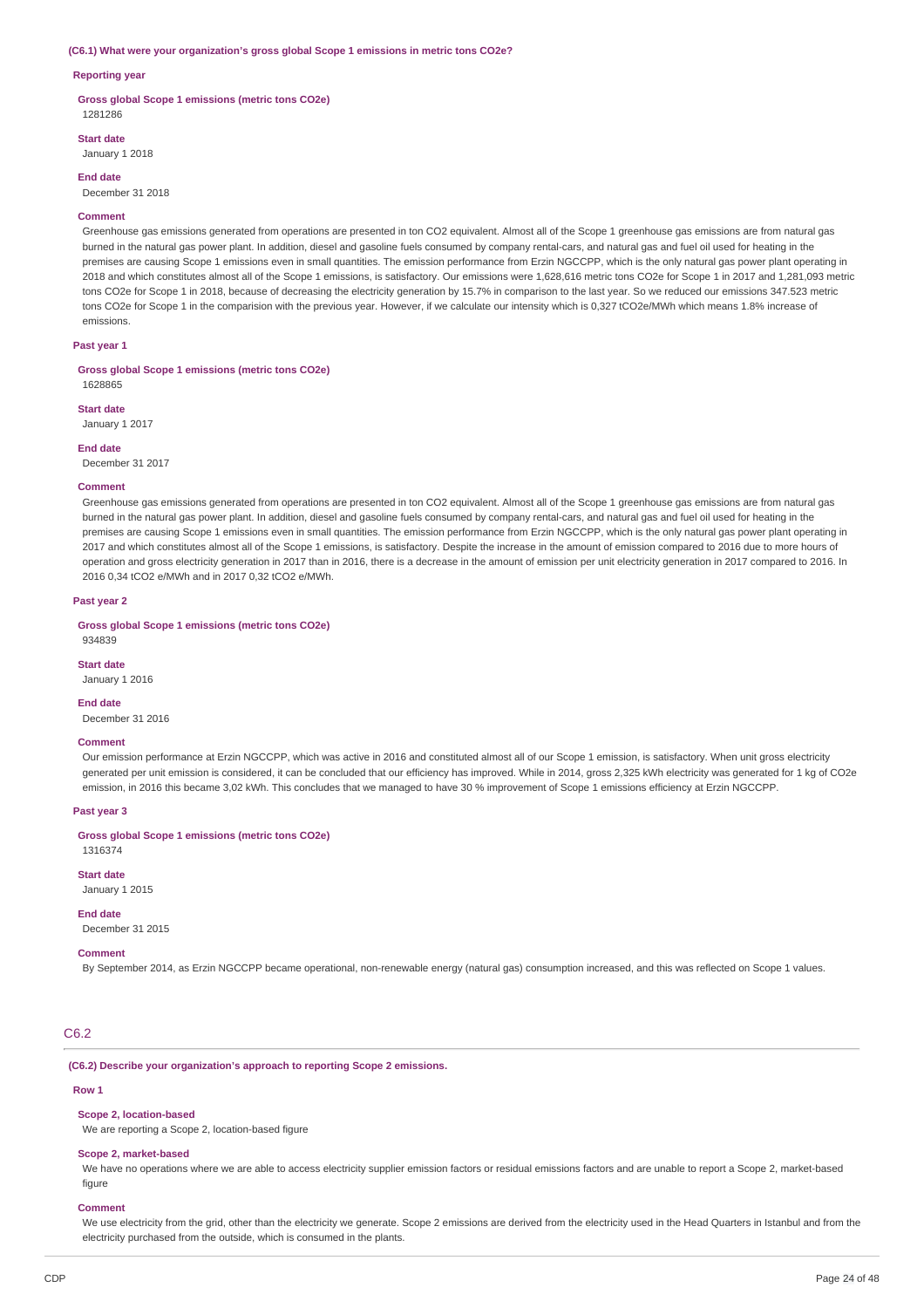#### C6.3

#### **(C6.3) What were your organization's gross global Scope 2 emissions in metric tons CO2e?**

#### **Reporting year**

**Scope 2, location-based** 9662

#### **Scope 2, market-based (if applicable)**

<Not Applicable>

### **Start date**

January 1 2018

#### **End date**

December 31 2018

#### **Comment**

We use electricity from the grid, other than the electricity we generate. Scope 2 emissions are derived from the electricity used in the Head Quarters in Istanbul and from the electricity purchased from the outside, which is consumed in the plants. The increase in the Scope 2 emissions is resulting from the increase in the amount of electricity purchased in 2018 due to the low generation at Erzin natural gas plant.

#### **Past year 1**

#### **Scope 2, location-based**

6995

#### **Scope 2, market-based (if applicable)**

<Not Applicable>

#### **Start date**

January 1 2017

#### **End date**

December 31 2017

#### **Comment**

We use electricity from the grid, other than the electricity we generate. Scope 2 emissions are derived from the electricity used in the Head Quarters in Istanbul and from the electricity purchased from the outside, which is consumed in the plants. The decrease in the Scope 2 emissions is resulting from the decrease in the amount of electricity purchased in 2017 due to the high generation at Erzin natural gas plant.

### **Past year 2**

#### **Scope 2, location-based**

14820

### **Scope 2, market-based (if applicable)**

<Not Applicable>

### **Start date**

January 1 2016

#### **End date**

December 31 2016

#### **Comment**

We use electricity from the grid, other than the electricity we generate. Scope 2 emissions are derived from the electricity used in the Head Quarters in Istanbul and from the electricity purchased from the outside, which is consumed in the plants. The increase in the Scope 2 emissions is resulting from the increase in the amount of electricity purchased in 2016 due to the low generation at Erzin natural gas plant.

#### **Past year 3**

**Scope 2, location-based**

13556

**Scope 2, market-based (if applicable)** <Not Applicable>

**Start date**

January 1 2015

### **End date** December 31 2015

#### **Comment**

By September 2014, as Erzin NGCCPP became operational and According to 2016 Erzin natural gas plant work less than 2015. The decrease in the Scope 2 emissions is resulting from the decrease in the amount of electricity purchased in 2015

### C6.4

(C6.4) Are there any sources (e.g. facilities, specific GHGs, activities, geographies, etc.) of Scope 1 and Scope 2 emissions that are within your selected reporting **boundary which are not included in your disclosure?**

Yes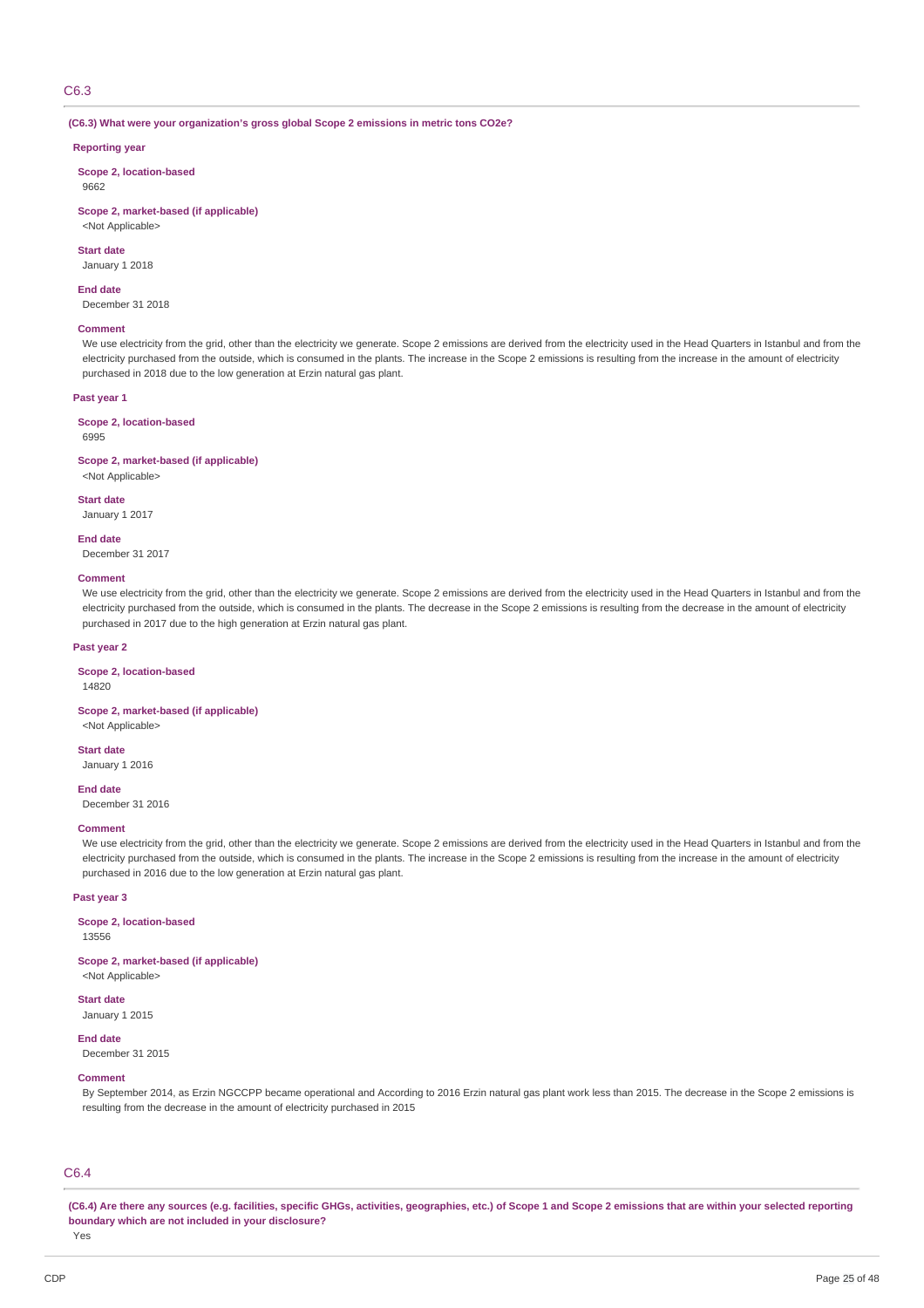#### C6.4a

#### (C6.4a) Provide details of the sources of Scope 1 and Scope 2 emissions that are within your selected reporting boundary which are not included in your **disclosure.**

#### **Source**

Fugitive refrigerant GHGs from cooling systems.

**Relevance of Scope 1 emissions from this source** Emissions are relevant but not yet calculated

### **Relevance of location-based Scope 2 emissions from this source**

No emissions excluded

**Relevance of market-based Scope 2 emissions from this source (if applicable)** Emissions are not relevant

**Explain why this source is excluded**

We included the refrigerant GHGs from cooling systems at our Erzin NGCCPP. Emissions sourcing from refrigerants of cooling systems at our other premises are excluded for three reasons: (1) they are not likely to be a significant source of total scope 1 emissions (less than 1%), (2) there is no reliable method for accurate activity data, and (3) estimation of this source is considered inaccurate.

#### **Source**

Fugitive GHG emissions from fire extinguishers.

**Relevance of Scope 1 emissions from this source**

Emissions are relevant but not yet calculated

**Relevance of location-based Scope 2 emissions from this source** No emissions excluded

#### **Relevance of market-based Scope 2 emissions from this source (if applicable)**

Emissions are not relevant

#### **Explain why this source is excluded**

We included the fugitive GHGs from fire extinguishers at our Erzin NGCCPP. Emissions sourcing from fire extinguishers at our other premises are excluded particularly for two reasons: (1) they are not likely to be a significant source of total scope 1 emissions (less than 1%), (2) there is inadequate work and budget source to gather.

#### C6.5

**(C6.5) Account for your organization's Scope 3 emissions, disclosing and explaining any exclusions.**

#### **Purchased goods and services**

**Evaluation status**

Relevant, not yet calculated

**Metric tonnes CO2e** <Not Applicable>

#### **Emissions calculation methodology**

<Not Applicable>

<Not Applicable>

**Percentage of emissions calculated using data obtained from suppliers or value chain partners**

# **Explanation**

We wish to improve our system, however there is insufficient infrastructure and data in Turkey to calculate these emissions. Besides it needs extensive working hours to do so.

#### **Capital goods**

**Evaluation status** Relevant, not yet calculated

**Metric tonnes CO2e**

<Not Applicable>

### **Emissions calculation methodology**

<Not Applicable>

**Percentage of emissions calculated using data obtained from suppliers or value chain partners**

## <Not Applicable>

### **Explanation**

Life Cycle Assessment is not extensively used in Turkey, therefore at the moment it is so difficult to calculate those emissions.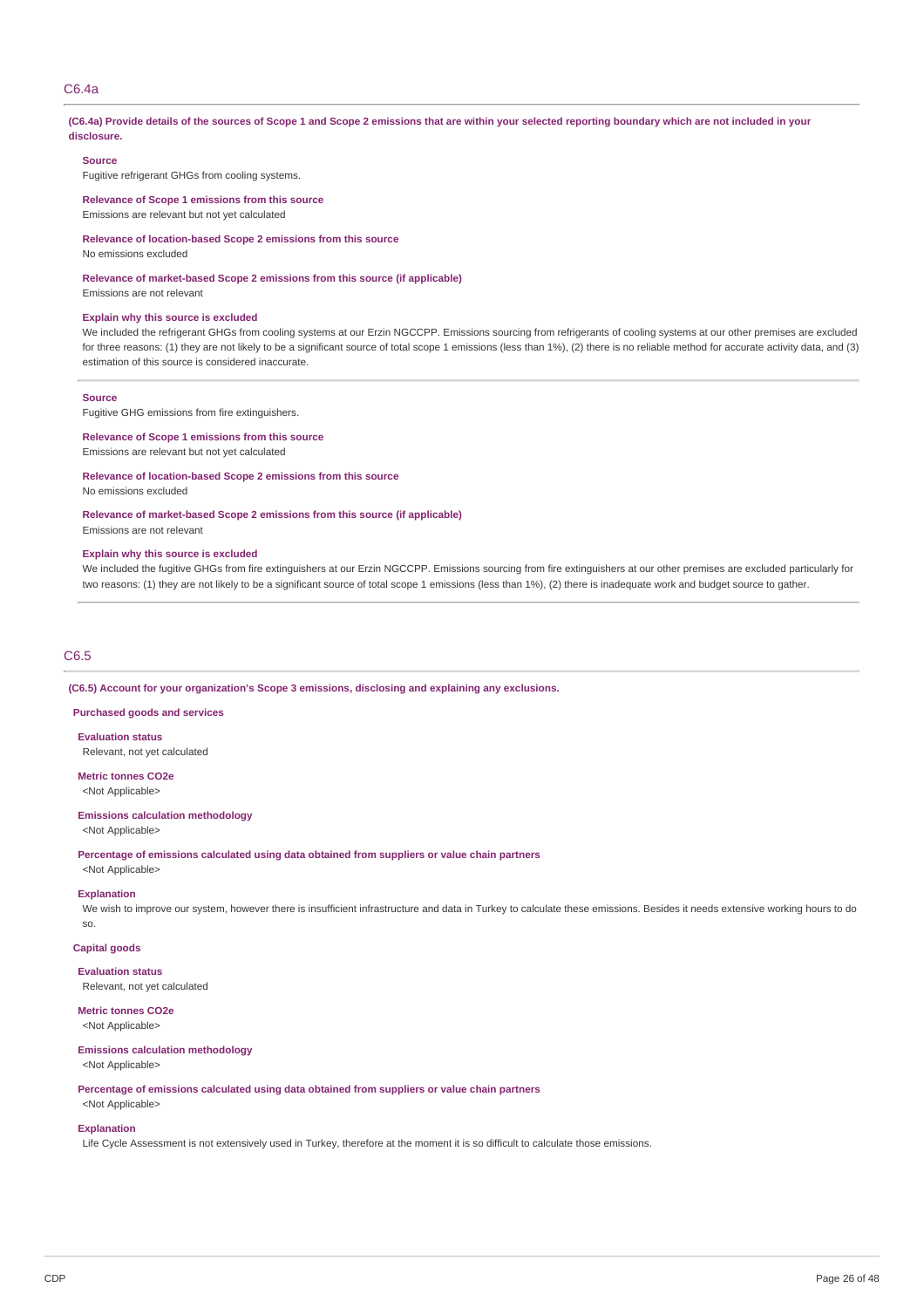#### **Fuel-and-energy-related activities (not included in Scope 1 or 2)**

**Evaluation status**

Relevant, calculated

**Metric tonnes CO2e**

209

#### **Emissions calculation methodology**

At RMS, where the pressure of Natural Gas is regulated during NG supply to Erzin NGCCPP.

**Percentage of emissions calculated using data obtained from suppliers or value chain partners**

 $100$ 

#### **Explanation**

We are willing to enlarge and improve our GHG Inventory system, as a result of this we calculated the GHGs sourced from the RMS (Station to regulate the pressure of Natural Gas during NG supply to Erzin NGCCPP.

#### **Upstream transportation and distribution**

**Evaluation status**

Relevant, not yet calculated

### **Metric tonnes CO2e**

<Not Applicable>

### **Emissions calculation methodology**

<Not Applicable>

**Percentage of emissions calculated using data obtained from suppliers or value chain partners**

<Not Applicable>

#### **Explanation**

We wish to improve our system, however there is insufficient infrastructure and data in Turkey to calculate these emissions. Besides it needs extensive working hours to do so.

#### **Waste generated in operations**

**Evaluation status**

Relevant, not yet calculated

**Metric tonnes CO2e** <Not Applicable>

#### **Emissions calculation methodology**

<Not Applicable>

**Percentage of emissions calculated using data obtained from suppliers or value chain partners**

# <Not Applicable>

**Explanation**

We wish to improve our system, however there is insufficient infrastructure and data in Turkey to calculate these emissions. Besides it needs extensive working hours to do so.

#### **Business travel**

**Evaluation status**

Relevant, not yet calculated

#### **Metric tonnes CO2e** <Not Applicable>

**Emissions calculation methodology**

<Not Applicable>

**Percentage of emissions calculated using data obtained from suppliers or value chain partners**

<Not Applicable>

### **Explanation**

We had calculated in 2016 but we could not calculate in 2017 and 2018 because it takes more time and the percentage is not likely to be a significant source of total emissions (less than 0.01%). But we wish to improve our system and we are willing to calculate these emissions in the next years

### **Employee commuting**

**Evaluation status**

Relevant, not yet calculated

### **Metric tonnes CO2e**

<Not Applicable>

#### **Emissions calculation methodology**

<Not Applicable>

**Percentage of emissions calculated using data obtained from suppliers or value chain partners** <Not Applicable>

#### **Explanation**

We wish to improve our system and we are willing to calculate these emissions in the near future.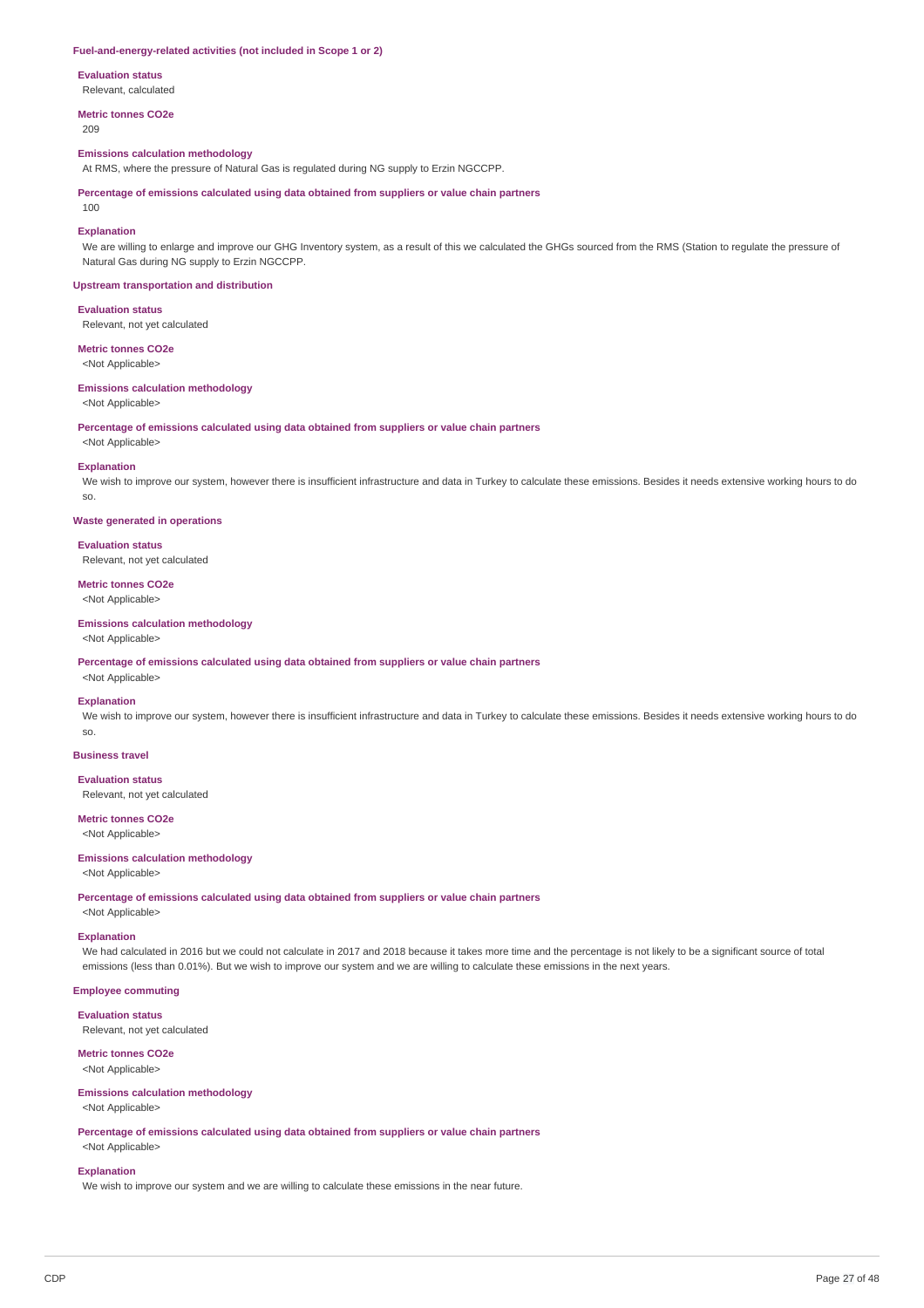#### **Upstream leased assets**

**Evaluation status** Not relevant, explanation provided

**Metric tonnes CO2e** <Not Applicable>

#### **Emissions calculation methodology**

<Not Applicable>

#### **Percentage of emissions calculated using data obtained from suppliers or value chain partners**

<Not Applicable>

### **Explanation**

We do not have upstream leased assets in 2018.

#### **Downstream transportation and distribution**

**Evaluation status** Relevant, not yet calculated

#### **Metric tonnes CO2e** <Not Applicable>

#### **Emissions calculation methodology**

<Not Applicable>

### **Percentage of emissions calculated using data obtained from suppliers or value chain partners**

<Not Applicable>

#### **Explanation**

We wish to improve our system, however there is insufficient infrastructure and data in Turkey to calculate these emissions. Besides it needs extensive working hours to do so.

#### **Processing of sold products**

**Evaluation status** Not relevant, explanation provided

#### **Metric tonnes CO2e** <Not Applicable>

**Emissions calculation methodology** <Not Applicable>

**Percentage of emissions calculated using data obtained from suppliers or value chain partners** <Not Applicable>

#### **Explanation** Not relevant.

**Use of sold products**

**Evaluation status** Not relevant, explanation provided

**Metric tonnes CO2e** <Not Applicable>

### **Emissions calculation methodology**

<Not Applicable>

**Percentage of emissions calculated using data obtained from suppliers or value chain partners** <Not Applicable>

#### **Explanation** There is no use of sold products

#### **End of life treatment of sold products**

**Evaluation status** Not relevant, explanation provided

**Metric tonnes CO2e** <Not Applicable>

#### **Emissions calculation methodology**

<Not Applicable>

#### **Percentage of emissions calculated using data obtained from suppliers or value chain partners** <Not Applicable>

#### **Explanation**

There is no end of life treatment of sold products.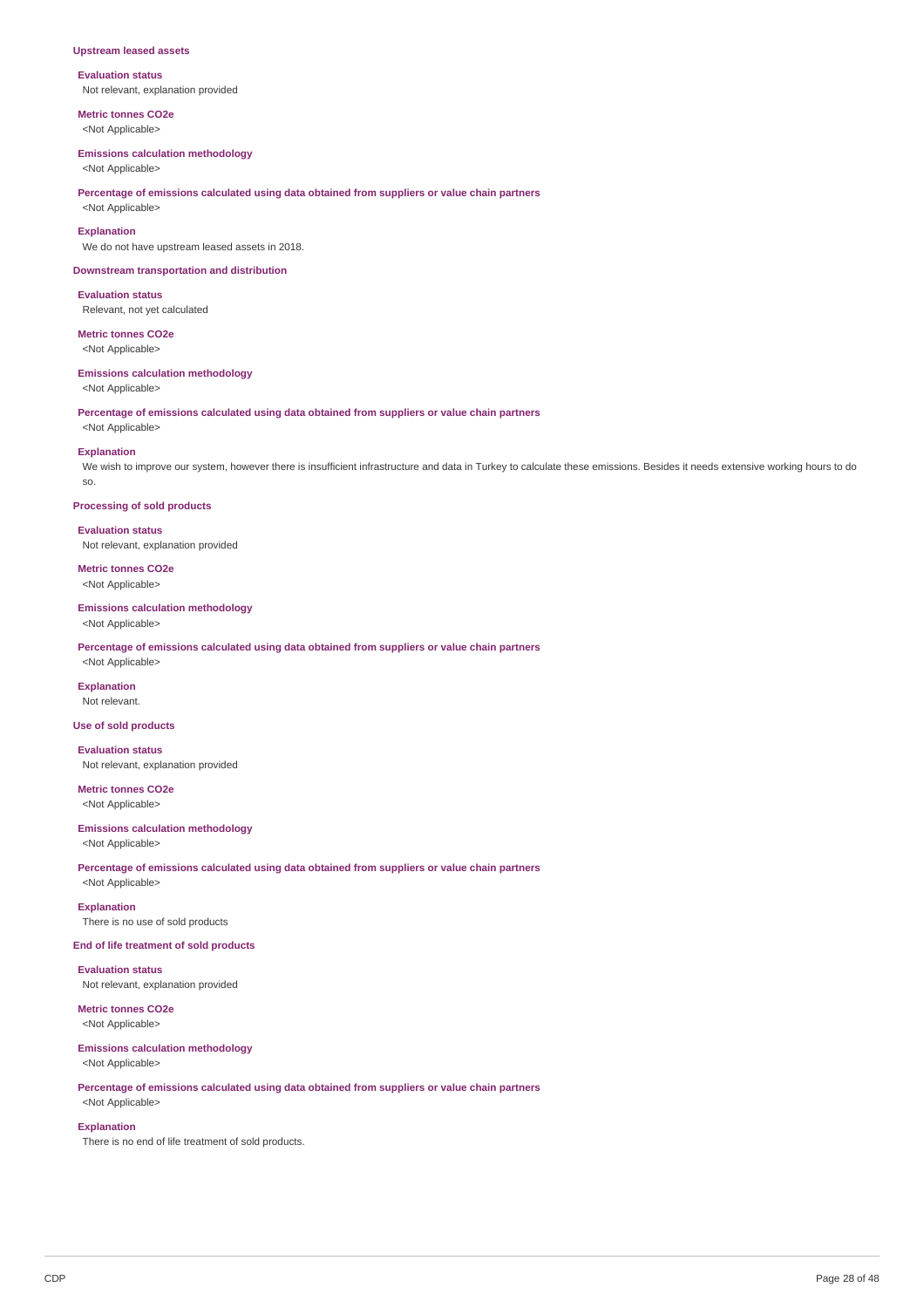#### **Downstream leased assets**

**Evaluation status** Not relevant, explanation provided

**Metric tonnes CO2e** <Not Applicable>

#### **Emissions calculation methodology**

<Not Applicable>

### **Percentage of emissions calculated using data obtained from suppliers or value chain partners**

<Not Applicable>

### **Explanation**

We do not have downstream leased assets in 2018.

#### **Franchises**

**Evaluation status** Not relevant, explanation provided

**Metric tonnes CO2e** <Not Applicable>

#### **Emissions calculation methodology**

<Not Applicable>

<Not Applicable>

**Percentage of emissions calculated using data obtained from suppliers or value chain partners**

**Explanation** We do not have franchises.

**Investments**

**Evaluation status** Relevant, not yet calculated

**Metric tonnes CO2e** <Not Applicable>

#### **Emissions calculation methodology**

<Not Applicable>

<Not Applicable>

**Percentage of emissions calculated using data obtained from suppliers or value chain partners**

#### **Explanation**

We wish to improve our system, however there is insufficient infrastructure and data in Turkey to calculate these emissions. Besides it needs extensive working hours to do so.

### **Other (upstream)**

**Evaluation status** Not relevant, explanation provided

**Metric tonnes CO2e** <Not Applicable>

**Emissions calculation methodology** <Not Applicable>

**Percentage of emissions calculated using data obtained from suppliers or value chain partners** <Not Applicable>

#### **Explanation**

We have no other upstream emissions.

### **Other (downstream)**

**Evaluation status** Not relevant, explanation provided

**Metric tonnes CO2e**

<Not Applicable>

### **Emissions calculation methodology**

<Not Applicable>

**Percentage of emissions calculated using data obtained from suppliers or value chain partners** <Not Applicable>

#### **Explanation**

We have no other downstream emissions.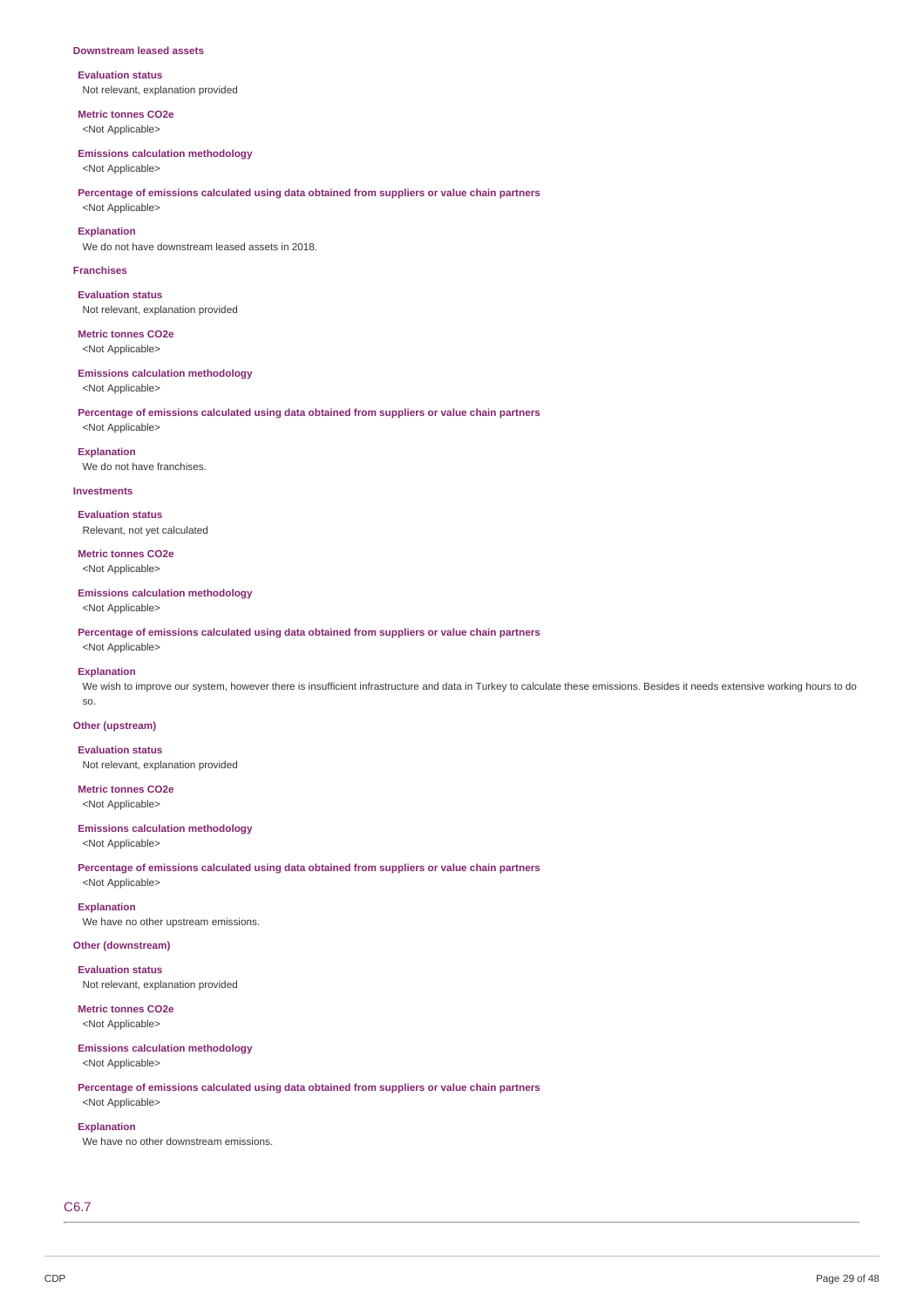### C6.10

(C6.10) Describe your gross global combined Scope 1 and 2 emissions for the reporting year in metric tons CO2e per unit currency total revenue and provide any **additional intensity metrics that are appropriate to your business operations.**

**Intensity figure**

0.27

**Metric numerator (Gross global combined Scope 1 and 2 emissions)** 1290948

**Metric denominator** megawatt hour generated (MWh)

**Metric denominator: Unit total** 4804230

**Scope 2 figure used** Location-based

**% change from previous year** 6.32

**Direction of change** Decreased

#### **Reason for change**

Our emissions were 1,635,860 metric tons CO2e for Scope 1+2 in 2017 and 1,290,948 metric tons CO2e for Scope 1+2 in 2018, because of decreasing the electricity generation by 15.7% in comparison to the last year. So we reduced our emissions 344,912 metric tons CO2e which means 21 % for Scope 1+2 in the comparision with the previous year. Although, if we calculate our intensity which is 0,27 tCO2e/MWh in 2017 and 0,29 tCO2e/MWh in 2018 which means 6.32 % decreased in the comparision with the previous year.

# **Intensity figure**

0.003

**Metric numerator (Gross global combined Scope 1 and 2 emissions)** 1290948

**Metric denominator** unit total revenue

**Metric denominator: Unit total** 459692529

**Scope 2 figure used** Location-based

**% change from previous year** 13

**Direction of change** Decreased

#### **Reason for change**

Power plant's generation decreased by 15.7% in 2018 compared to 2017, which had an decreasing effect on the gross global combined Scope 1 and 2 emissions by 21%. The total revenue of Akenerji decreased by 9.8%. So, the intensity change is 13%.

### C7. Emissions breakdowns

### C7.1

**(C7.1) Does your organization break down its Scope 1 emissions by greenhouse gas type?** Yes

### C7.1a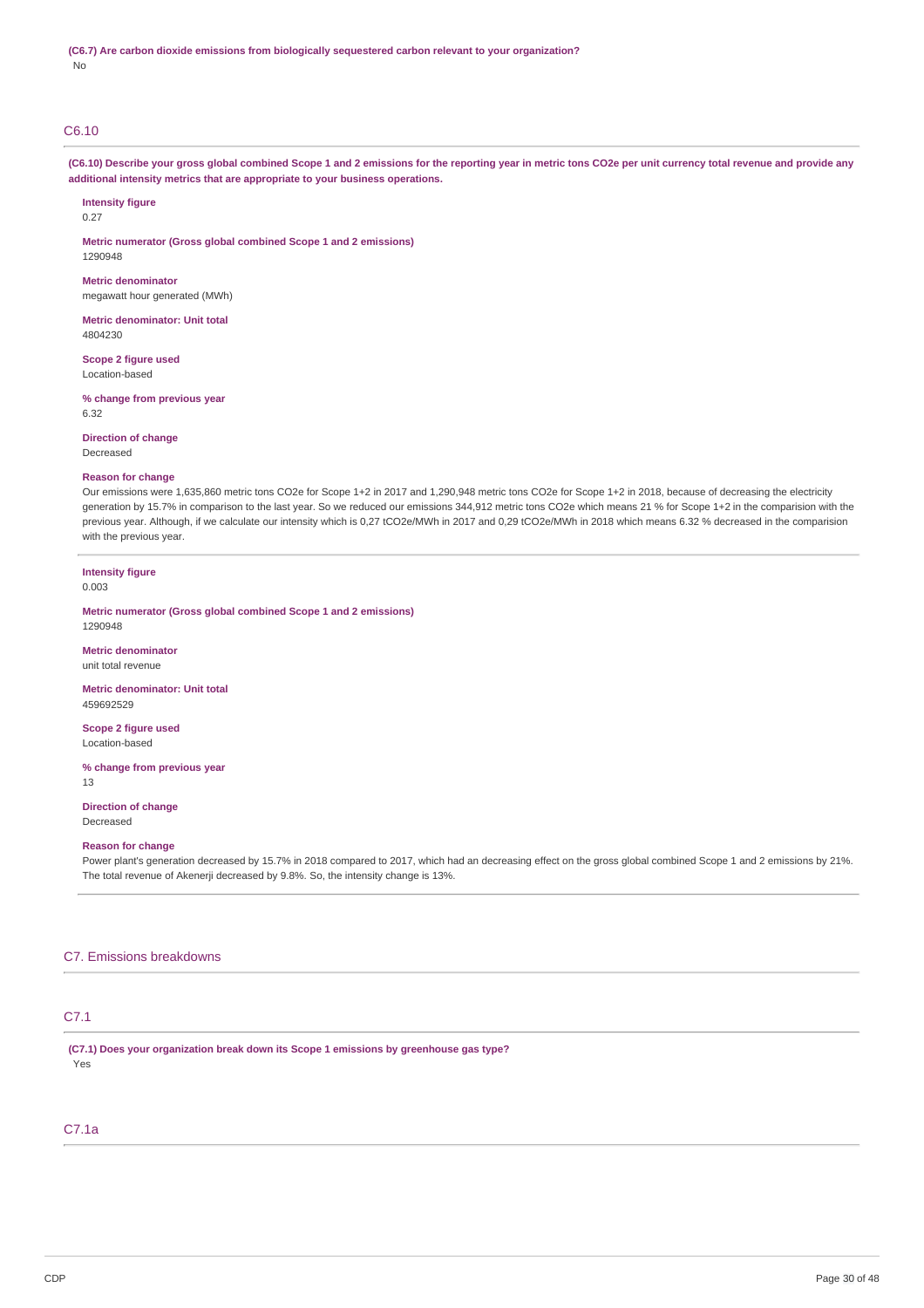#### (C7.1a) Break down your total gross global Scope 1 emissions by greenhouse gas type and provide the source of each used greenhouse warming potential **(GWP).**

| Greenhouse gas | Scope 1 emissions (metric tons of CO2e) | <b>IGWP Reference</b>                                 |
|----------------|-----------------------------------------|-------------------------------------------------------|
| CO2            | 1280077.49                              | <b>IPCC Fourth Assessment Report (AR4 - 100 year)</b> |
| CH4            | 717.14                                  | <b>IPCC Fourth Assessment Report (AR4 - 100 year)</b> |
| N2O            | 491.7                                   | <b>IPCC Fourth Assessment Report (AR4 - 100 year)</b> |

### C-EU7.1b

(C-EU7.1b) Break down your total gross global Scope 1 emissions from electric utilities value chain activities by greenhouse gas type.

|                                       | <b>Gross Scope 1 CO2 emissions</b><br>(metric tons CO2) | Gross Scope 1 methane emissions Gross Scope 1 SF6 emissions<br>(metric tons CH4) | (metric tons SF6) | <b>Gross Scope 1 emissions</b><br>(metric tons CO2e) | Comment                                                           |
|---------------------------------------|---------------------------------------------------------|----------------------------------------------------------------------------------|-------------------|------------------------------------------------------|-------------------------------------------------------------------|
| Fugitives                             | 0.7                                                     |                                                                                  |                   | 0.7                                                  | Fugitives releases : CO2                                          |
| Combustion (Electric<br>utilities)    | 1279929.87                                              | 715.01                                                                           |                   | 1280644.8                                            | combustion within the company's boundary<br>: CO2 and CH4         |
| Combustion (Gas<br>utilities)         | 1279892.7                                               | 714                                                                              |                   | 1280606.7                                            | This figure includes our natural gas power<br>plant Erzin NGCCPP. |
| Combustion (Other)                    | 146.91                                                  | 2.12                                                                             |                   | 149.04                                               | Vehicle-based combustion                                          |
| Emissions not<br>elsewhere classified |                                                         |                                                                                  |                   |                                                      | There is no other emissions.                                      |

### C7.2

### **(C7.2) Break down your total gross global Scope 1 emissions by country/region.**

| <b>Country/Region</b> | Lemissions (metric tons CO2e) |
|-----------------------|-------------------------------|
| <b>Turkey</b>         | 1281286                       |

### C7.3

**(C7.3) Indicate which gross global Scope 1 emissions breakdowns you are able to provide.** By facility By activity

### C7.3b

### **(C7.3b) Break down your total gross global Scope 1 emissions by business facility.**

| Facility          | Scope 1 emissions (metric tons CO2e) | Latitude | Longitude |
|-------------------|--------------------------------------|----------|-----------|
| Erzin NGCCPP      | 1281093                              | 36       | 36        |
| Bulam HEPP        | 8.03                                 | 43       | 42        |
| Burç HEPP         | 8.21                                 | 38       | 38        |
| Feke 1 HEPP       | 4.18                                 | 37       | 35        |
| Feke 2 HEPP       | 7.27                                 | 37       | 35        |
| Gökkaya HEPP      | 3.29                                 | 37       | 36        |
| Himmetli HEPP     | 20.96                                | 37       | 35        |
| Uluabat HEPP      | 20.24                                | 40       | 28        |
| Ayyıldız WPP      | 11.08                                | 40       | 27        |
| Akhan Head Office | 30.34                                | 41       | 28        |

### C7.3c

**(C7.3c) Break down your total gross global Scope 1 emissions by business activity.**

| <b>Activity</b>            | Scope 1 emissions (metric tons CO2e) |
|----------------------------|--------------------------------------|
| Combustion at Power Plants | 1281132                              |
| Combustion at offices      |                                      |
| Vehicle-based combustion   | 154                                  |
| Fugitive gases             | 0.7                                  |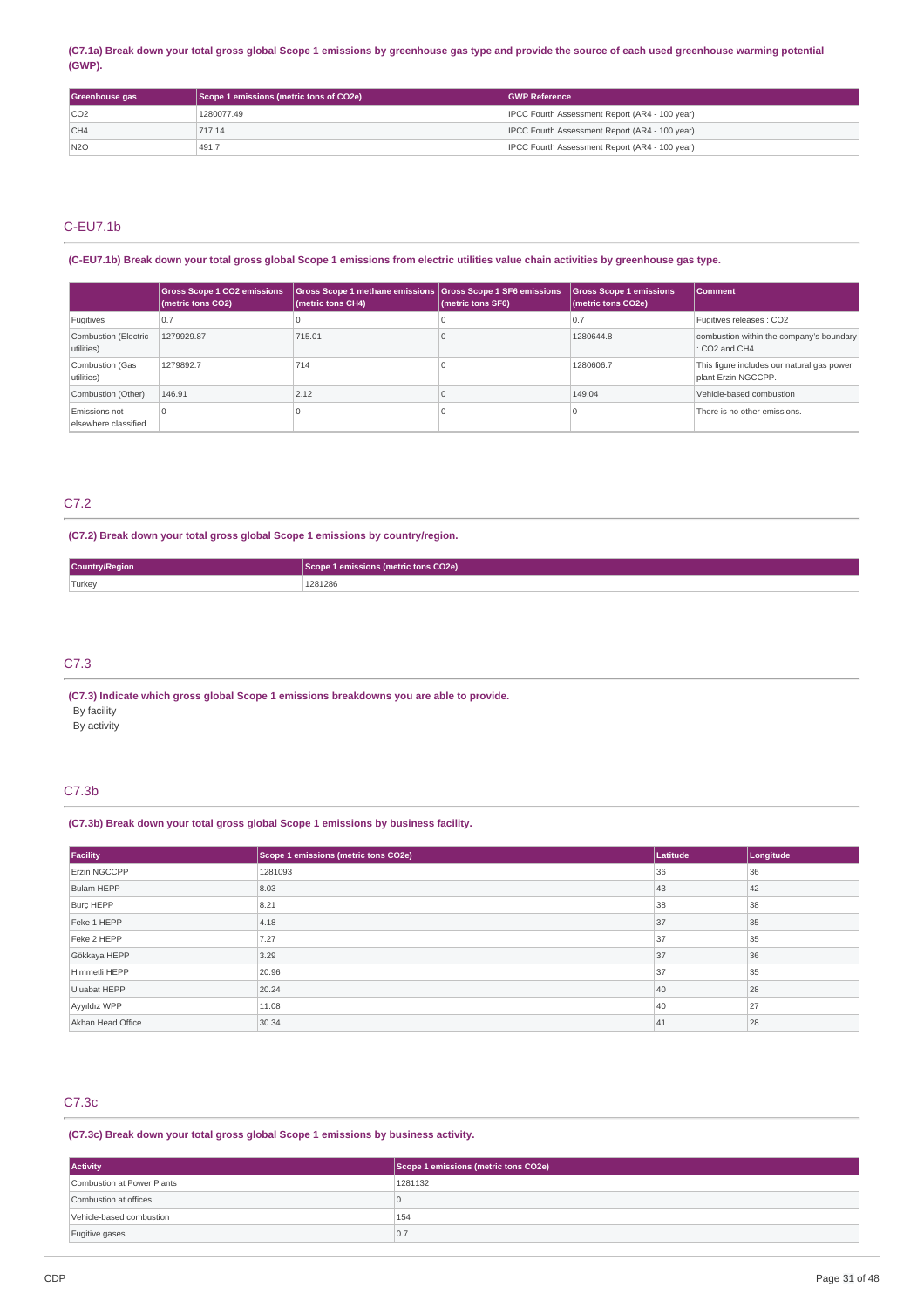(C-CE7.4/C-CH7.4/C-CO7.4/C-EU7.4/C-MM7.4/C-OG7.4/C-ST7.4/C-TO7.4/C-TS7.4) Break down your organization's total gross global Scope 1 emissions by sector **production activity in metric tons CO2e.**

|                                                   | <b>Gross Scope 1 emissions, metric</b><br>tons CO <sub>2</sub> e | Net Scope 1 emissions, metric<br>tons CO <sub>2</sub> e | <b>Comment</b>                                                                                               |
|---------------------------------------------------|------------------------------------------------------------------|---------------------------------------------------------|--------------------------------------------------------------------------------------------------------------|
| Cement production activities                      | <not applicable=""></not>                                        | <not applicable=""></not>                               | <not applicable=""></not>                                                                                    |
| Chemicals production activities                   | <not applicable=""></not>                                        | <not applicable=""></not>                               | <not applicable=""></not>                                                                                    |
| Coal production activities                        | <not applicable=""></not>                                        | <not applicable=""></not>                               | <not applicable=""></not>                                                                                    |
| Electric utility generation activities            | 1281132                                                          | <not applicable=""></not>                               | Our 99% of our overall emissions are sourced from Scope 1 emissions from thermal power<br>plant Erzin NGCCPP |
| Metals and mining production<br>activities        | <not applicable=""></not>                                        | <not applicable=""></not>                               | <not applicable=""></not>                                                                                    |
| Oil and gas production activities<br>(upstream)   | <not applicable=""></not>                                        | <not applicable=""></not>                               | <not applicable=""></not>                                                                                    |
| Oil and gas production activities<br>(downstream) | <not applicable=""></not>                                        | <not applicable=""></not>                               | <not applicable=""></not>                                                                                    |
| Steel production activities                       | <not applicable=""></not>                                        | <not applicable=""></not>                               | <not applicable=""></not>                                                                                    |
| Transport OEM activities                          | <not applicable=""></not>                                        | <not applicable=""></not>                               | <not applicable=""></not>                                                                                    |
| Transport services activities                     | <not applicable=""></not>                                        | <not applicable=""></not>                               | <not applicable=""></not>                                                                                    |

### C7.5

**(C7.5) Break down your total gross global Scope 2 emissions by country/region.**

|        | Country/Region Scope 2, location-based<br>(metric tons CO2e) | Scope 2. market-based<br>(metric tons CO2e) | steam or cooling (MWh) | Purchased and consumed electricity, heat, Purchased and consumed low-carbon electricity, heat, steam or cooling<br>accounted in market-based approach (MWh) |
|--------|--------------------------------------------------------------|---------------------------------------------|------------------------|-------------------------------------------------------------------------------------------------------------------------------------------------------------|
| Turkey | 9662                                                         |                                             | 20127.                 |                                                                                                                                                             |

### C7.6

**(C7.6) Indicate which gross global Scope 2 emissions breakdowns you are able to provide.** By business division

### C7.6a

**(C7.6a) Break down your total gross global Scope 2 emissions by business division.**

| <b>Business division</b>                               | Scope 2, location-based emissions (metric tons CO2e) | Scope 2, market-based emissions (metric tons CO2e) |
|--------------------------------------------------------|------------------------------------------------------|----------------------------------------------------|
| Electricity use at Plants (purchased from 3rd party)   | 9516                                                 |                                                    |
| Electricity use in offices (purchase from 3rd parties) | 145.3                                                |                                                    |

### C7.9

(C7.9) How do your gross global emissions (Scope 1 and 2 combined) for the reporting year compare to those of the previous reporting year? Decreased

### C7.9a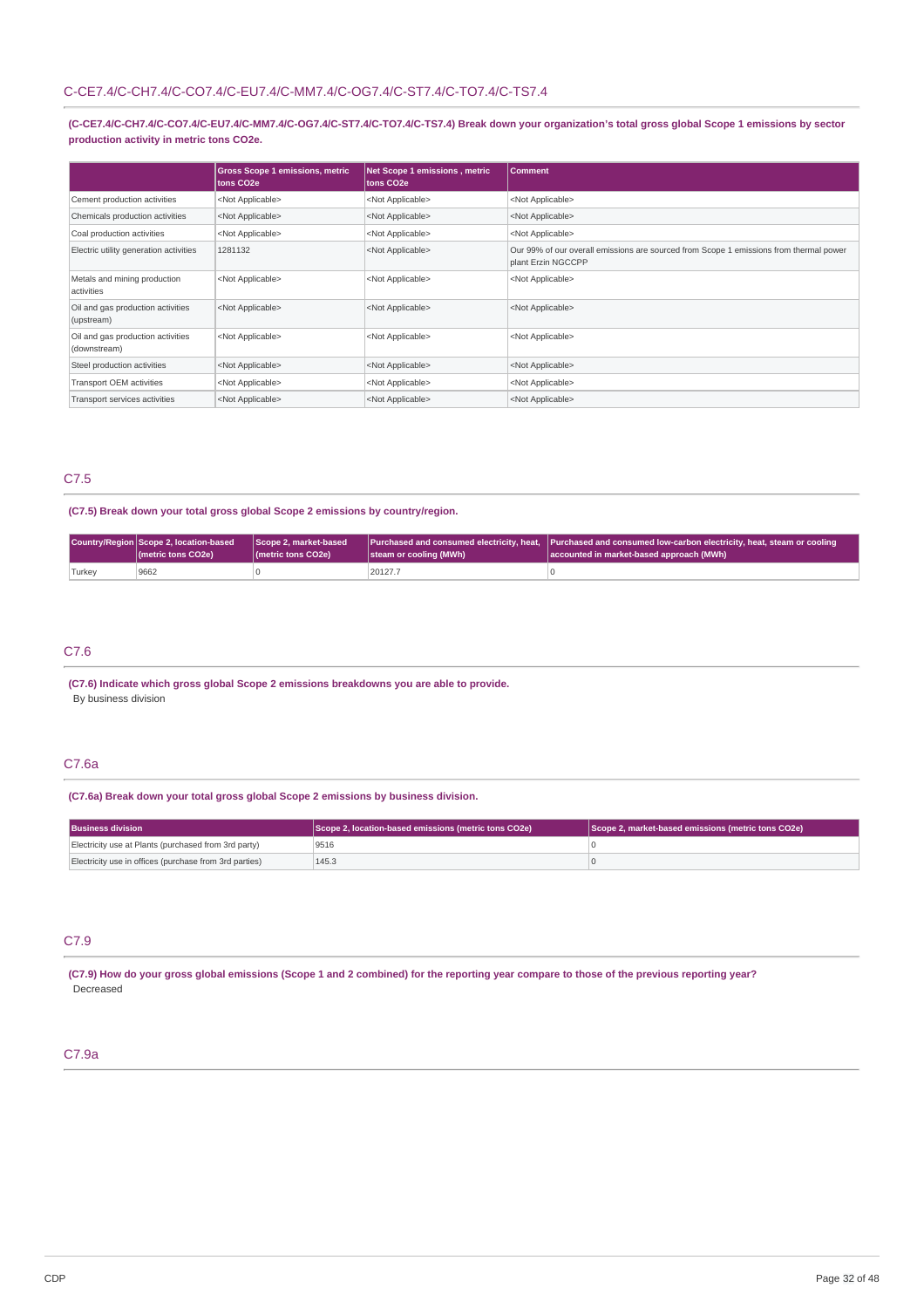#### (C7.9a) Identify the reasons for any change in your gross global emissions (Scope 1 and 2 combined) and for each of them specify how your emissions compare **to the previous year.**

|                                            | <b>Change in emissions</b><br>(metric tons CO2e) | <b>Direction</b><br>of change | <b>Emissions value</b><br>(percentage) | Please explain calculation                                                                                                                                                                                     |
|--------------------------------------------|--------------------------------------------------|-------------------------------|----------------------------------------|----------------------------------------------------------------------------------------------------------------------------------------------------------------------------------------------------------------|
| Change in renewable<br>energy consumption  | 455.91                                           | Decreased                     | 23.57                                  | The decrease in the Scope 1+2 emissions is resulting from the decrease in the amount of electricity purchased in 2018 due to<br>the high generation at renewable sources power plant.                          |
| Other emissions<br>reduction activities    | $\Omega$                                         | No change $ 0$                |                                        | We do not have other emissions reduction activities                                                                                                                                                            |
| Divestment                                 | $\Omega$                                         | Please<br>select              | $\Omega$                               | No divestments are made in 2018.                                                                                                                                                                               |
| Acquisitions                               | $\Omega$                                         | No change                     | $\overline{0}$                         | No acquistions are made in 2018                                                                                                                                                                                |
| Mergers                                    |                                                  | No change                     | $\overline{0}$                         | No mergers are made in 2018                                                                                                                                                                                    |
| Change in output                           | 344912                                           | Decreased                     | 26.7                                   | Because of decreasing the electricity generation by 15.7% in comparison to the last year. So we reduced our emissions<br>344,912 metric tons CO2e for Scope $1 + 2$ in the comparision with the previous year. |
| Change in methodology                      | $\overline{0}$                                   | No change                     | $\overline{0}$                         | The same methodology (ISO 14064-1) has been used for three years.                                                                                                                                              |
| Change in boundary                         | $\Omega$                                         | Please<br>select              | l O                                    | there is no change in boundary.                                                                                                                                                                                |
| Change in physical<br>operating conditions | $\Omega$                                         | No change $ 0$                |                                        | No change is resulted from change in physical operating conditions.                                                                                                                                            |
| Unidentified                               | $\Omega$                                         | No change $ 0 $               |                                        | There is no unidentified reason for change.                                                                                                                                                                    |
| Other                                      |                                                  | No change                     | - 10                                   | There is no unidentified reason for change.                                                                                                                                                                    |

### C7.9b

#### (C7.9b) Are your emissions performance calculations in C7.9 and C7.9a based on a location-based Scope 2 emissions figure or a market-based Scope 2 **emissions figure?**

Location-based

### C8. Energy

### C8.1

**(C8.1) What percentage of your total operational spend in the reporting year was on energy?** More than 95% but less than or equal to 100%

### C8.2

### **(C8.2) Select which energy-related activities your organization has undertaken.**

|                                                    | Indicate whether your organization undertakes this energy-related activity |
|----------------------------------------------------|----------------------------------------------------------------------------|
| Consumption of fuel (excluding feedstocks)         | Yes                                                                        |
| Consumption of purchased or acquired electricity   | Yes                                                                        |
| Consumption of purchased or acquired heat          | No.                                                                        |
| Consumption of purchased or acquired steam         | No.                                                                        |
| Consumption of purchased or acquired cooling       | No.                                                                        |
| Generation of electricity, heat, steam, or cooling | Yes                                                                        |

#### C8.2a

### **(C8.2a) Report your organization's energy consumption totals (excluding feedstocks) in MWh.**

|                                                         | <b>Heating value</b>      | MWh from renewable sources | MWh from non-renewable sources | <b>Total MWh</b>          |
|---------------------------------------------------------|---------------------------|----------------------------|--------------------------------|---------------------------|
| Consumption of fuel (excluding feedstock)               | LHV (lower heating value) | u                          | 633.39                         | 633.39                    |
| Consumption of purchased or acquired electricity        | <not applicable=""></not> |                            | 20127.76                       | 20127.76                  |
| Consumption of purchased or acquired heat               | <not applicable=""></not> | <not applicable=""></not>  | <not applicable=""></not>      | <not applicable=""></not> |
| Consumption of purchased or acquired steam              | <not applicable=""></not> | <not applicable=""></not>  | <not applicable=""></not>      | <not applicable=""></not> |
| Consumption of purchased or acquired cooling            | <not applicable=""></not> | <not applicable=""></not>  | <not applicable=""></not>      | <not applicable=""></not> |
| Consumption of self-generated non-fuel renewable energy | <not applicable=""></not> | 1297                       | <not applicable=""></not>      | 1297                      |
| Total energy consumption                                | <not applicable=""></not> | 1297                       | 20761.2                        | 22058.2                   |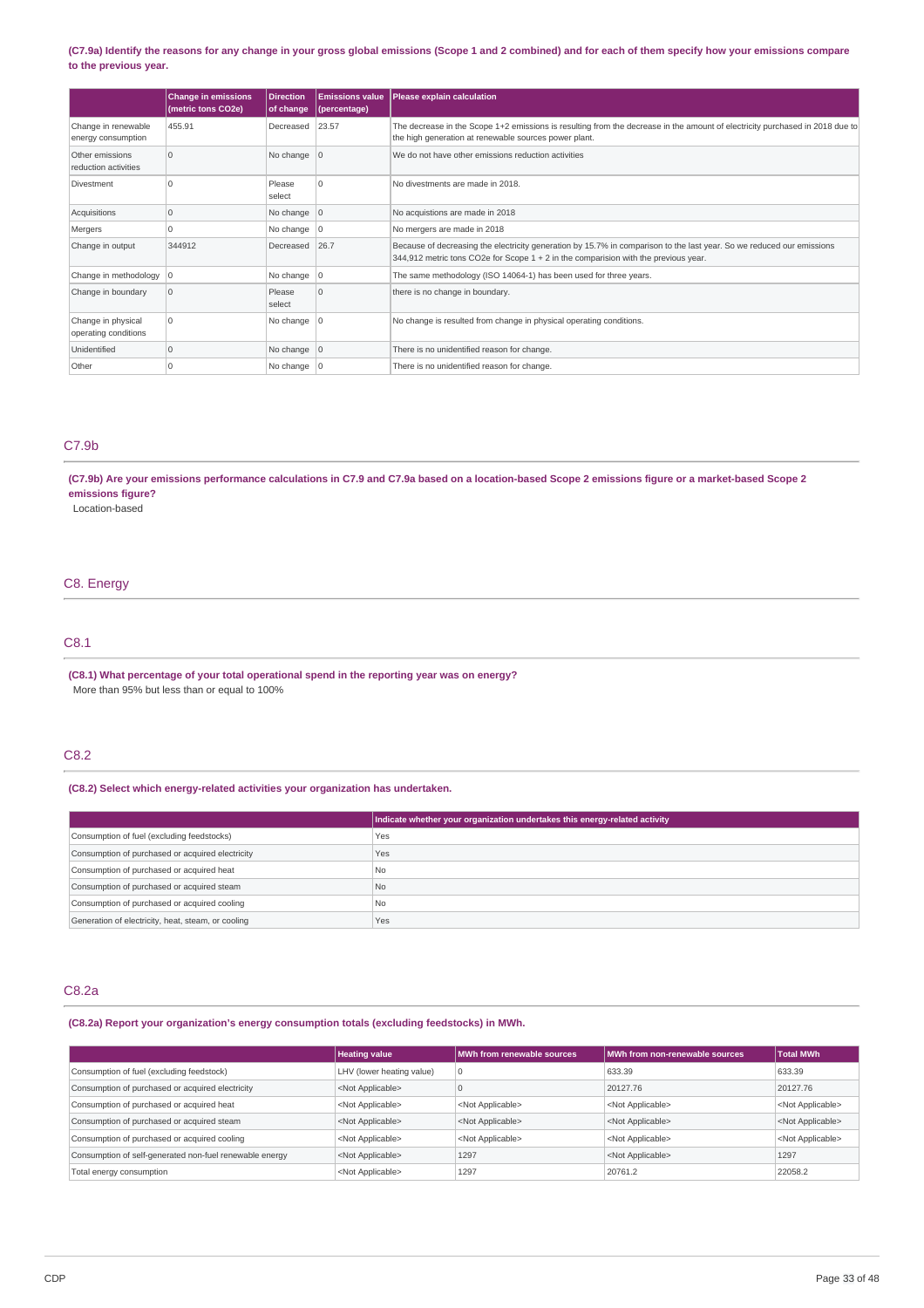## **(C8.2b) Select the applications of your organization's consumption of fuel.**

|                                                         | Indicate whether your organization undertakes this fuel application |
|---------------------------------------------------------|---------------------------------------------------------------------|
| Consumption of fuel for the generation of electricity   | 'Yes                                                                |
| Consumption of fuel for the generation of heat          | No                                                                  |
| Consumption of fuel for the generation of steam         | l No                                                                |
| Consumption of fuel for the generation of cooling       | <b>No</b>                                                           |
| Consumption of fuel for co-generation or tri-generation | l No                                                                |

C8.2c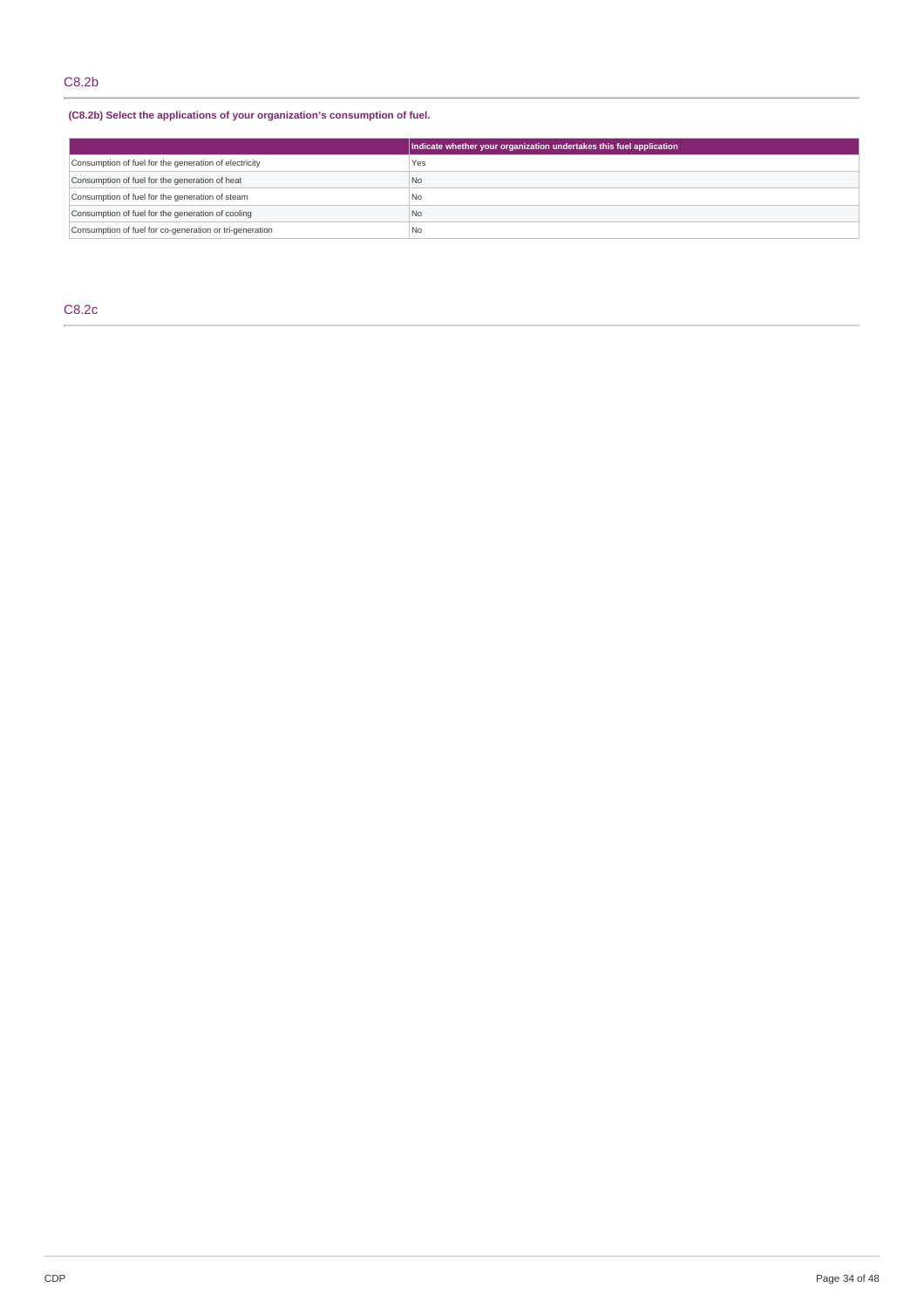**(C8.2c) State how much fuel in MWh your organization has consumed (excluding feedstocks) by fuel type.**

**Fuels (excluding feedstocks)** Natural Gas

**Heating value**

LHV (lower heating value)

**Total fuel MWh consumed by the organization**

3919512

**MWh fuel consumed for self-generation of electricity**

 $\Omega$ 

**MWh fuel consumed for self-generation of heat**  $\Omega$ 

**MWh fuel consumed for self-generation of steam** <Not Applicable>

**MWh fuel consumed for self-generation of cooling** <Not Applicable>

**MWh fuel consumed for self-cogeneration or self-trigeneration** <Not Applicable>

**Comment**

LHV is calculated from Power plant Gas Measurement Station Chromotograph Average Value for 2018

**Fuels (excluding feedstocks)** Diesel

**Heating value** LHV (lower heating value)

**Total fuel MWh consumed by the organization**

527.5

**MWh fuel consumed for self-generation of electricity** 0

**MWh fuel consumed for self-generation of heat**  $\theta$ 

**MWh fuel consumed for self-generation of steam** <Not Applicable>

**MWh fuel consumed for self-generation of cooling** <Not Applicable>

**MWh fuel consumed for self-cogeneration or self-trigeneration** <Not Applicable>

**Comment** LHV is used from the regulation.

**Fuels (excluding feedstocks)** Motor Gasoline

**Heating value** LHV (lower heating value)

**Total fuel MWh consumed by the organization** 105.89

**MWh fuel consumed for self-generation of electricity**  $\Omega$ 

**MWh fuel consumed for self-generation of heat**

 $\Omega$ 

**MWh fuel consumed for self-generation of steam** <Not Applicable>

**MWh fuel consumed for self-generation of cooling** <Not Applicable>

**MWh fuel consumed for self-cogeneration or self-trigeneration** <Not Applicable>

**Comment**

LHV is used from the regulation.

C8.2d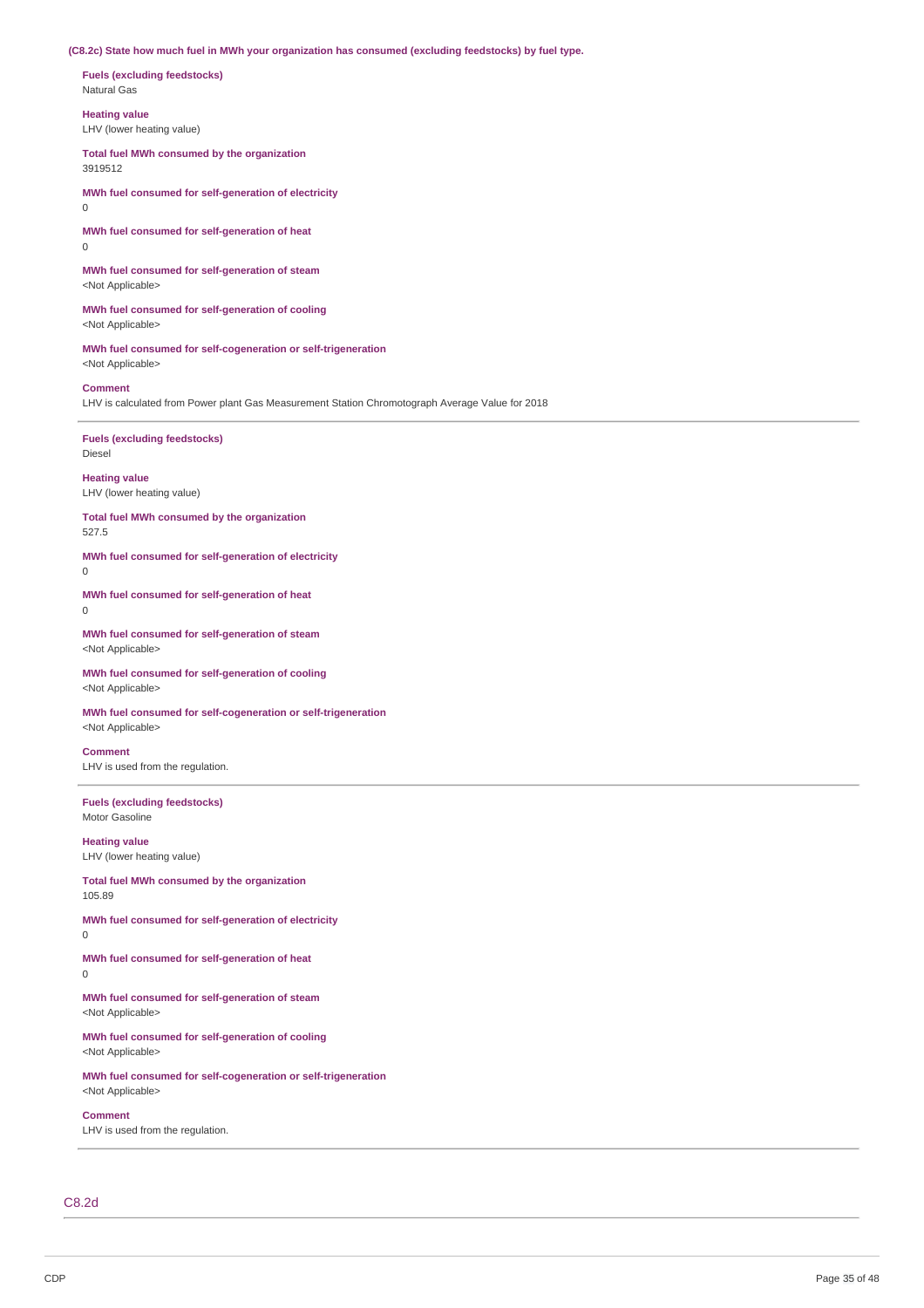### **(C8.2d) List the average emission factors of the fuels reported in C8.2c.**

#### **Diesel**

#### **Emission factor**

74.1

#### **Unit**

kg CO2 per GJ

**Emission factor source** IPCC 2006 Table 2.2.

#### **Comment**

This is IPCC 2006 Table 2.2 factor and we used it in our verification for ISO 14064

#### **Motor Gasoline**

**Emission factor**

### 69.3

**Unit** kg CO2 per GJ

### **Emission factor source**

IPCC 2006 Table 3.2.1

### **Comment**

This is IPCC 2006 Table 3.2.1 factor and we used it in our verification for ISO 14064

### **Natural Gas**

**Emission factor**

#### 56.1

**Unit**

# kg CO2 per GJ

**Emission factor source** IPCC 2006 Table 2.2.

#### **Comment**

This is IPCC 2006 Table 2.2 factor and we used it in our verification for ISO 14064

### C8.2e

(C8.2e) Provide details on the electricity, heat, steam, and cooling your organization has generated and consumed in the reporting year.

|                     | <b>Total Gross generation</b><br>$ $ (MWh) | Generation that is consumed by the<br>organization (MWh) | (MWh)     | Gross generation from renewable sources Generation from renewable sources that is consumed by the<br>organization (MWh) |
|---------------------|--------------------------------------------|----------------------------------------------------------|-----------|-------------------------------------------------------------------------------------------------------------------------|
| Electricity 4804238 |                                            | 1297.4                                                   | 884726.51 | 1297.4                                                                                                                  |
| Heat                |                                            |                                                          |           |                                                                                                                         |
| Steam               |                                            |                                                          |           |                                                                                                                         |
| Cooling 0           |                                            |                                                          |           |                                                                                                                         |

### C-EU8.2e

(C-EU8.2e) For your electric utility activities, provide a breakdown of your total power plant capacity, generation, and related emissions during the reporting year **by source.**

#### **Coal – hard**

**Nameplate capacity (MW)**

 $\Omega$ 

```
Gross electricity generation (GWh)
```
0

```
Net electricity generation (GWh)
```
0

**Absolute scope 1 emissions (metric tons CO2e)**

0

**Scope 1 emissions intensity (metric tons CO2e per GWh)**  $\Omega$ 

# **Comment**

We do not have operations with coal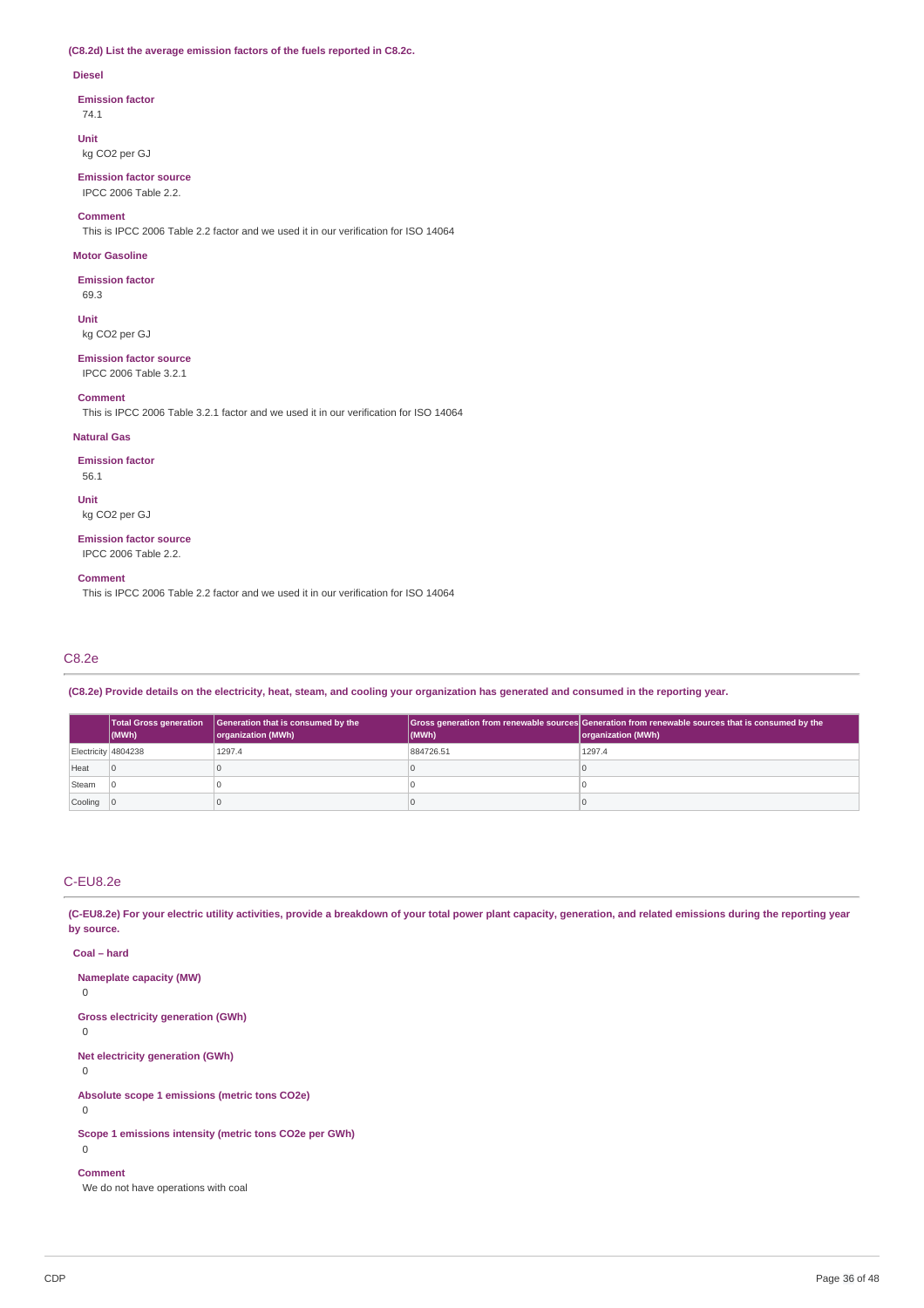#### **Lignite**

### **Nameplate capacity (MW)**

 $\Omega$ 

#### **Gross electricity generation (GWh)**

 $\theta$ 

# **Net electricity generation (GWh)**

0

### **Absolute scope 1 emissions (metric tons CO2e)**

#### $\Omega$

### **Scope 1 emissions intensity (metric tons CO2e per GWh)**

 $\Omega$ 

### **Comment**

We do not have operations with lignite

#### **Oil**

#### **Nameplate capacity (MW)**

0

### **Gross electricity generation (GWh)**

0

### **Net electricity generation (GWh)**

# 0

**Absolute scope 1 emissions (metric tons CO2e)**

### $\theta$

 $\Omega$ 

**Scope 1 emissions intensity (metric tons CO2e per GWh)**

#### **Comment**

We do not have operations with oil

#### **Gas**

**Nameplate capacity (MW)**

904

#### **Gross electricity generation (GWh)** 3919.5

#### **Net electricity generation (GWh)** 3833.4

**Absolute scope 1 emissions (metric tons CO2e)** 1281093

#### **Scope 1 emissions intensity (metric tons CO2e per GWh)** 326.85

### **Comment**

The emission performance from Erzin NGCCPP, which is the only natural gas power plant operating in 2018 and which constitutes almost all of the Scope 1 emissions, is satisfactory. Our emissions were 1,628,616 metric tons CO2e for Scope 1 in 2017 and 1,281,093 metric tons CO2e for Scope 1 in 2018, because of decreasing the electricity generation by 15.7% in comparison to the last year. So we reduced our emissions 347.523 metric tons CO2e for Scope 1 in the comparision with the previous year. However, if we calculate our intensity which is 0,327 tCO2e/MWh which means 1.8% increase of emissions.

### **Biomass**

#### **Nameplate capacity (MW)**

0

#### **Gross electricity generation (GWh)**

0

### **Net electricity generation (GWh)**

0

**Absolute scope 1 emissions (metric tons CO2e)**

 $\Omega$ 

### **Scope 1 emissions intensity (metric tons CO2e per GWh)**

0

### **Comment**

We do not have operations with biomass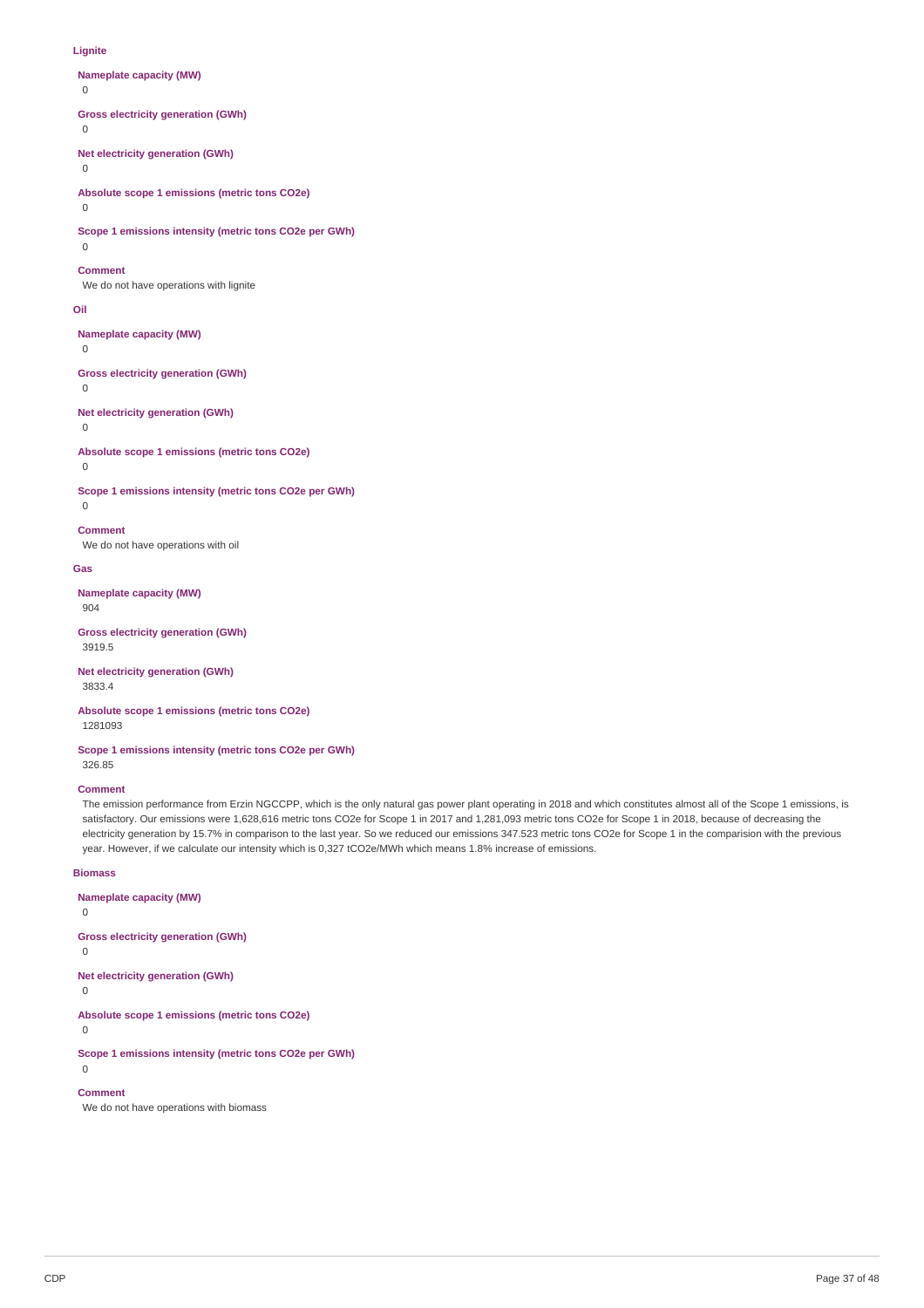#### **Waste (non-biomass)**

- **Nameplate capacity (MW)**
- $\Omega$

### **Gross electricity generation (GWh)**

 $\Omega$ 

- **Net electricity generation (GWh)**
- 0

**Absolute scope 1 emissions (metric tons CO2e)**

 $\Omega$ 

**Scope 1 emissions intensity (metric tons CO2e per GWh)**  $\Omega$ 

#### **Comment**

We do not have operations with waste (non-biomass)

#### **Nuclear**

**Nameplate capacity (MW)**

0

**Gross electricity generation (GWh)**

0

**Net electricity generation (GWh)**

# 0

**Absolute scope 1 emissions (metric tons CO2e)**

0

**Scope 1 emissions intensity (metric tons CO2e per GWh)**  $\Omega$ 

### **Comment**

We do not have operations with nuclear

#### **Geothermal**

**Nameplate capacity (MW)**

 $\Omega$ 

### **Gross electricity generation (GWh)**

0

## **Net electricity generation (GWh)**

0

### **Absolute scope 1 emissions (metric tons CO2e)**

 $\overline{0}$ 

**Scope 1 emissions intensity (metric tons CO2e per GWh)**  $\Omega$ 

# **Comment**

We do not have operations with geothermal

### **Hydroelectric**

**Nameplate capacity (MW)** 292

### **Gross electricity generation (GWh)** 795.3

**Net electricity generation (GWh)**

### 782.5

**Absolute scope 1 emissions (metric tons CO2e)**

72.17

#### **Scope 1 emissions intensity (metric tons CO2e per GWh)** 0.09

### **Comment**

Our Scope 1 emissions intensity was 0.2 in 2017 and is decreased 0.09 in 2018.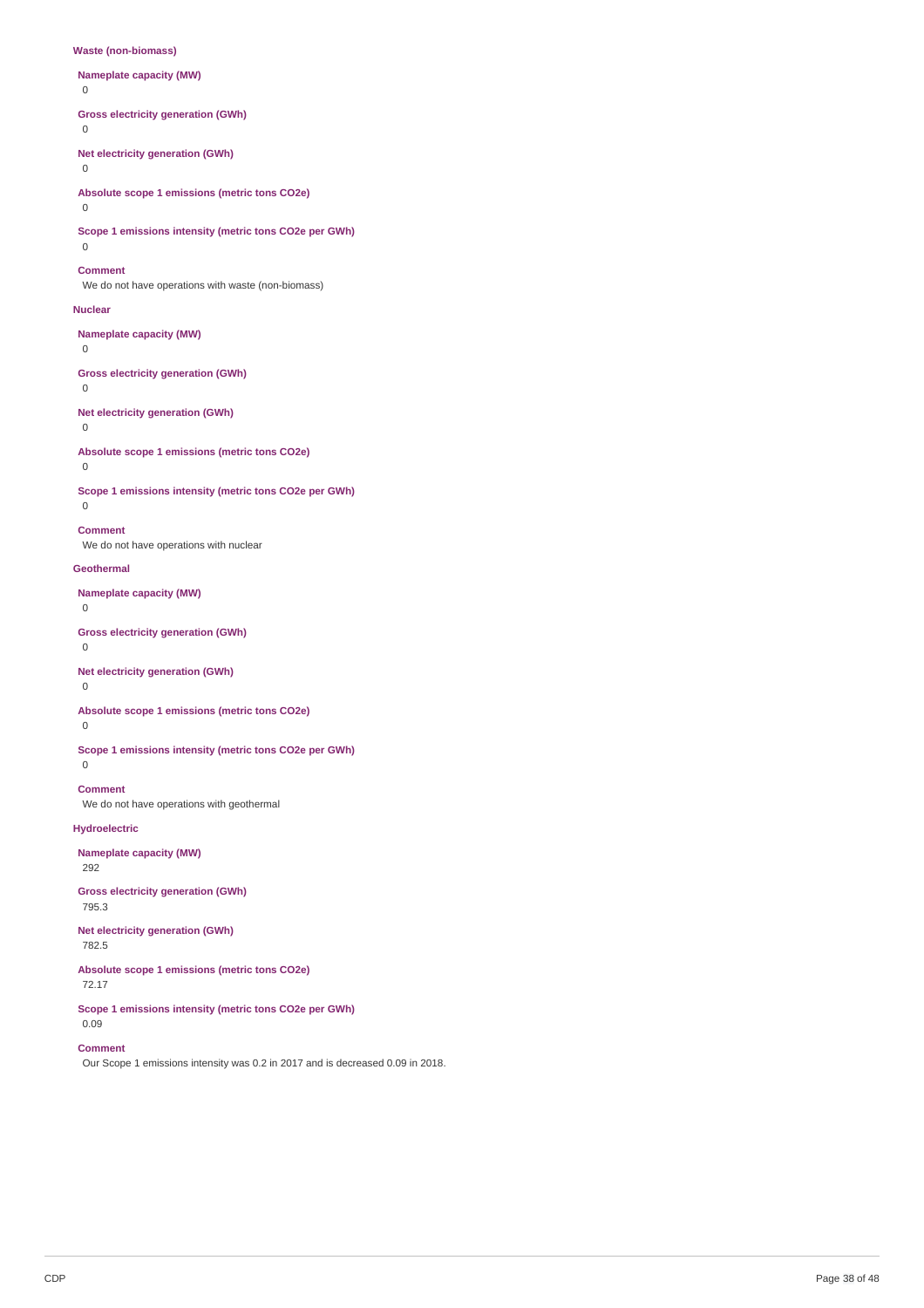#### **Wind**

**Nameplate capacity (MW)**

28.2

**Gross electricity generation (GWh)** 89.35

# **Net electricity generation (GWh)**

87.56

**Absolute scope 1 emissions (metric tons CO2e)** 11.08

### **Scope 1 emissions intensity (metric tons CO2e per GWh)** 0.12

#### **Comment**

Our Scope 1 emissions intensity was 0.2 in 2017 and is decreased 0.12 in 2018.

#### **Solar**

**Nameplate capacity (MW)**

0

### **Gross electricity generation (GWh)**

# 0

**Net electricity generation (GWh)**

# 0

**Absolute scope 1 emissions (metric tons CO2e)**

# 0

**Scope 1 emissions intensity (metric tons CO2e per GWh)**  $\Omega$ 

### **Comment**

We do not have operations with solar

### **Other renewable**

**Nameplate capacity (MW)**

 $\Omega$ 

### **Gross electricity generation (GWh)**

0

### **Net electricity generation (GWh)**

0

### **Absolute scope 1 emissions (metric tons CO2e)**

 $\overline{0}$ 

#### **Scope 1 emissions intensity (metric tons CO2e per GWh)**  $\Omega$

**Comment**

### We do not have operations with other renewable

**Other non-renewable**

### **Nameplate capacity (MW)**

0

### **Gross electricity generation (GWh)**

0

# **Net electricity generation (GWh)**

0

### **Absolute scope 1 emissions (metric tons CO2e)**

0

 $\Omega$ 

### **Scope 1 emissions intensity (metric tons CO2e per GWh)**

**Comment**

We do not have operations with other non-renewable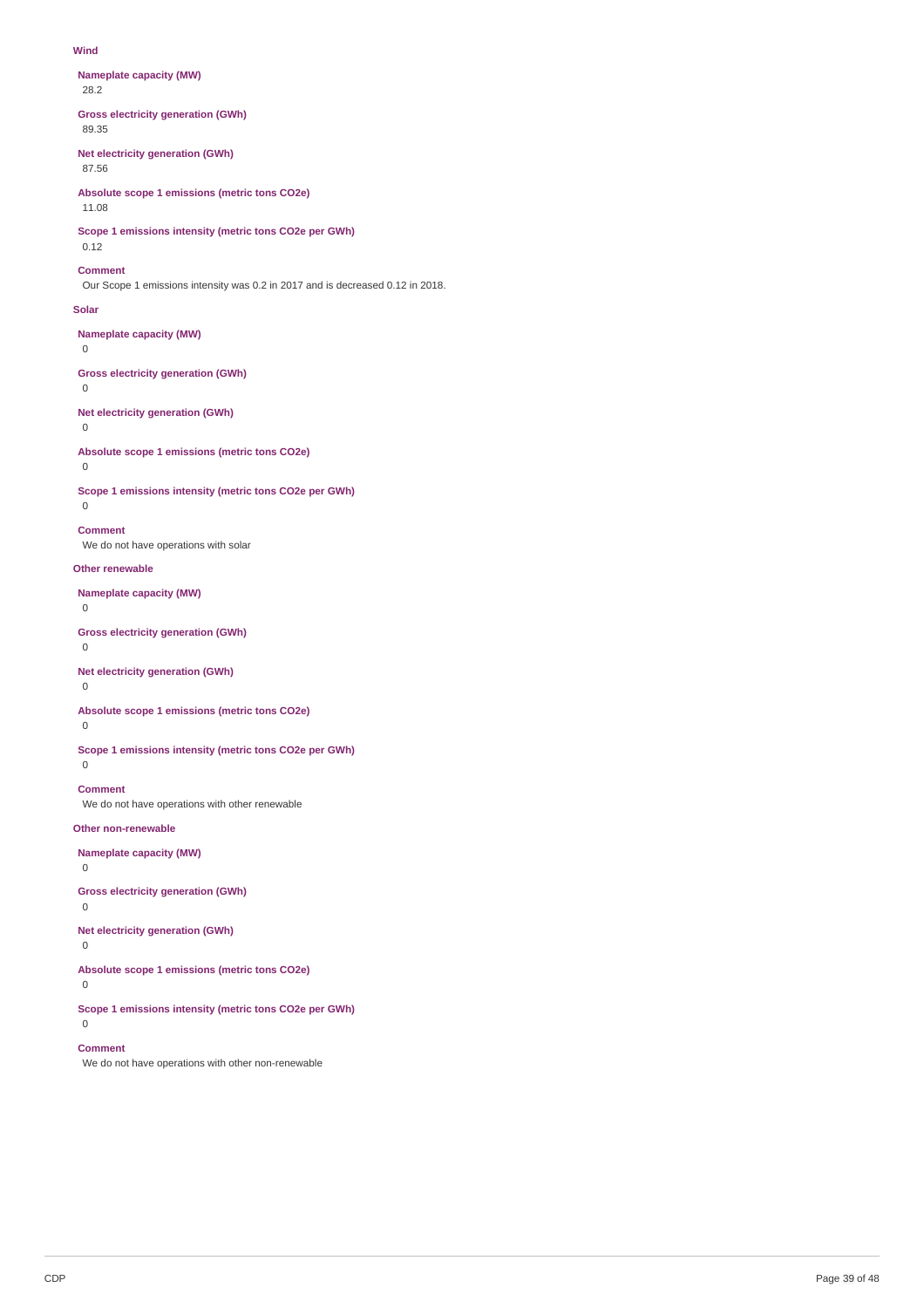#### **Total**

**Nameplate capacity (MW)** 1224

**Gross electricity generation (GWh)** 4804.2

**Net electricity generation (GWh)**

4703.5

**Absolute scope 1 emissions (metric tons CO2e)**

1281286

**Scope 1 emissions intensity (metric tons CO2e per GWh)**

266.7

#### **Comment**

For all of our power plants our emissions were 1,628,865 metric tons CO2e for Scope 1 in 2017 and 1,281,286 metric tons CO2e for Scope 1 in 2018, because of decreasing the electricity generation by 15.7 % in comparison to the last year. So we reduced our emissions 347.579 metric tons CO2e for Scope 1 in the comparision with the previous year. If we calculate our intensity which is 0,266 tCO2e/MWh for all facilities.

### C8.2f

(C8.2f) Provide details on the electricity, heat, steam and/or cooling amounts that were accounted for at a low-carbon emission factor in the market-based Scope 2 **figure reported in C6.3.**

#### **Basis for applying a low-carbon emission factor**

No purchases or generation of low-carbon electricity, heat, steam or cooling accounted with a low-carbon emission factor

**Low-carbon technology type** <Not Applicable>

**Region of consumption of low-carbon electricity, heat, steam or cooling** <Not Applicable>

**MWh consumed associated with low-carbon electricity, heat, steam or cooling** <Not Applicable>

**Emission factor (in units of metric tons CO2e per MWh)** <Not Applicable>

**Comment**

We have no Scope-2 market-based figure.

#### C-EU8.4

**(C-EU8.4) Does your electric utility organization have a transmission and distribution business?** No

### C9. Additional metrics

### C9.1

**(C9.1) Provide any additional climate-related metrics relevant to your business.**

### C-EU9.5a

(C-EU9.5a) Break down, by source, your total planned CAPEX in your current CAPEX plan for power generation.

| <b>Primary power</b><br><b>generation source</b> | <b>CAPEX planned for power</b><br>generation from this source | Percentage of total CAPEX planned End year of<br>for power generation | <b>CAPEX plan</b> | <b>Comment</b>                                                                                                                                               |
|--------------------------------------------------|---------------------------------------------------------------|-----------------------------------------------------------------------|-------------------|--------------------------------------------------------------------------------------------------------------------------------------------------------------|
| Hydroelectric                                    |                                                               |                                                                       | 2019              | Includes annual maintanance cost of the existing assets, risk mitigation measures at power<br>plants, development costs for existing on-going projects, etc. |
| Gas                                              |                                                               | 63                                                                    | 2019              | Includes annual maintanance cost of the existing asset (equipment costs, etc.) etc.                                                                          |

### C-EU9.5b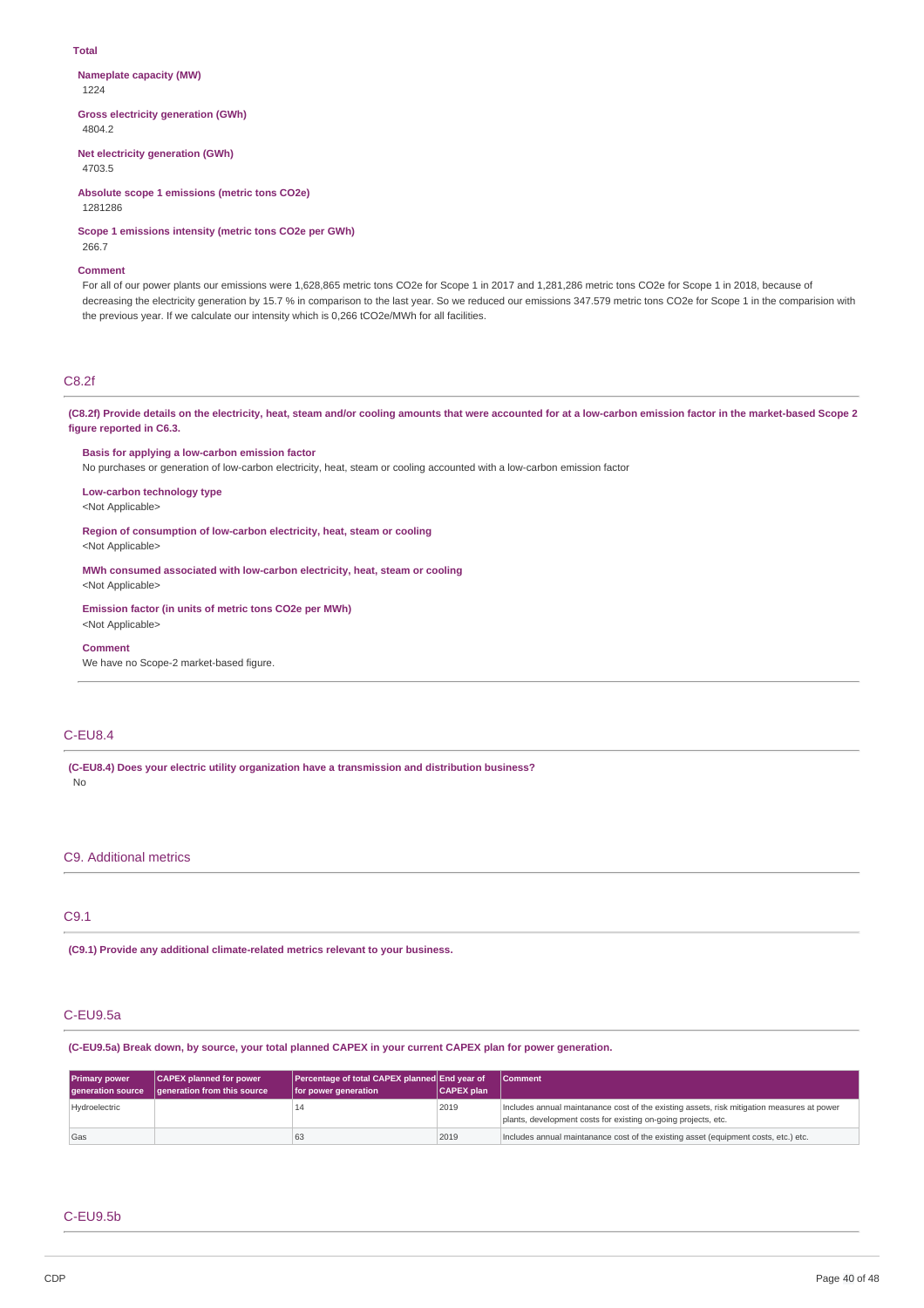#### (C-EU9.5b) Break down your total planned CAPEX in your current CAPEX plan for products and services (e.g. smart grids, digitalization, etc.).

| <b>Products</b><br>l and<br><b>services</b> | <b>Description of product/service</b>                                                                                                                                                                                                                                                                                                                                                                                                                                    | <b>CAPEX</b><br><b>planned</b> for<br>  product/service   planned_ | Percentage of<br>total CAPEX<br><b>products</b> and<br><b>services</b> | End of I<br>  year<br><b>CAPEX</b><br>  plan |
|---------------------------------------------|--------------------------------------------------------------------------------------------------------------------------------------------------------------------------------------------------------------------------------------------------------------------------------------------------------------------------------------------------------------------------------------------------------------------------------------------------------------------------|--------------------------------------------------------------------|------------------------------------------------------------------------|----------------------------------------------|
| Energy<br>services                          | Akenerji is providing energy services to its customers to reduce their energy consumption which helps them to achieve their energy and environmental<br>management goals. Services includes energy analysis and audits, energy management, maintenance and operation, monitoring and evaluation of savings, etc.<br>Appropriate measures are taken for the on-going projects to promote and facilitate an efficient use of energy, no additional investment is required. | 20000                                                              |                                                                        | 2019                                         |

### C-CO9.6/C-EU9.6/C-OG9.6

(C-CO9.6/C-EU9.6/C-OG9.6) Disclose your investments in low-carbon research and development (R&D), equipment, products, and services.

#### **Investment start date** January 1 2017

**Investment end date** December 31 2017

**Investment area** Services

**Technology area** Digital technology

#### **Investment maturity**

Small scale commercial deployment

**Investment figure**

0

#### **Low-carbon investment percentage** 0-20%

#### **Please explain**

Akenerji as being the 1st in Turkey, has signed an agreement with GE for Erzin's operations optimization. By this multi-year agreement, we deploy GE's Predix based Operations Optimization (OO) solutions for Erzin to improve thermal efficiency and performance (partial load efficiency improvement up to 1%). The software, calculates an optimum setting of plant-level cycle effectors in accordance with its current performance to minimize overall heat rate at the desired plant power output, and optimizes asset performance by applying machine learning analytics and controls at the edge, in the cloud, or anywhere in between. These advanced digital solutions provide us, at every level of operation, increased visibility and insights to our KPI focused analytics to help improve overall plant efficiency and performance (increase in output, fuel efficiency improvement, and outage reduction), while simultaneously meeting our compliance, regulatory and emission goals.

#### C10. Verification

### C10.1

**(C10.1) Indicate the verification/assurance status that applies to your reported emissions.**

|                                          | Verification/assurance status                          |
|------------------------------------------|--------------------------------------------------------|
| Scope 1                                  | Third-party verification or assurance process in place |
| Scope 2 (location-based or market-based) | Third-party verification or assurance process in place |
| Scope 3                                  | Third-party verification or assurance process in place |

#### C10.1a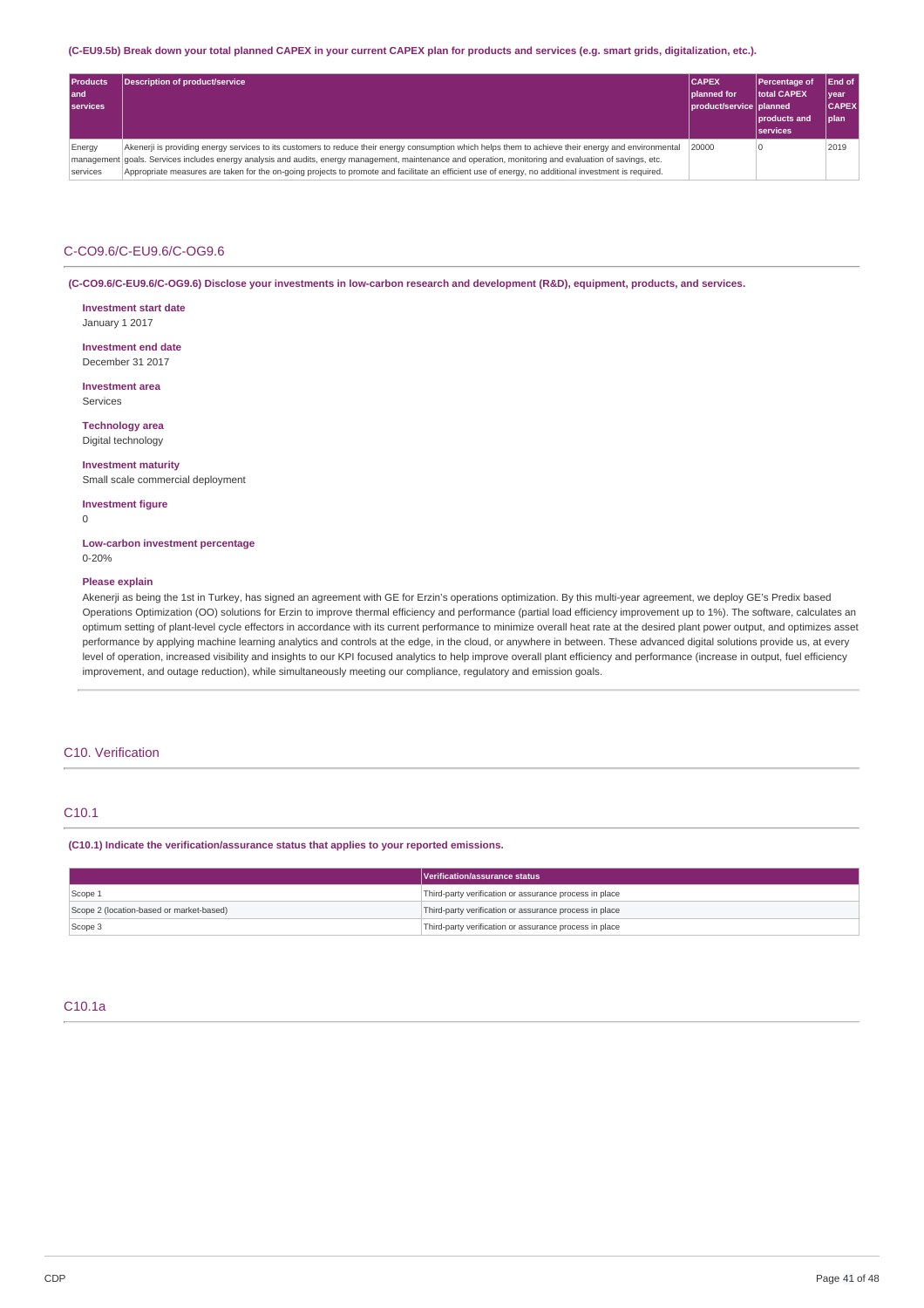#### (C10.1a) Provide further details of the verification/assurance undertaken for your Scope 1 and/or Scope 2 emissions and attach the relevant statements.

# **Scope**

Scope 1

**Verification or assurance cycle in place** Annual process

**Status in the current reporting year**

Complete

**Type of verification or assurance** Reasonable assurance

### **Attach the statement**

Akenerji \_ISO14064GHGVerificationReport\_2018-2.pdf Akenerji \_ISO14064GHGVerificationReport\_2018-1.pdf

### **Page/ section reference**

all pages

**Relevant standard** ISO14064-3

**Proportion of reported emissions verified (%)** 100

**Scope**

Scope 2 location-based

**Verification or assurance cycle in place** Annual process

**Status in the current reporting year** Complete

# **Type of verification or assurance**

Reasonable assurance

### **Attach the statement**

Akenerji ISO14064GHGVerificationReport 2018-2.pdf Akenerji \_ISO14064GHGVerificationReport\_2018-1.pdf

**Page/ section reference** all pages

**Relevant standard** ISO14064-3

**Proportion of reported emissions verified (%)**

84

# C10.1b

(C10.1b) Provide further details of the verification/assurance undertaken for your Scope 3 emissions and attach the relevant statements.

**Scope** Scope 3- at least one applicable category

**Verification or assurance cycle in place** Annual process

**Status in the current reporting year Complete** 

**Attach the statement**

**Page/section reference** all pages

**Relevant standard** ISO14064-3

### C10.2

(C10.2) Do you verify any climate-related information reported in your CDP disclosure other than the emissions figures reported in C6.1, C6.3, and C6.5? In progress

### C11. Carbon pricing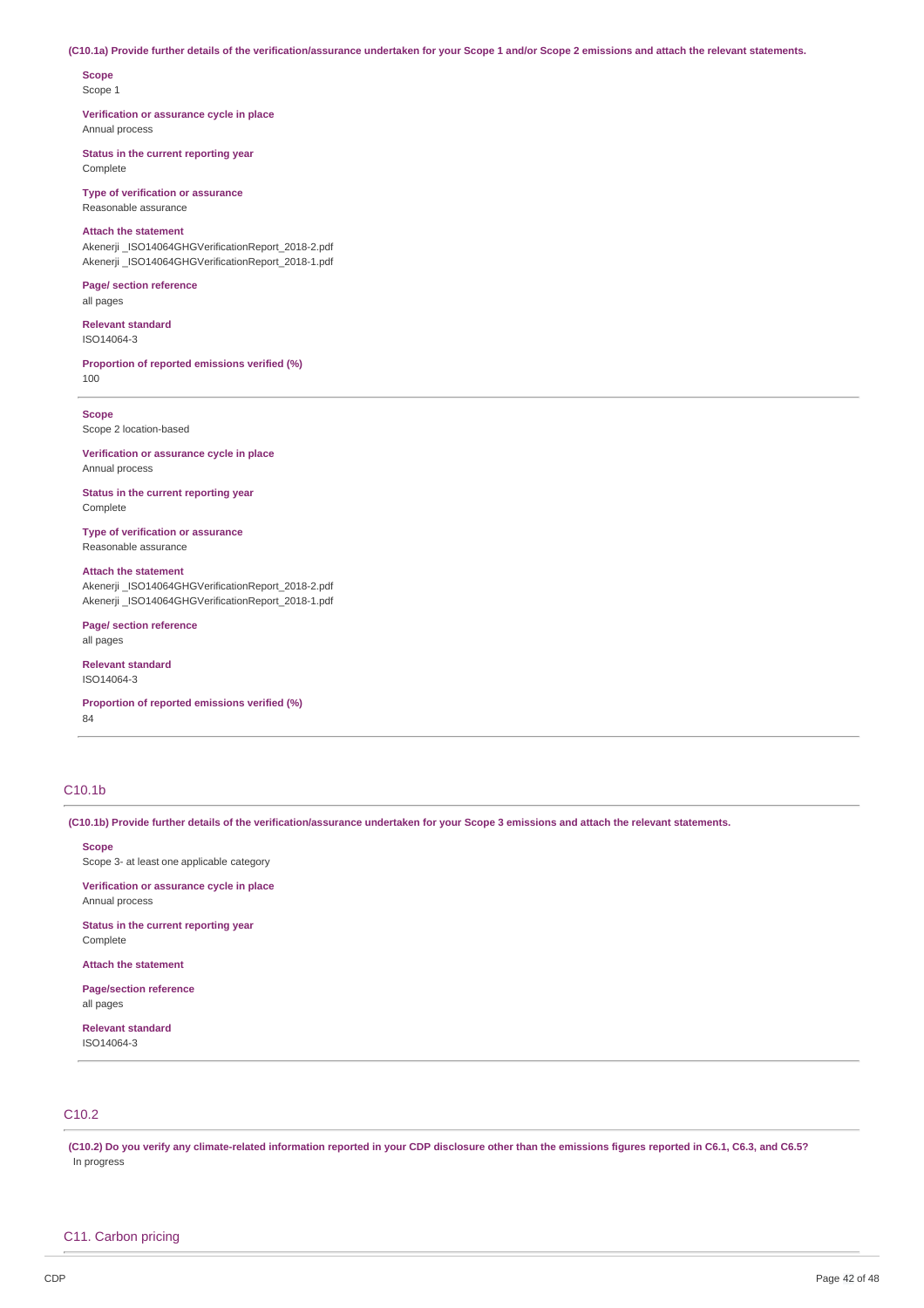### C11.1

(C11.1) Are any of your operations or activities regulated by a carbon pricing system (i.e. ETS, Cap & Trade or Carbon Tax)? No, and we do not anticipate being regulated in the next three years

### C11.2

**(C11.2) Has your organization originated or purchased any project-based carbon credits within the reporting period?** Yes

#### C11.2a

(C11.2a) Provide details of the project-based carbon credits originated or purchased by your organization in the reporting period.

**Credit origination or credit purchase** Credit origination

**Project type** Hydro

#### **Project identification**

Akocak is a run of river type hydroelectric power plant (HEPP) project located on Karadere River, in Trabzon province, in East Black sea region of Turkey. The purpose of the project is to generate energy from the running waters of Karadere River. The project has installed capacity of 78 MW.

#### **Verified to which standard**

VCS (Verified Carbon Standard)

**Number of credits (metric tonnes CO2e)**

1811

**Number of credits (metric tonnes CO2e): Risk adjusted volume**

# **Credits cancelled**

No

1811

#### **Purpose, e.g. compliance** Voluntary Offsetting

**Credit origination or credit purchase** Credit origination

**Project type** Hydro

### **Project identification**

Uluabat HEPP and Cinarcik Dam Project is an integrated project located on the lower basin of Orhaneli Creek, one of the major branches of Mustafa Kemalpasa River. It is built within the scope of Emet Orhaneli Project developed by General Directorate of DSI (State Hydraulic Works) for utilizing the water potential in Marmara Region and has two components. First component, Cinarcik Dam is built by DSI mainly for providing agricultural, industrial and drinking water for Bursa city whereas second component, Uluabat HEPP project has been awarded to Akenerji Elektrik Uretim A.S. for 49 years period after the bidding by the Turkish Energy Market Regulatory Authority (EMRA). Uluabat HEPP project has installed capacity of 100 MW.

### **Verified to which standard**

VCS (Verified Carbon Standard)

**Number of credits (metric tonnes CO2e)** 23859

**Number of credits (metric tonnes CO2e): Risk adjusted volume** 23859

**Credits cancelled**

No

**Purpose, e.g. compliance** Voluntary Offsetting

### C11.3

**(C11.3) Does your organization use an internal price on carbon?** No, and we do not currently anticipate doing so in the next two years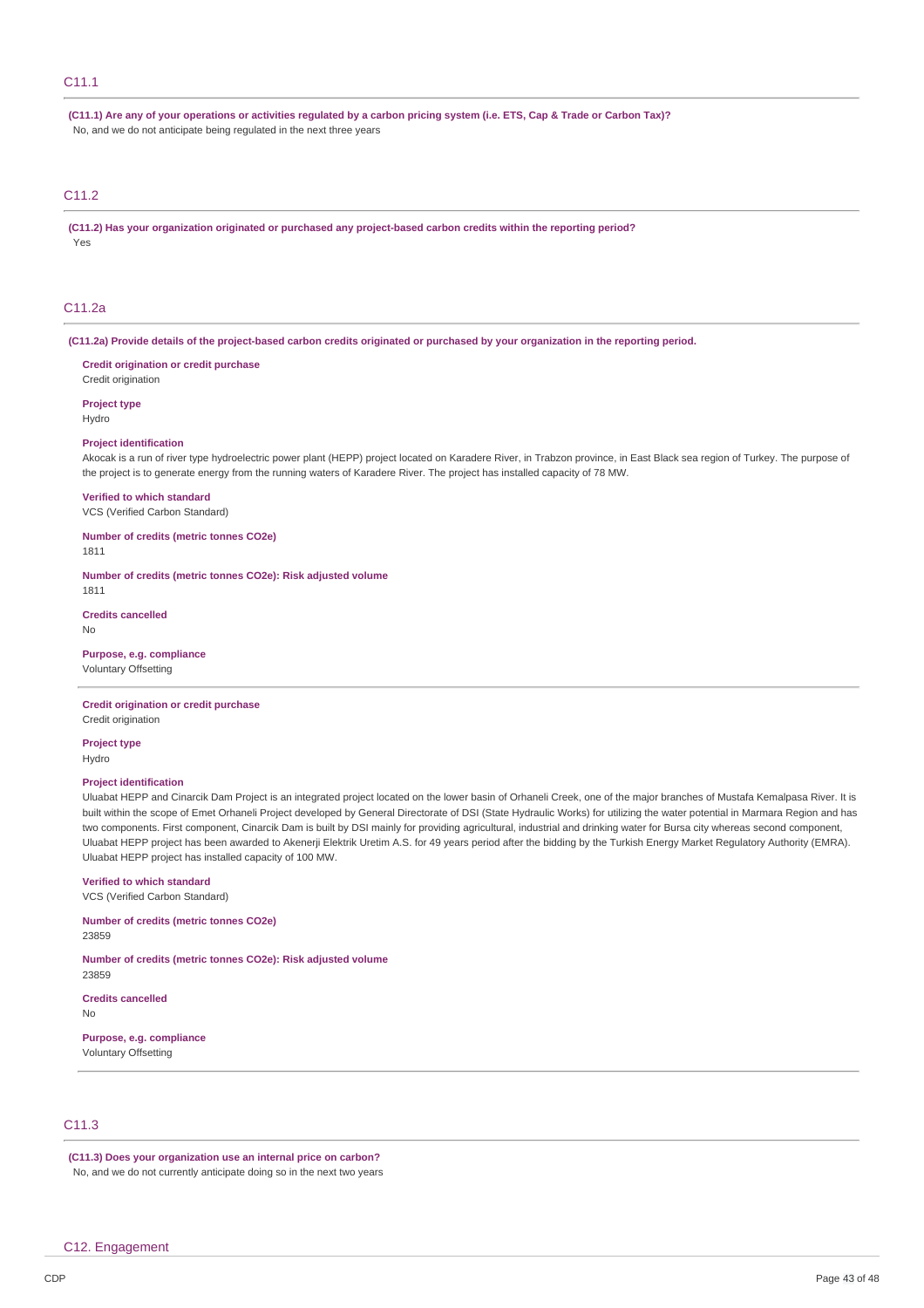### C12.1

#### **(C12.1) Do you engage with your value chain on climate-related issues?**

Yes, our customers

Yes, other partners in the value chain

### C12.1b

#### **(C12.1b) Give details of your climate-related engagement strategy with your customers.**

#### **Type of engagement**

Collaboration & innovation

### **Details of engagement**

Other – please provide information in column 5

**% of customers by number**

 $100$ 

**% Scope 3 emissions as reported in C6.5**

 $\Omega$ 

#### **Please explain the rationale for selecting this group of customers and scope of engagement**

Akenerji is providing energy services to its customers (retail-commercial) to reduce their electricity consumption which helps them to achieve their energy and environmental goals. Services includes such as energy analysis and audits, energy management, maintenance and operation, monitoring and evaluation of savings, etc. As Akenerji Energy Services, we visit target potential/existing commercial customers to provide information and so raise awareness about energy efficiency and try to get their interest on the matter . We see that there is a lack of knowledge among most of the energy consumers about the economic potential. We aim to increase the awareness and understanding of energy efficiency projects by explaining how they can benefit through cost-effective and easy-to-achieve non-technological measures in energy use. In return, while we support on reducing wasted energy consumption therefore the carbon emission, we benefit from improved revenue of Akenerji Energy Services business.

#### **Impact of engagement, including measures of success**

Our success measures; - Increased awareness and understanding of potential/existing Customers in energy efficiency - Achieved up to mean efficiency values of 35% in electrical energy and 55% in natural gas consumptions by energy management projects we have executed since 2015

#### C12.1c

**(C12.1c) Give details of your climate-related engagement strategy with other partners in the value chain.**

In locations where Akenerji power plants operate, we aim to raise awareness and provide information to local communities about our operations. Through our video training on electricity generation, environmental and OHS regulations, we inform contractors, visitors, or interns who come to visit our power plants. Under the scope of these campaigns, we paid visits to the schools in the vicinity of the plants in Adana, Adıyaman and Bursa, reaching to total of 1,721 students and 111 teachers in 2018. We explained operation of Burç and Bulam HEPPs active in Adıyaman; Uluabat HEPP active in Bursa, and Feke I, Feke II, Himmetli and Gökkaya HEPPs active in Adana. We managed to reach out to total of 7,880 students and 461 teachers through the awareness raising trainings conducted since 2013.

Number of participants trained and number of these informative meetings organized are of the measures of success.

# C12.3

(C12.3) Do you engage in activities that could either directly or indirectly influence public policy on climate-related issues through any of the following? Direct engagement with policy makers

Trade associations

Other

### C12.3a

#### **(C12.3a) On what issues have you been engaging directly with policy makers?**

|                      | Focus of Corporate Details of engagement                                                                                                                                                         | <b>Proposed legislative solution</b>                                                       |
|----------------------|--------------------------------------------------------------------------------------------------------------------------------------------------------------------------------------------------|--------------------------------------------------------------------------------------------|
| legislation position |                                                                                                                                                                                                  |                                                                                            |
| Mandatory Support    | Inline with the studies on National regulation regarding GHG emissions; a law put into force                                                                                                     | We support the development of carbon cap trade schemes and mandatory carbon reporting      |
| carbon               | with minor about Mandatory Carbon reporting in Turkey. As Akenerji, we supported the law with minor                                                                                              | in Turkey. We are open to put our best effort and accumulated experiences to contribute to |
| reporting            | exceptions exceptions. According to law Carbon reporting became mandatory since 2015 and we fulfilled these developments. We believe that ensuring a satisfying technical capacity at all levels |                                                                                            |
|                      | the requirements. The details of the implementation phase will be clarified until 2019 and the                                                                                                   | including governmental units and verifiers has a crucial importance. The price of carbon   |
|                      | report mentioned above will be used as the base of implementation procedures.                                                                                                                    | credits has also vital importance to run the system (market) successfully and effectively. |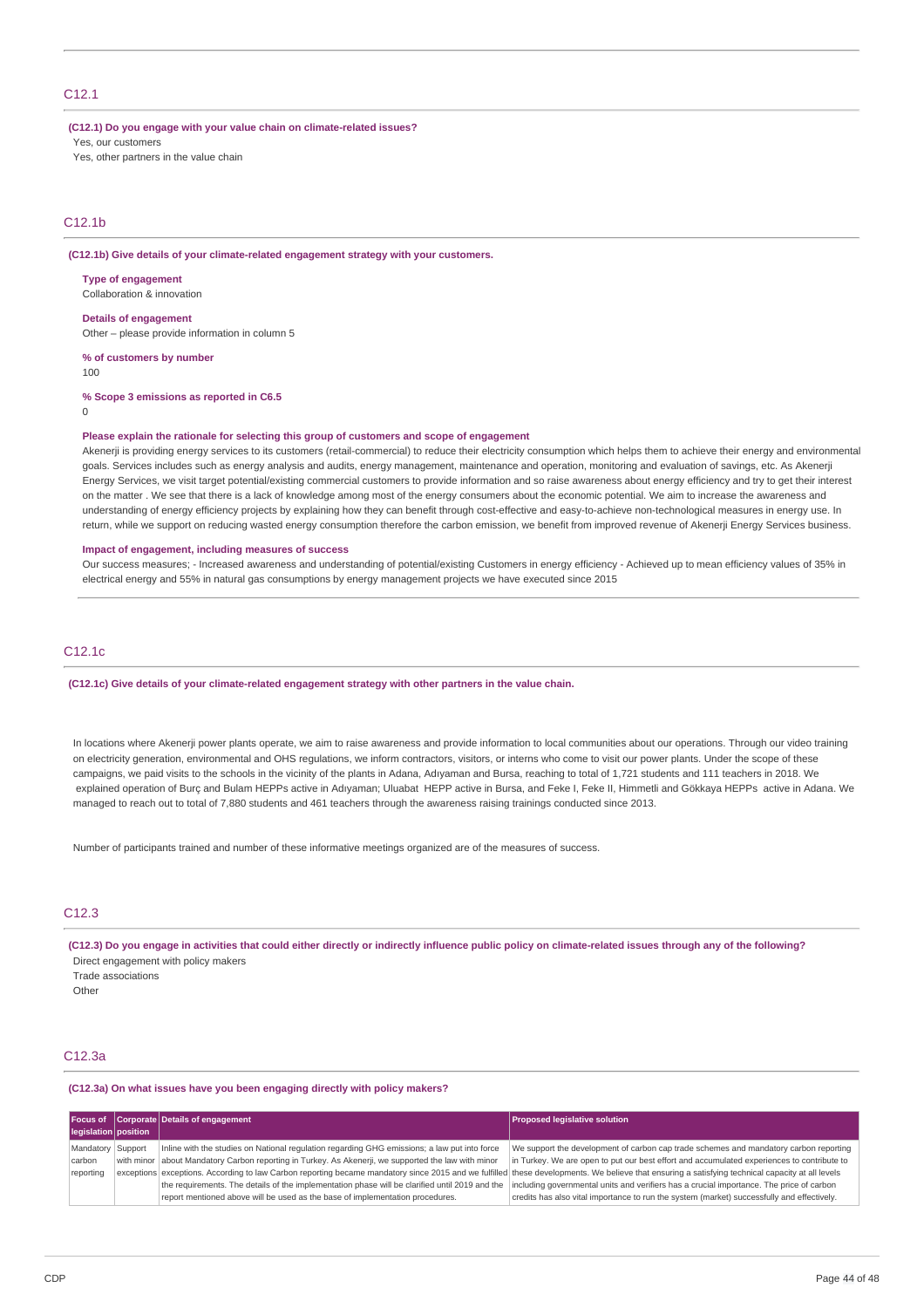#### **(C12.3b) Are you on the board of any trade associations or do you provide funding beyond membership?** Yes

#### C12.3c

#### (C12.3c) Enter the details of those trade associations that are likely to take a position on climate change legislation.

#### **Trade association**

TUSIAD (Turkish Industry & Business Association)

#### **Is your position on climate change consistent with theirs?**

Consistent

#### **Please explain the trade association's position**

TÜSİAD is a voluntary based civil society organization established by Turkish industrialists and business owners in 1971 in order to represent the business world. TÜSİAD aims to contribute to the formation and development of a social order based on the adoption of the universal principles of human rights, freedom of thought, belief and action, a secular state of law, as well as the concepts of participatory democracy, a liberal economy, the rules and regulations of a competitive market economy and environmental sustainability. All of TÜSİAD's work is essentially carried out through committees made up of TÜSİAD members. TÜSİAD's positions are formed through the work of 11 committees and, 36 working groups under the umbrella of these committees, and special purpose ad-hoc "task force" groups, all of which meet regularly

#### **How have you influenced, or are you attempting to influence their position?**

Akenerji, being a member of the Environment Working Group and Energy Working Group, takes part in the formation of the association's position. Environment & Energy Working Groups aims to contribute to embedding sustainable development principles and to the environmental protection and spreading out the principles of low carbon economy into the business practices. Akenerji actively attends the working group meetings, involves in preparation of reports, provides opinion on the existing legislation and required developments/changes towards the sustainable electricity sector, paticipates in commenting on draft regulations, etc. The output of the studies are shared with the related government organizations, public authorities, public, etc. As an example, Akenerji contributed in preparation of "Sustainable Energy for Sustainable Future" report prepared by the TÜSİAD Energy Group. The report includes detailed analysis, roadmap and 10 tangible policy proposals for ecological effectiveness, financial efficiency, global competitiveness, social progress of the energy sector. The report is publicly available: https://tusiad.org/tr/yayinlar/raporlar/item/9978-surdurulebilirgelecek-icin-surdurulebilir-enerji-raporu

#### **Trade association**

SHURA Energy Transition Center Turkish Wind Energy Association (TÜREB)

### **Is your position on climate change consistent with theirs?**

Consistent

#### **Please explain the trade association's position**

SHURA Energy Transition Center: Contributes to decarbonisation of the energy sector via an innovative energy transition platform. It caters to the need for a sustainable and broadly recognised platform for discussions on policy, technological, and economic aspects of the Turkey's energy sector. SHURA's mission is to support the debate on transition to a low-carbon Turkey's energy system through energy efficiency and renewable energy by fact-based analysis and best available data. Taking into account all relevant perspectives by a multitude of stakeholders, the center contributes to an enhanced understanding of the economic potential, technical feasibility and the relevant policy tools for this transition. SHURA Energy Transition Center is founded by Stichting European Climate Foundation (ECF), Agora Energiewende and Sabancı University (SU) Istanbul Policy Center (IPC). Turkish Wind Energy Association (TÜREB): It is a technical non-profit organization, which follows scientific and technical researches related to wind energy, aims at extencive use of this energy, collects and complies technical info inline with this aim and performing widespread activities such as seminars, conferences and making publication for utilization of such info. Akenerji is also member of other associations Energy Trade Association (ETD), International Investor Assosciations (YASED), Wind Power and Hydropower Plants Businessmen's Association (RESSİAD), Hydro Energy Association (HESİAD).

#### **How have you influenced, or are you attempting to influence their position?**

Akenerji is a member of these associations. Participates in meetings and organizations to follow market developments (energy transition, tariffs, regulations, government policies, etc.), exchange of information, and be part of the development of the sector. Akenerji rises any point relevant to the concerns of these associations, debate and also convey it to policy makers.

#### C12.3e

#### **(C12.3e) Provide details of the other engagement activities that you undertake.**

• In locations where Akenerji power plants operate, we aim to raise awareness and provide information to local communities about our operations. Through our video training on electricity generation, environmental and OHS regulations, we inform contractors, visitors, or interns who come to visit our power plants. We reached 7880 students and 461 teachers with our HEPP Informative Presentations tailor-made to inform the local communities on how clean energy is generated at these power plants. Number of participants trained and number of these informative meetings organized are of the measures of success.

• We closely follow legislative changes, give our comments on draft regulations etc. directly and/or through organizations mentioned in C12.3c.

• We build close relation with ministries, public authorities, local authorities and attend working groups as required.

### C12.3f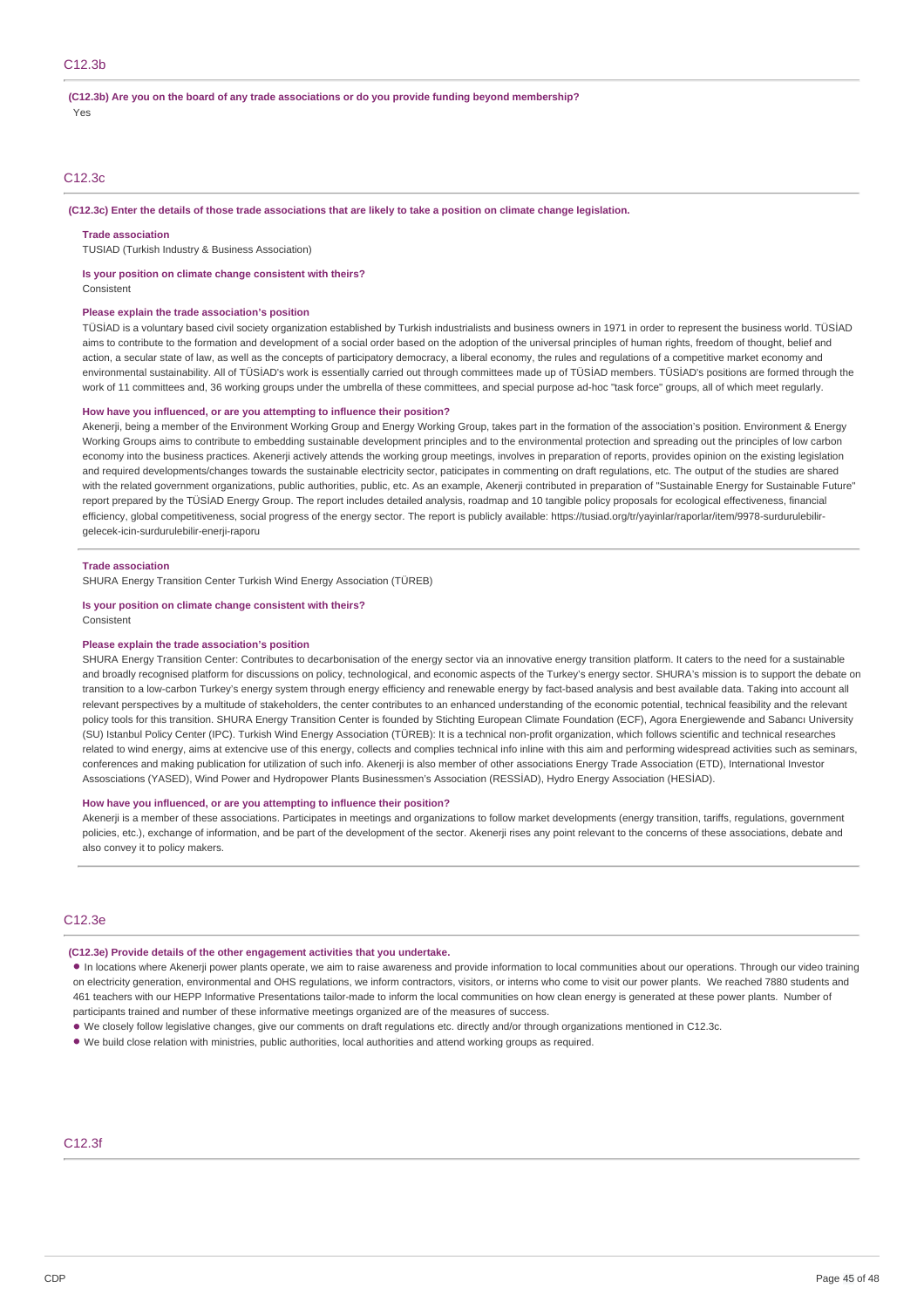#### (C12.3f) What processes do you have in place to ensure that all of your direct and indirect activities that influence policy are consistent with your overall climate **change strategy?**

Overall Climate Change Strategy is executed and integrated into our overall strategy by Akenerji Management Committee with the approval of Board of Directors which has the top level responsibility in Akenerji's overall sustainability. The activities are developed and executed by the approval of the Board of Directors, based on company policies and strategical decisions on corporate sustainability.

As an electricity generating company in Turkey; the particular policy making and regulating authorities relevant with our business and climate change strategies are Ministry of Energy and Natural Resources, Energy Market Regulatory Authority (EPDK), Ministry of Environment and Urbanization. Therefore, for Direct Activities; we are frequently in touch with these policy makers and convey our propositions or feedbacks. Supporting the development of renewable energy generation, development on cap and trade schemes, mandatory carbon reporting are some of these examples also mentioned above. Top management of Akenerji and experts from relevant departments are attending the meetings held by decision making authorities and/or sending their opinions where necessary.

For indirect activities; Akenerji is a member of diversified business and sectoral associations as mentioned in C12.3c and C12.3e. TÜSİAD , SHURA, TÜREB, PETFORM, ETD are the most active ones to convey sectoral or industrial opinions to policy makers. Top management of Akenerji and experts from relevant departments are attending the meetings held by these associations and/or sending their opinions where necessary. Other associations and institutions Akenerji is member of and participates to their actions and activities are as follows:

World Energy Council Turkish National Committee (DEK-TMK) Electricity Producers Association (EÜD) Petroleum Platform Association (PETFORM) Sabancı University İstanbul International Center for Energy and Climate (IICEC) Association of Turkish Electricity Industry (TESAB) Turkey Union of Chambers and Commodity Exchanges of Turkey (TOBB) Turkish Investor Relations Society(TÜYİD) Istanbul Minerals and Metals Exporters Association (İMMİB)

C12.4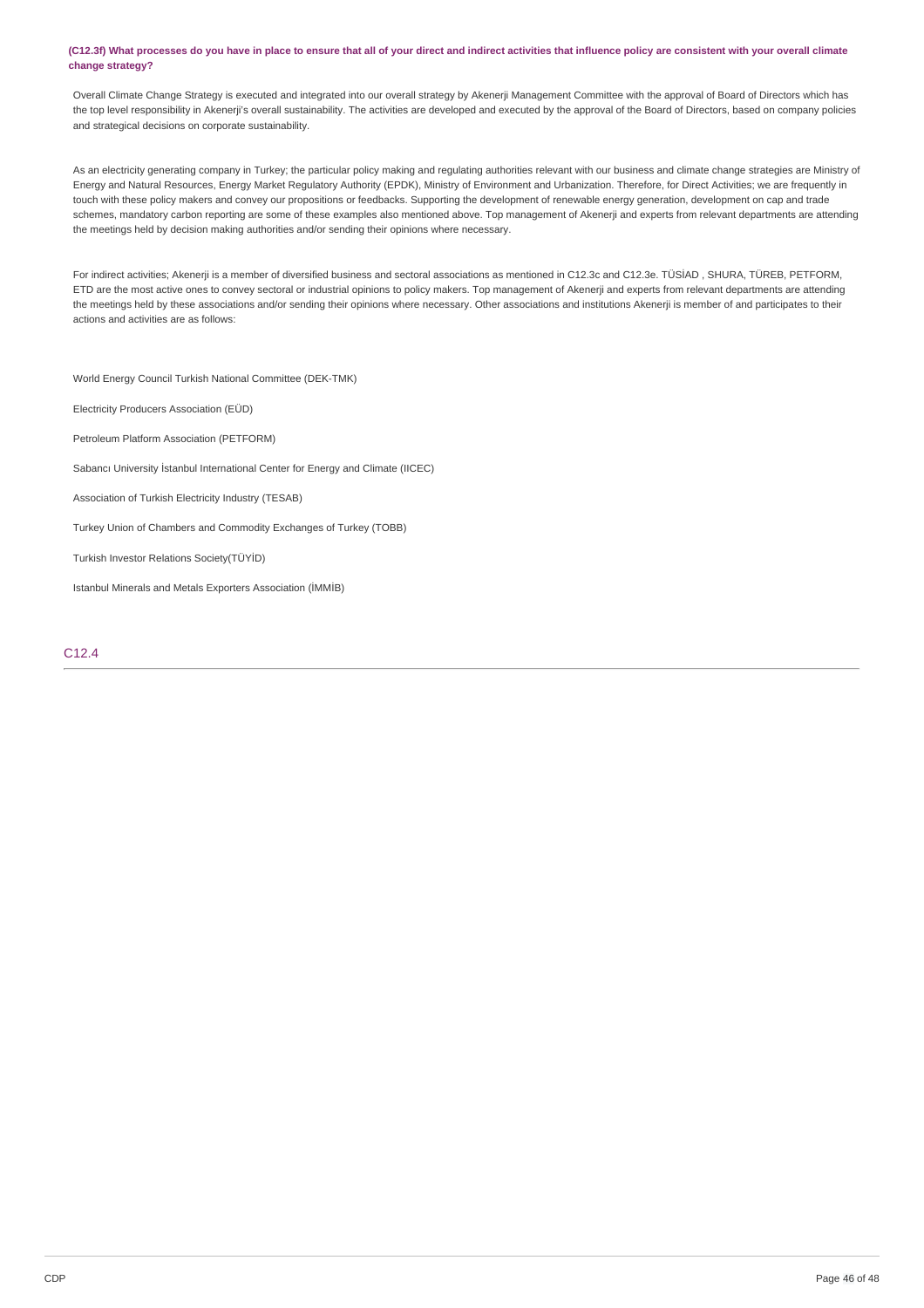(C12.4) Have you published information about your organization's response to climate change and GHG emissions performance for this reporting year in places **other than in your CDP response? If so, please attach the publication(s).**

#### **Publication**

In voluntary sustainability report

**Status** Complete

**Attach the document** Akenerji Sustainability Report 2018.pdf

#### **Page/Section reference**

please see "content" section at 3rd page.

#### **Content elements**

Governance Strategy Emissions figures Emission targets Other metrics

#### **Comment**

please visit our web site Akenerji Reports section http://www.akenerji.com.tr/en/akenerji-reports

**Publication**

In mainstream reports

#### **Status** Complete

**Attach the document** Akenerji 2018\_Annual Report\_ENG.pdf

### **Page/Section reference**

please see "content" section at 3rd page.

#### **Content elements** Governance

Other, please specify (Energy Services, Carbon Management, Sustainability)

#### **Comment**

please visit our web site Akenerji Reports section http://www.akenerji.com.tr/en/akenerji-reports

#### **Publication**

In voluntary sustainability report

### **Status**

Complete

**Attach the document** Akkok\_Sustainability\_Report2017.pdf

# **Page/Section reference**

page 16 / environment section

#### **Content elements** Governance

Other, please specify (CDP participating, Akenergy Renewable Energy Investments)

### **Comment**

Akenerji, the 50/50 joint venture between Akkök Holding, and Europe's leading power company, the CEZ Group Please see Akkök Holding's report which is named "AKKÖK HOLDING UNITED NATIONS GLOBAL COMPACT COMMUNICATION ON PROGRESS REPORT 2017" http://www.akkok.com.tr/en/Sustainability/Documents/Akkok\_Sustainability\_Report2017.pdf http://www.akkok.com.tr/en/Sustainability/Pages/Reports.aspx

### C14. Signoff

## C-FI

(C-FI) Use this field to provide any additional information or context that you feel is relevant to your organization's response. Please note that this field is optional **and is not scored.**

Annex 1 - Annual Report 2018 Akenerji 2018\_Annual Report\_ENG.pdf